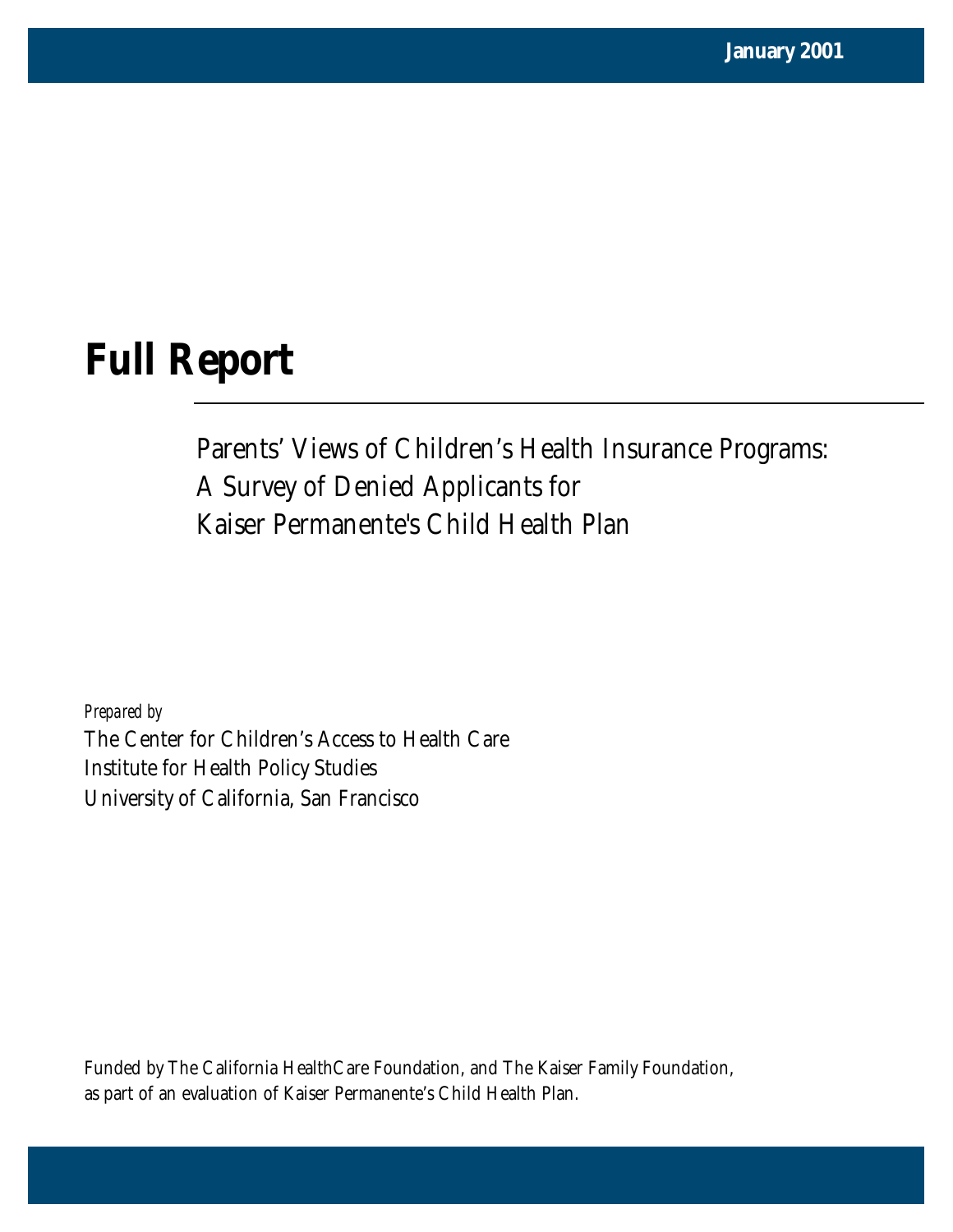The California HealthCare Foundation, located in Oakland, California, is a private independent philanthropy established in 1996 as a result of the conversion of Blue Cross of California from a nonprofit health plan to WellPoint Health Networks, a for-profit corporation. The Foundation focuses on critical issues confronting a changing health care marketplace: managed care, California's uninsured, California health policy, health care quality, and public health. Grants focus on areas where the Foundation's resources can initiate meaningful policy recommendations, innovative research, and the development of model programs.

The Kaiser Family Foundation, based in Menlo Park, California, is a non-profit, independent national health care philanthropy and is not associated with Kaiser Permanente or Kaiser Industries.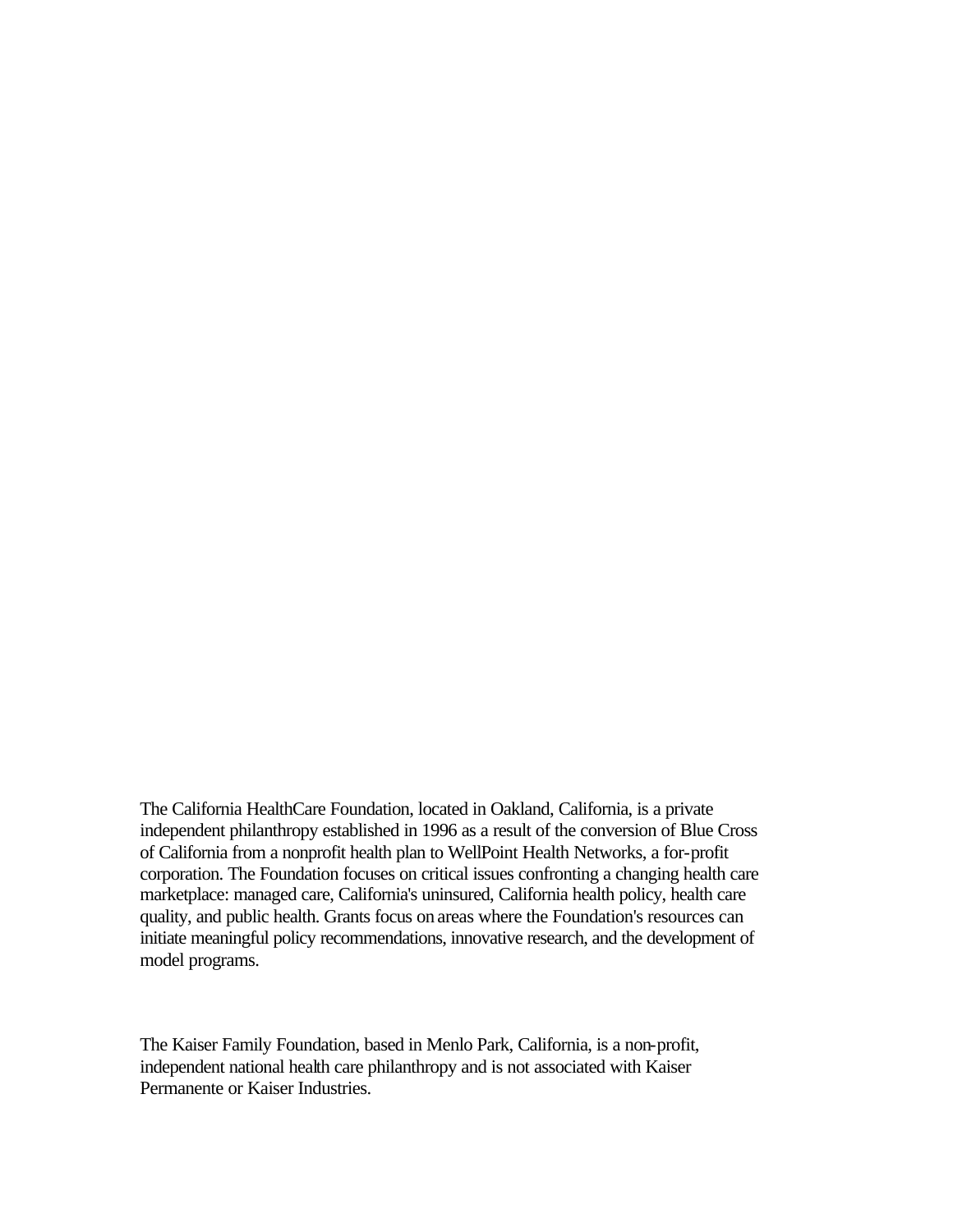# FULL REPORT

Parents' Views of Children's Health Insurance Programs:

A Survey of Denied Applicants for Kaiser Permanente's Child Health Plan

> Dana Hughes, DrPH Courtney Cart, MSW, MPH Melanie Moreno, MSW, MPH Sandy Ng, BA Sarah Vogel, BA Virginia McCarter, PhD

The Center for Children's Access to Health Care Institute for Health Policy Studies University of California, San Francisco

January 2001

Funded by the California HealthCare Foundation and the Kaiser Family Foundation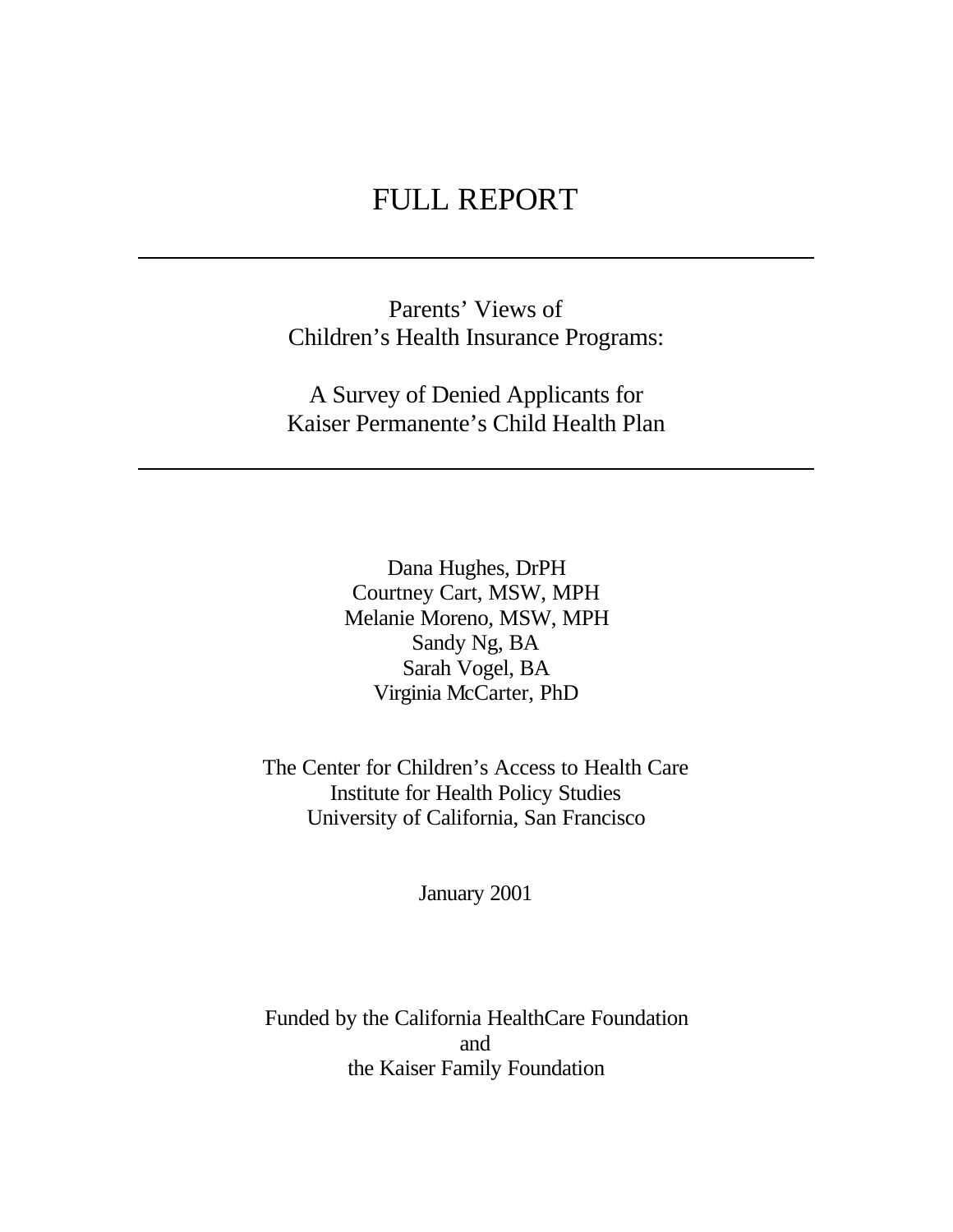#### **ACKNOWLEDGMENTS**

This study was made possible with generous funding from the Kaiser Family Foundation and the California HealthCare Foundation. In addition, we would like to specifically acknowledge Larry Levitt and Janet Lundy from the Kaiser Family Foundation, and Jill Yegian and Marian Mulkey of the California HealthCare Foundation, who provided invaluable technical expertise as well as support through the financial assistance of their organizations. In addition, Claudia Page of the Medi-Cal Policy Institute generously provided her time in reviewing a draft of the report. We also appreciate the significant assistance and knowledge of the Kaiser Permanente Child Health Plan staff, particularly Jean Nudelman and Karen Quintal. Finally, we also want to acknowledge the ongoing help of Joan Tanzer, consultant to the Child Health Plan, who served many useful roles during the project.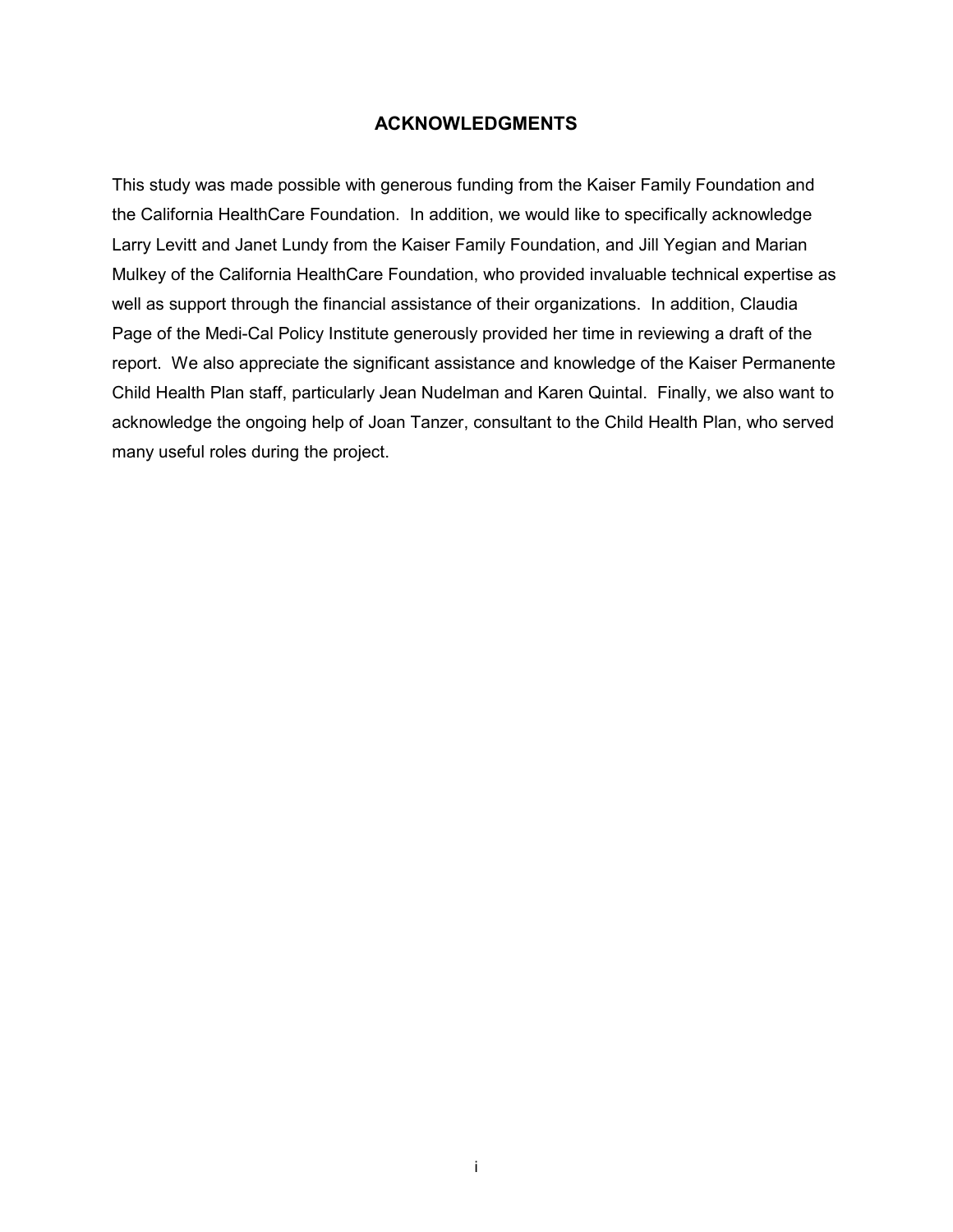# **TABLE OF CONTENTS**

| Reasons for Applying for the Child Health Plan Instead of Healthy Families 10 |  |
|-------------------------------------------------------------------------------|--|
|                                                                               |  |
|                                                                               |  |
| Comments about Child Health Plan, Healthy Families and Medi-Cal 13            |  |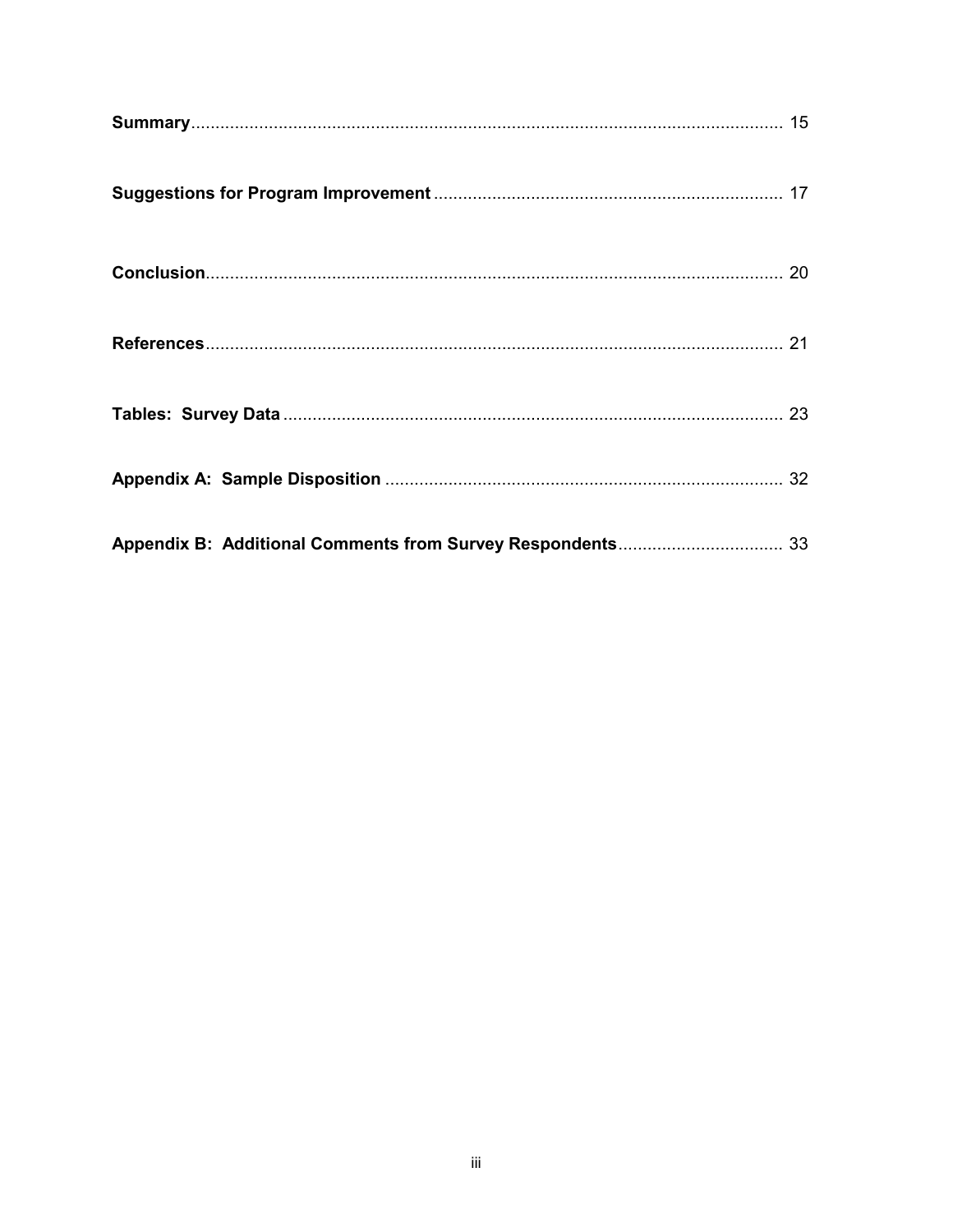#### **BACKGROUND**

In 1998, over 2 million children in California under the age of 18 had no health insurance, public or private (Schauffler and Brown, 2000). These numbers are a significant concern because uninsured children are far less likely than their insured counterparts to obtain needed health care (Newacheck et al.,1998; Holl et al.,1995; Hafner-Eaton, 1994; Stoddard et al.,1994; Kogan et al.,1995). Recently, both the public and private sectors have taken action to reduce the number of children without health coverage. In 1997, Congress created the State Child Health Insurance Program (SCHIP) as part of the federal Balanced Budget Act. SCHIP provides states with funds to extend health insurance to children whose parents cannot afford to pay the premiums of private insurance, but have family incomes too high to qualify for Medicaid. With its SCHIP funds, California established the Healthy Families program in 1998 which, in its initial stages, offered health insurance to uninsured children who live between 100% and 200% of the federal poverty level and do not qualify for Medi-Cal. Program eligibility parameters have since increased to cover children with incomes between 200% and 250% of the federal poverty level. In addition to creating Healthy Families, California simultaneously elected to expand the Medi-Cal program to cover all children with incomes below 100% of the poverty level, thereby accelerating the implementation of a policy that was to be phased in over time.

In addition to these significant public sector reforms, the private sector has also joined the effort to extend health insurance to uninsured children in California. In the spring of 1997, Kaiser Permanente announced that it would commit \$100 million over five years to help extend coverage to uninsured children. This effort, called "Kaiser Permanente Cares for Kids," includes coalition building, school-based demonstration projects and public policy work. Kaiser Permanente Cares for Kids also includes a program called the "Child Health Plan," which offers subsidized Kaiser Permanente membership to certain uninsured children. At its inception, the Child Health Plan was open to uninsured children with family incomes between 200% and 275% of the federal poverty level (roughly \$26,000 and \$36,000 a year for a family of three in 1999). Families were charged \$25 to \$35 per month per child, with a maximum cost of three children per family regardless of family size. (Eligibility for the Child Health Plan was raised as of January 2000 to cover children with incomes between 250% to 300% of the federal poverty level in response to the changes in eligibility for Healthy Families.) Kaiser Permanente began accepting applications for the Child Health Plan in July 1998 with active enrollment

 $\sim$  1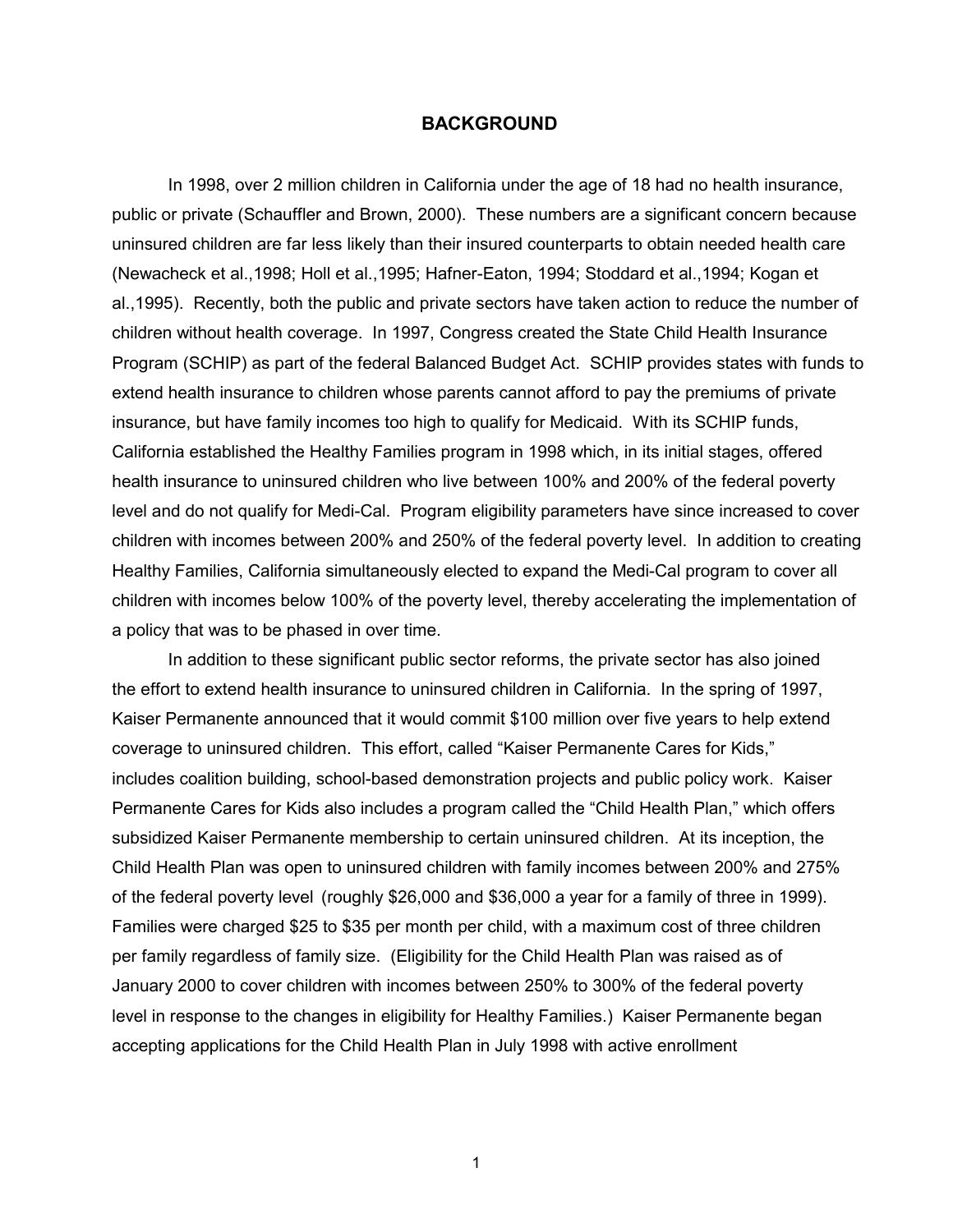beginning in September that year. The rate of enrollment was far slower than expected, however. The initial enrollment target for 1999 was about 7,400 enrolled children by the end of the year; yet only 1,232 children were actually enrolled at that point.

While the reasons for the slower-than-expected enrollment are speculative, one factor is clear: a significant proportion of applicants to the Child Health Plan was actually ineligible for the program. Between September and December 1998, 83% of all applicants were found to be ineligible. Children were found to be ineligible because they had insurance coverage within 90 days of the application and/or had family incomes that were too high. However, the most common reason for the denials was "low income," meaning that the family's income was below 200% of the federal poverty level, and, hence, the child was likely eligible for either Healthy Families or Medi-Cal. $<sup>1</sup>$  In fact, data from December 1998 indicated that as many as 79% of the denied applicants</sup> were found ineligible for this reason. At the time these applicants were denied by the Child Health Plan (September 1998 to July 1999), income eligibility for Healthy Families was 100% to 200% of the federal poverty level, depending on the child's age. Income eligibility for Medi-Cal was below 100% of the federal poverty except for young children, for whom eligibility was 133% of the federal poverty level.

The purpose of this study was to understand why so many parents attempted to enroll their child in a program for which they were ineligible, particularly given that they were likely eligible for a program with lower premium contribution and more comprehensive benefits, such as dental coverage. Specifically, we sought to determine if the eligibility criteria as communicated by Kaiser Permanente were unclear, if parents preferred to enroll their child in a private program as opposed to government-sponsored programs or if there were other reasons. To assess this, we interviewed the parents who submitted applications on behalf of their children to the Child Health Plan but were not enrolled because their family incomes were too low. By gaining insight into the reasons why so many ineligible families applied for the program, we intended to identify changes that could be considered by either the Child Health Plan or government-sponsored programs to better direct families to appropriate insurance programs for their children, and ultimately, to assist more of California's children in obtaining health insurance coverage. Therefore, in addition to presenting results of the survey, we offer suggestions for the Child Health Plan, as well as Healthy Families and Medi-Cal, for improving outreach and enrollment procedures and materials.

 $\overline{a}$ 

 $1$  Children denied Child Health Plan coverage due to low incomes were likely but not necessarily eligible for Healthy Families or Medi-Cal because some of these children who applied could be disqualified from Healthy Families or Medi-Cal due to their immigration status.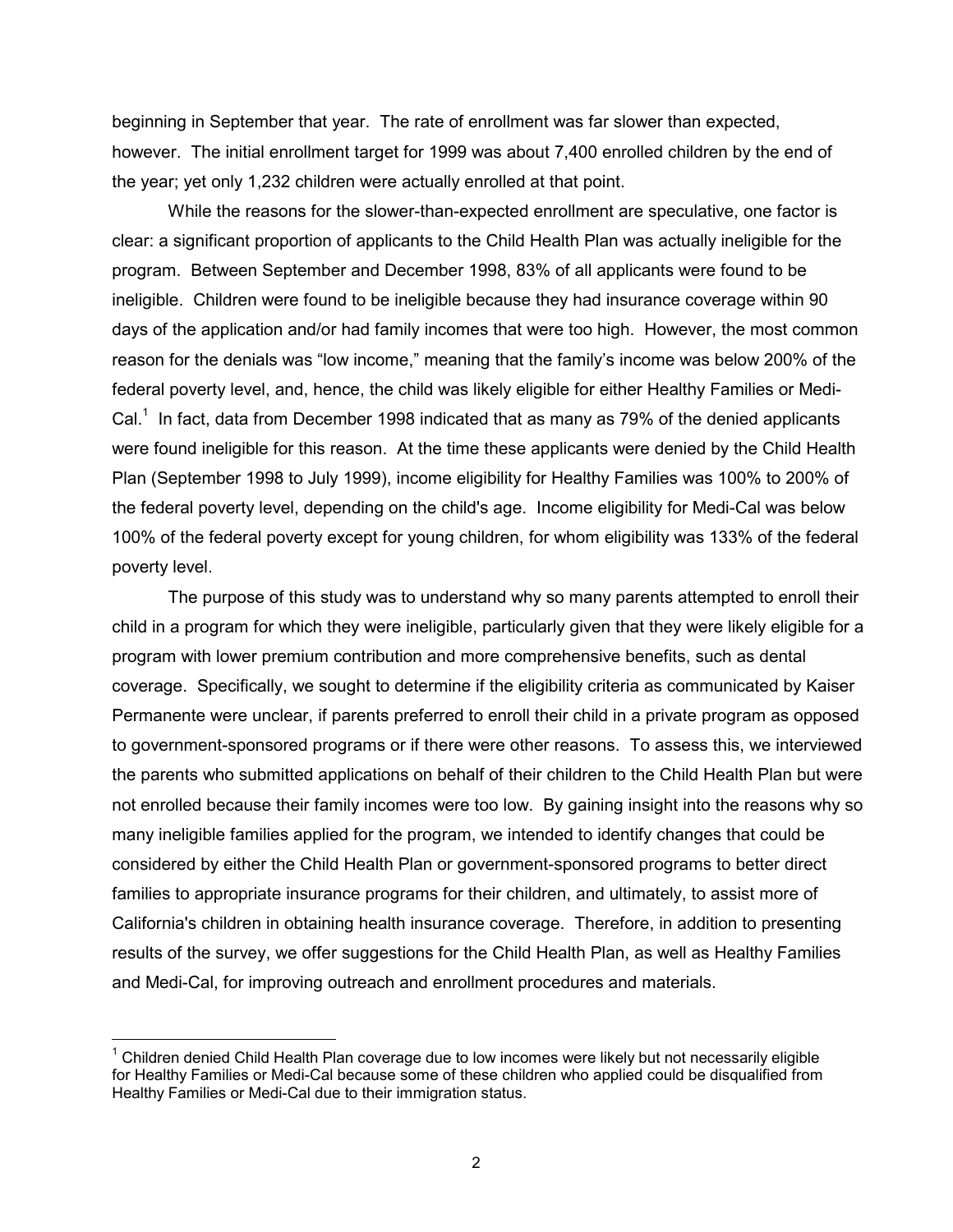#### **METHODS**

#### *Research Questions and Study Objectives*

Considerable speculation exists as to why parents might choose to enroll in a private health insurance program rather than government-sponsored insurance programs. It is speculated that parents believe that government program beneficiaries receive inferior treatment by health care professionals. It is also believed that the process of enrolling children in government programs is so burdensome and invasive that parents are unable or unwilling to complete the process. Some evidence suggests that some parents associate government programs with welfare, and therefore consider them less desirable (Guendelman et al.,1999; Kaiser Commission on Medicaid and the Uninsured, 2000; Feld et al.,1998). However, little research has been conducted to thoroughly test these assumptions. Moreover, no studies have examined why parents might choose to enroll their children in a private, subsidized insurance program that is significantly more expensive than the government-sponsored alternatives.

The key research questions for this study revolved around these issues. Specifically, we sought to learn why parents attempted to enroll their child in Kaiser Permanente's Child Health Plan when their child was likely eligible for other, no-cost or low-cost government insurance programs. Toward this end, the study attempted to assess whether the Child Health Plan enrollment procedures, attitudes about public programs or other factors contributed to the high rate of applications among ineligible children.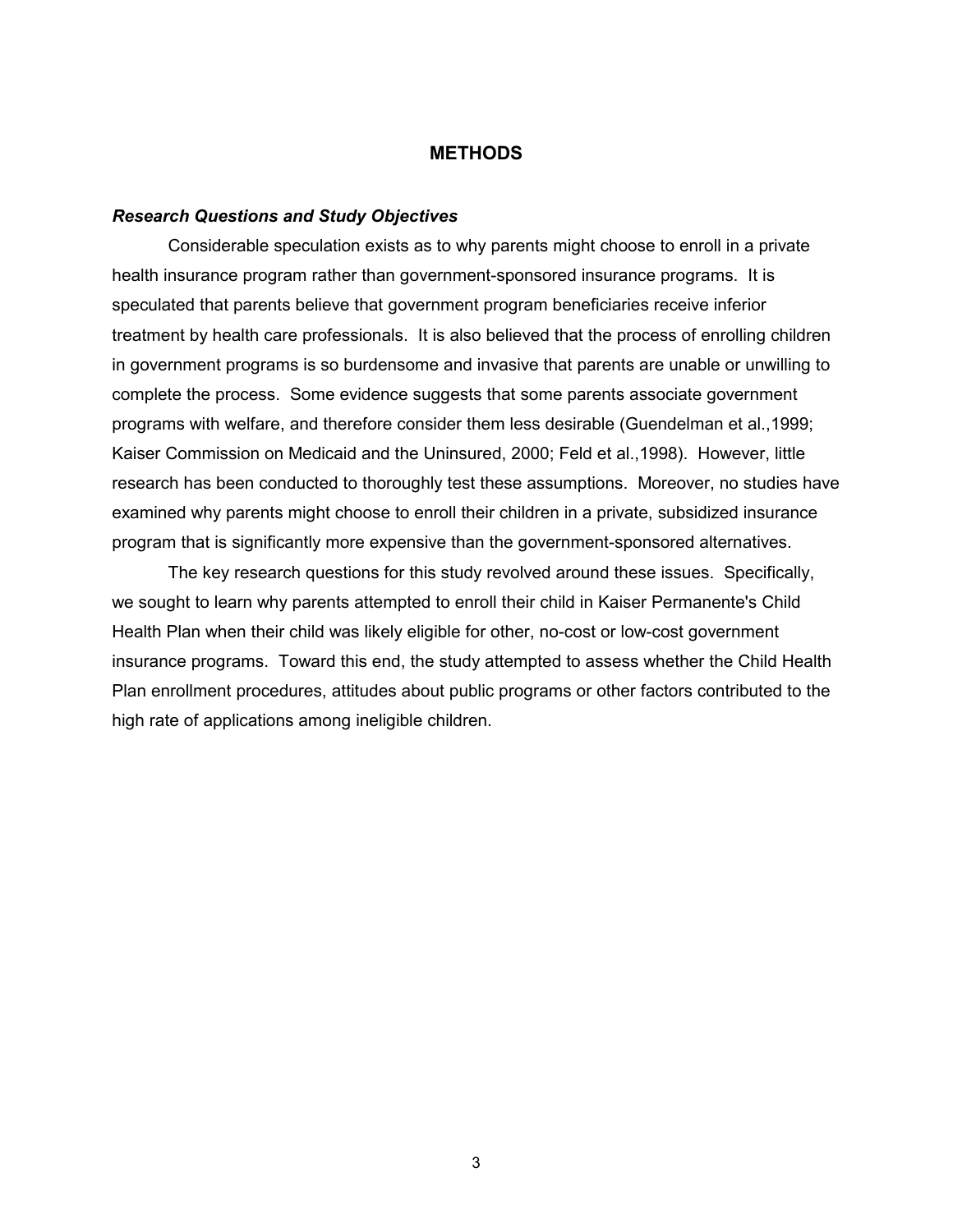The study had three principle objectives:

- **Objective I**: To determine why parents elected to apply for the Child Health Plan for which their child(ren) were not eligible when the child(ren) were likely eligible for Healthy Families or Medi-Cal;
- **Objective II:** To learn about parents' experiences with the Child Health Plan enrollment process and views about the application and informational materials; and,
- **Objective III**: To assess parents' views about the Child Health Plan, Healthy Families and Medi-Cal.

#### *Study Subjects and Procedures*

 Our goal was to obtain 500 completed phone surveys. Potential subjects included parents of children ages 0 to 19 who completed an application for the Child Health Plan but were denied coverage because their family incomes were lower than the eligibility rules. Only one child per household was included regardless of the number of children within that household upon whose behalf the parent applied and were subsequently denied coverage.

A random sample of 759 applicants who met these criteria was drawn from the Child Health Plan applicant database. Of these, 12 were removed from the sample because they were either duplicate names, multiple children in the same family or were ineligible due to age.

Parents of children in the sample were contacted initially via mail to inform them about the study and to request their participation. The mailing, written in both English and Spanish, included a letter of introduction, a study information sheet, information about alternative sources of no-cost and low-cost health insurance for children, and a \$10 gift certificate to a major statewide drug store chain as an incentive to participate in the study. The gift certificate incentive was provided to all parents who were contacted by mail regardless of whether or not they consented to participate. The mailing also included a postcard asking parents to return it to the researchers if they did not want to participate.

To assess the adequacy of the survey instrument in terms of response rate, length, format, and comprehension, a pilot test was conducted of 5 parents prior to undertaking the full survey. Based on the findings from the pilot test, the instruments were revised.

Parents were telephoned by a survey research firm to request their consent to participate and to conduct the interview if consent was granted. Both English- and Spanishspeaking interviewers were available to conduct the survey with parents selecting their preferred language. Telephone calls were made to the sample between October 11, 1999 and

4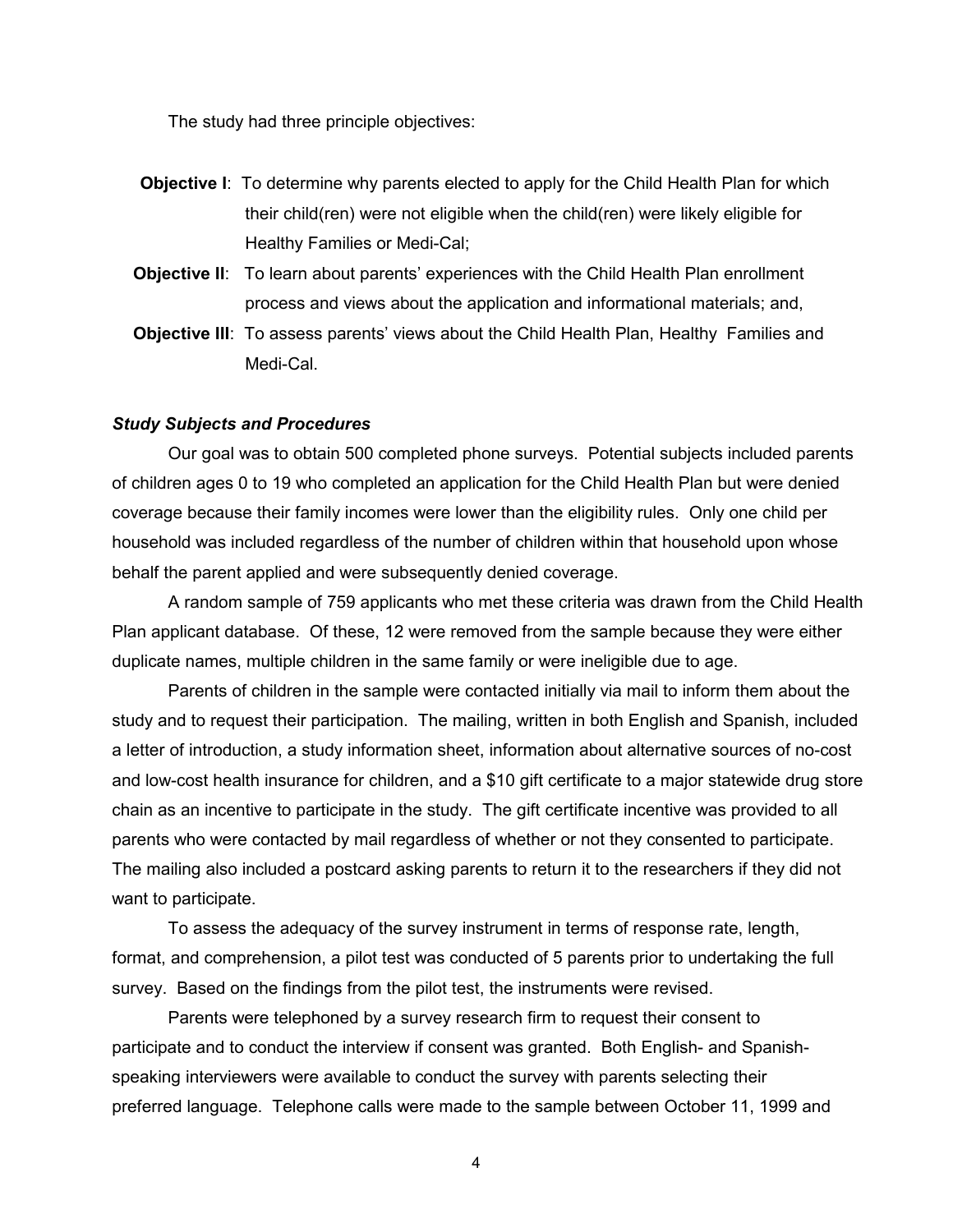November 7, 1999. Up to 20 attempts were made to contact each family. The calls were staggered over different times of the day and days of the week. All interview break-offs and refusals were contacted at least once to attempt to convince them to complete the interview.

The disposition of the sample is presented in Appendix A. A total of 357 potential respondents (or 48% of the sample) were considered non-contacts. Another 73 refused to participate, either by mailing in the postcard indicating that they did not want to be called or by telling the surveyor at the time of the call. In total, 317 calls were completed, of which 242 (76%) were in English and 75 (24%) were in Spanish. This translates into an overall response rate of 42%.

#### *Data Collection and Analysis*

 All parents who met the selection criteria and agreed to participate were interviewed using a survey instrument developed by the research team. It assessed parents' knowledge about the eligibility criteria for the Child Health Plan and their familiarity with and attitudes towards no-cost and low-cost children's health insurance programs. The telephone survey is a composite of tested surveys designed to elicit similar information.

 SAS (Statistical Analysis System) was used to analyze the data using descriptive analyses to summarize the findings (SAS Institute, 1985). Simple analytic approaches were used to calculate frequency distributions. Where appropriate, statistical tests of significance were used to evaluate the meaningfulness of differences between English-speaking and Spanish-speaking respondents (DiLiorio F, 1991; Sincich T, 1982). For dichotomous and other categorical data, chi-square analyses were used to test for significant differences between groups. A .05 level of statistical significance (two tailed test) was used as a cut off. Cases with missing item responses were deleted from the relevant analyses. Only statistically significant differences are mentioned in the text.

 $\sim$  5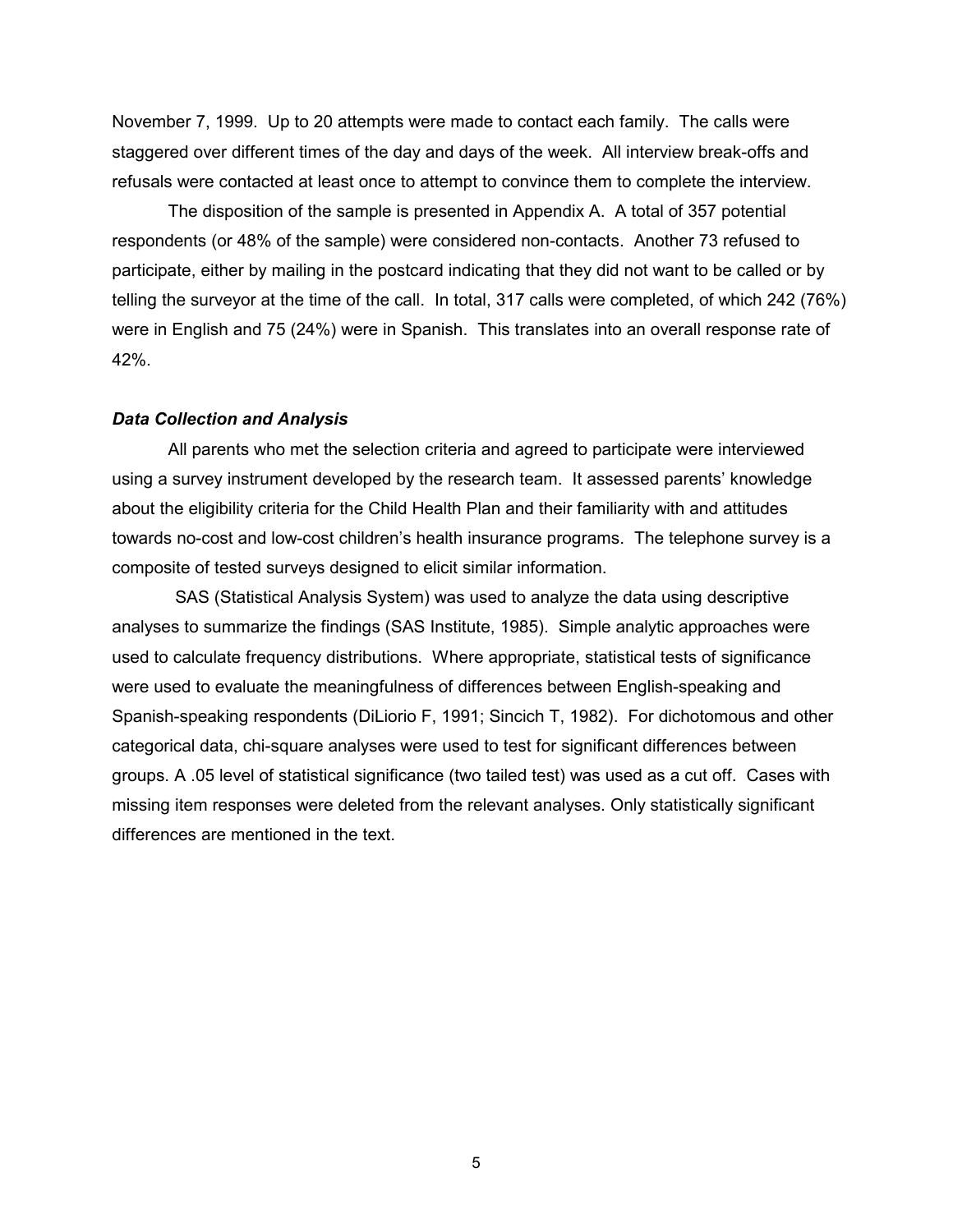#### **RESULTS**

#### *Demographic and Health Characteristics*

 As Table 1 demonstrates, the majority (62%) of children in the sample were under the age of 11, though 38% were between the ages of 11 and 19. Overall, more boys were represented in the sample. Nearly 60% of the respondents identified their child as Hispanic, including 45.4% of the English-speaking respondents. One-fifth of the children were White, non-Hispanic and 11.5% were African American. About half of the respondents had incomes below \$20,000, another 29.8% reported incomes between \$20,000 and \$30,000, and 20.8% had incomes above \$30,000. Levels of parental education varied significantly between the English- and Spanish-speaking respondents, with over half (52.7%) of the Spanish-speaking respondents indicating that they had less than a high school education compared to 9.5% of the English-speaking respondents. In contrast, nearly one-fifth of the English-speaking respondents reported that they were college graduates compared to 4% of the Spanishspeaking respondents.

 The majority of families (88.6%) had at least one parent employed. Only 11.4% of the respondents indicated that there was no employed adult in their household. English-speaking respondents tended to have smaller families than Spanish speakers, with 12% reporting 2 persons in the household compared to only 4.1% of the Spanish speakers.

 The vast majority of children (91.8%) were reported to be in excellent or good health. (Table 1) However, children of Spanish-speaking respondents were significantly less likely than children of English-speaking respondents to say that their children had excellent or good health status (79.7% vs. 95.5%). In turn, children of Spanish-speaking respondents were more likely to report their children as being in fair or poor health, with one in five falling in this category.

 $\overline{6}$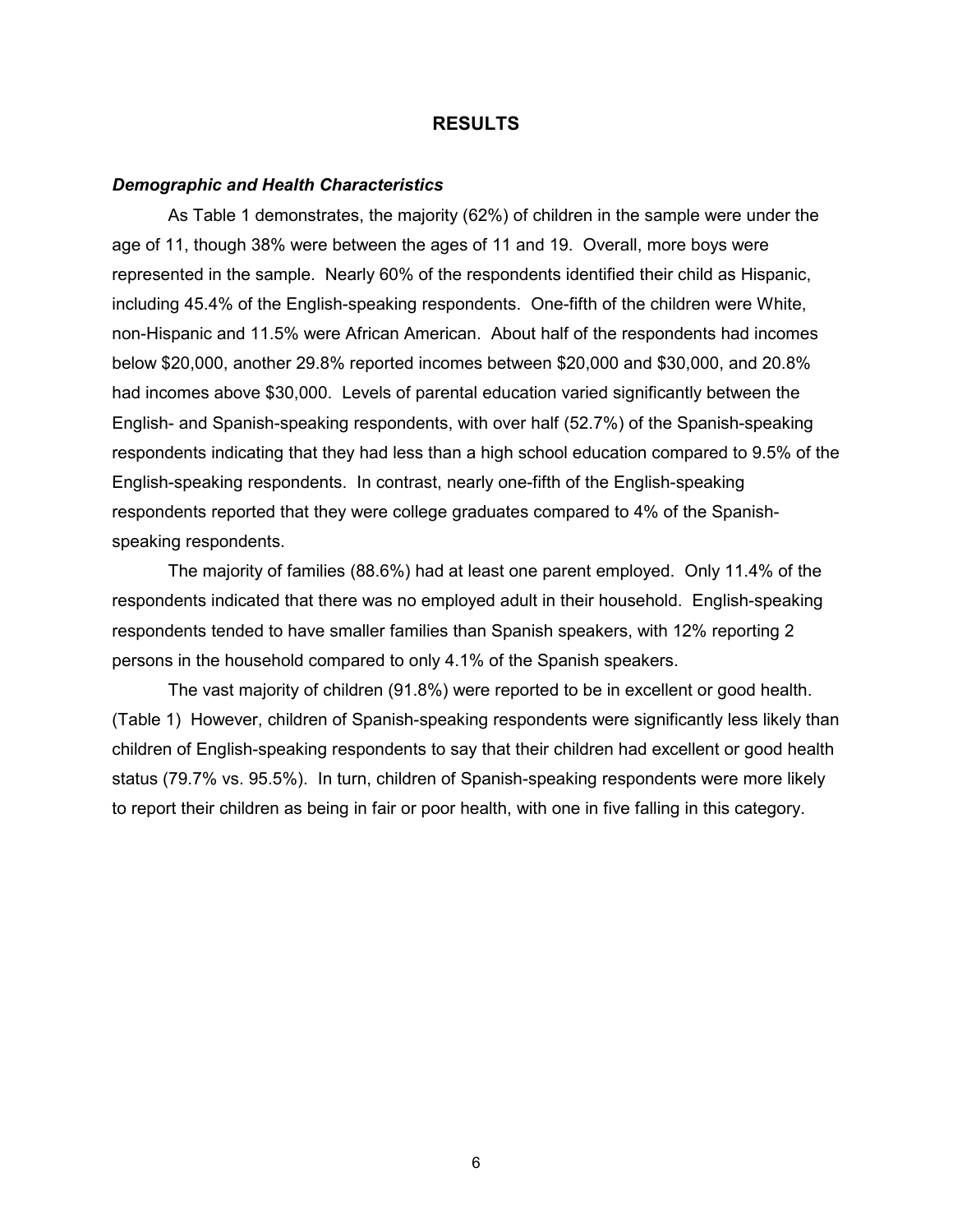#### *Child Health Plan Outreach and Enrollment*

Outreach for the Child Health Plan initially involved information sharing with statewide childrenrelated organizations and schools, as well as some community service announcements and radio PSAs. Parents in this survey reported that they learned about the Child Health Plan primarily from family members or friends, a medical professional, clinic or hospital, the media or some other unspecified source (Figure 1, Table 2). Only a small proportion of respondents (7.9%) learned about the program through their child's school. Some differences were found



between English- and Spanish-speaking respondents. For example, English speakers were far more likely to identify a medical professional, clinic or hospital as a source.

 The vast majority of parents (71%) obtained the application through the mail after calling the Child Health Plan's toll free line. Kaiser Permanente medical centers proved to be the second most common source of the applications, though only 13.9% of the respondents reported to have used this vehicle. Just as a relatively small proportion of parents learned about the program through schools, so did a small proportion obtain the application through schools.

#### *Understanding of Eligibility Requirements*

 Since a large number of applications for the Child Health Plan were rejected because children were ineligible, we sought to learn if the parents believed that they understood the eligibility criteria or applied mistakenly. The overwhelming majority of respondents (92.4%) indicated that they believed they understood the general eligibility requirements such as age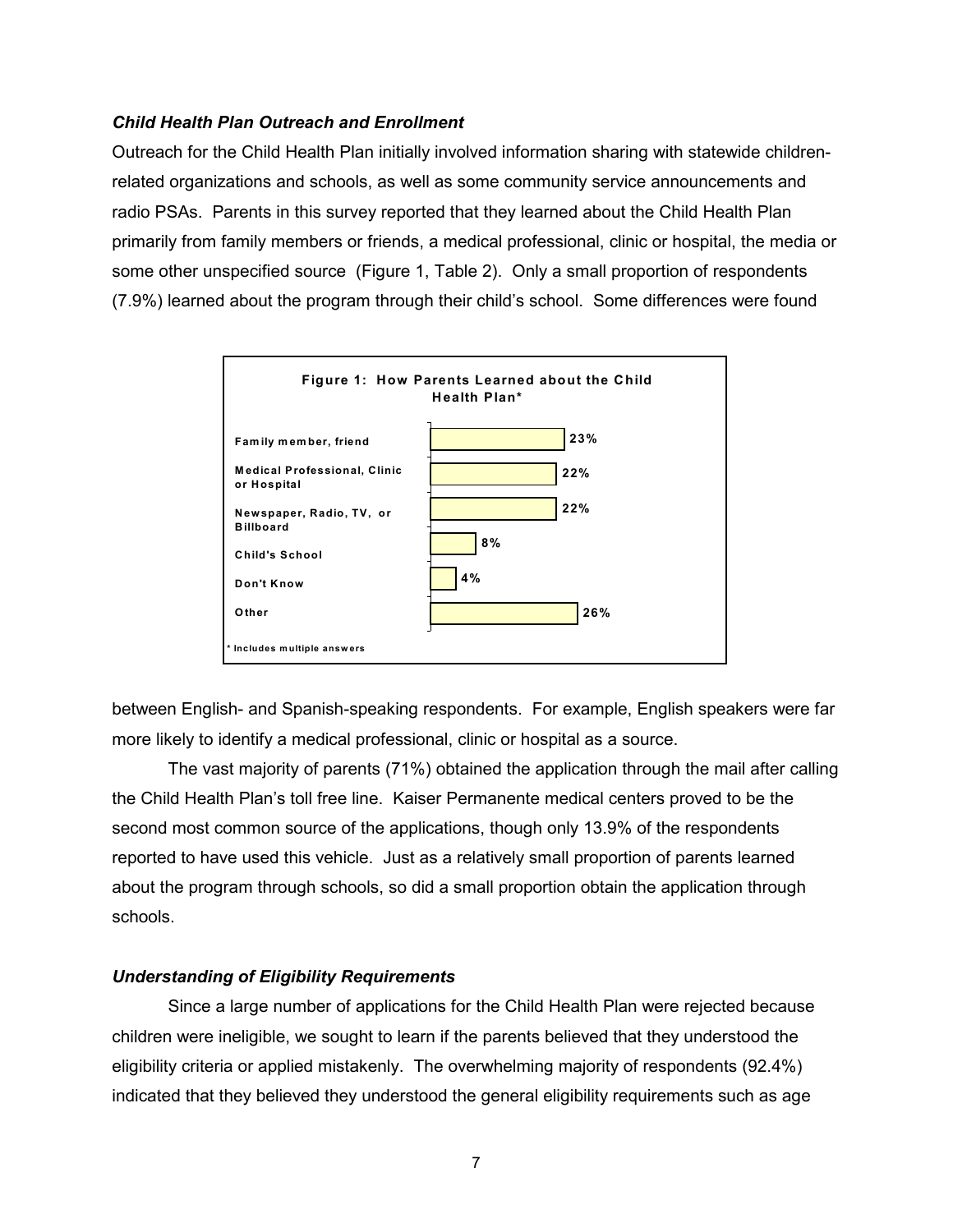requirements (Figure 2, Table 3). Moreover, nearly 80% reported that they specifically understood the income criteria when they applied to the Child Health Plan. These findings are surprising given that such a high proportion of the rejected applications were denied coverage because the families' incomes were too low for the program. Altogether, 71.9% of the respondents indicated that they believed that their child was eligible for the program. Whether the high degree to which parents misunderstood the eligibility requirements was due to lack of clarity of the program's informational materials or the failure of parents to carefully review the documents accompanying the application which described the eligibility rules is unclear. When parents were denied enrollment in the Child Health Plan, Kaiser Permanente sent them a letter that specified the reason for denial.



Many parents also believed that their children were eligible for Healthy Families and Medi-Cal. Approximately 50% of the parents believed that their child was eligible for Healthy Families and 45.4% thought their child was eligible for Medi-Cal (Figure 3, Table 3).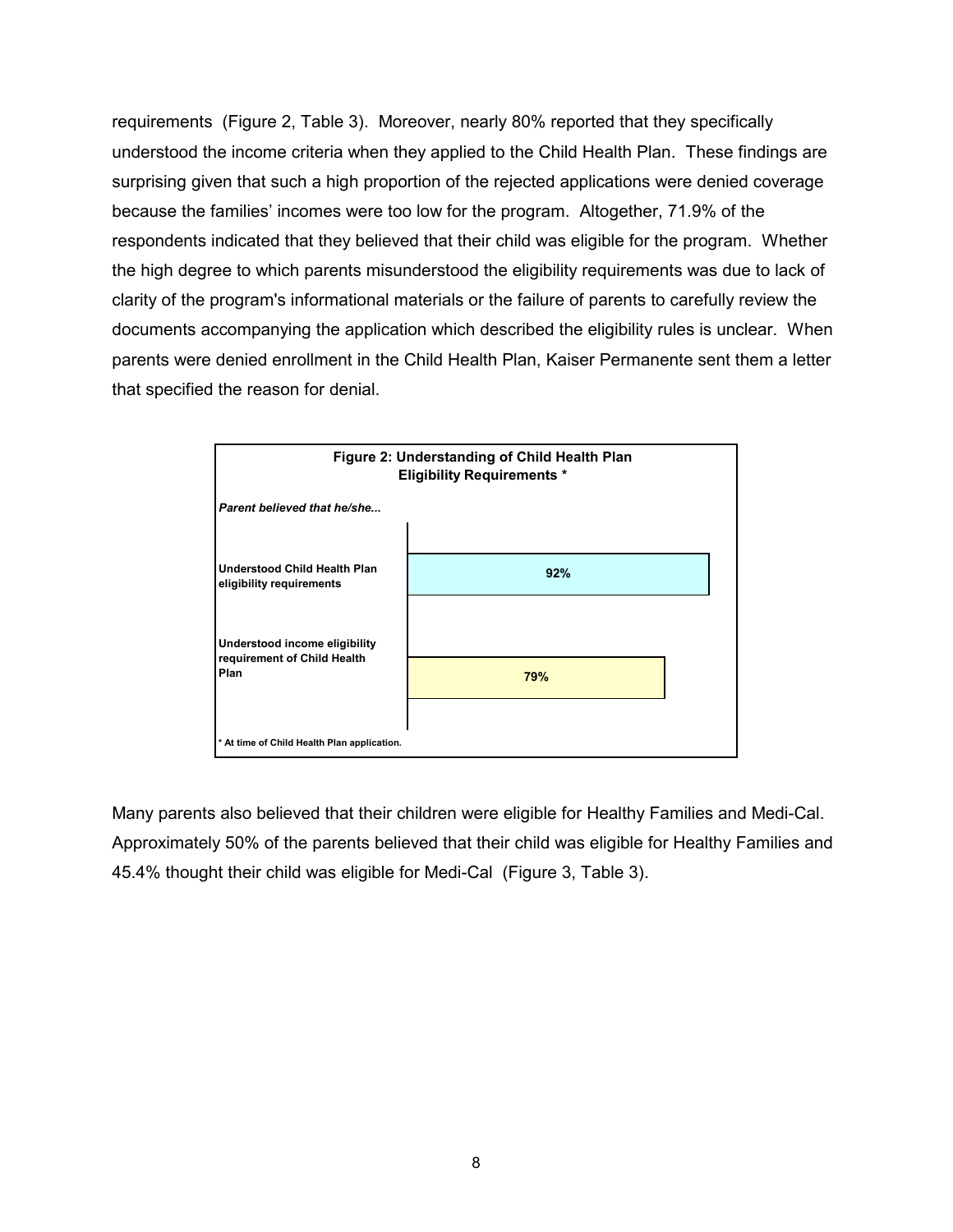

Although these figures are lower than the 71.9% who believed their child was eligible for the Child Health Plan, the proportion of parents who believed that their child was eligible for all programs is relatively high. We calculated that 22% of all respondents believed that their child was eligible for all three programs and 25% thought their child was eligible for the Child Health Plan and either Healthy Families or Medi-Cal. This reflects significant confusion about eligibility requirements for all of the programs.

#### *Applications to Other Programs*

We calculated that 64% of the parents believed their child was eligible for Healthy Families and/or Medi-Cal. However, only 15.1% actually applied for another program at the time the application for the Child Health Plan was submitted. Nearly 40% of those who applied for another program applied for Healthy Families and 31.3% for Medi-Cal (Table 4). Subsequent to being denied Child Health Plan coverage, 40.1% of parents applied to the Healthy Families program for their child and 27.4% applied for Medi-Cal.

#### *Reasons for Applying for the Child Health Plan Instead of Medi-Cal*

 As indicated, it is possible and likely that as many as nearly half of the respondents believed that their child might be eligible for both Medi-Cal and the Child Health Plan. Of these, the vast majority applied for the Child Health Plan only. We sought to better understand the reasons why parents would elect to apply for the Child Health Plan rather than Medi-Cal.

9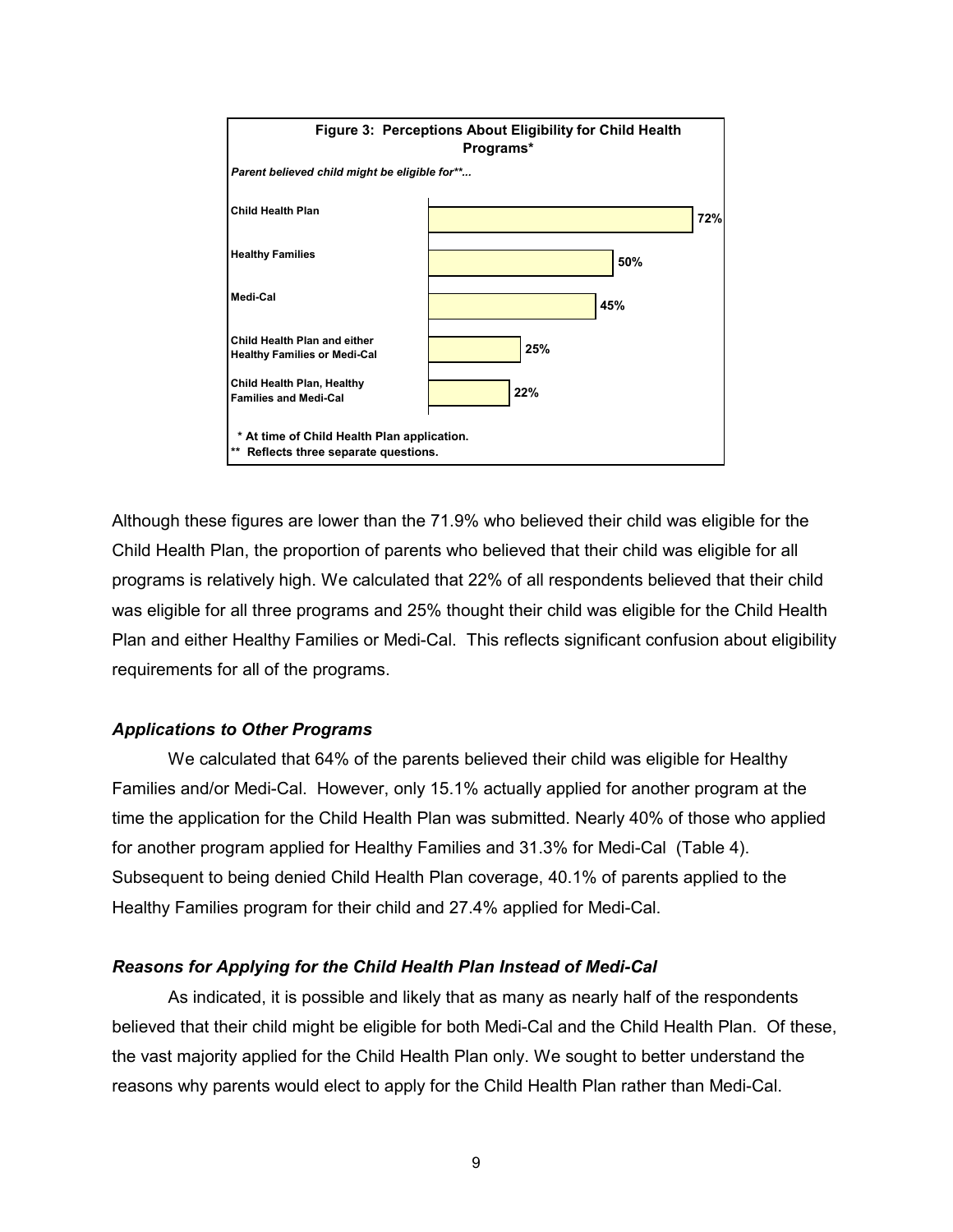Parents were asked to rate various reasons (as "very important," "somewhat important," "not important," or "don't know") for choosing the Child Health Plan.



Parents identified two primary reasons for applying for the Child Health Plan over Medi-Cal: they believed that Kaiser Permanente medical services were better than those offered through Medi-Cal (74.6%) and they believed their children had a better chance of being accepted by the Child Health Plan (72%) (Figure 4, Table 5). These reasons were identified as very important or somewhat important in choosing the Child Health Plan by approximately three-quarters of the respondents. Other top-rated reasons included parents' belief that the application process is too difficult or slow (51.7%), a belief that their doctor does not accept Medi-Cal and/or Medi-Cal has fewer doctors to choose from (50.8%) and a belief that Medi-Cal requires too much private information (49.2%).

#### *Reasons for Applying for the Child Health Plan Instead of Healthy Families*

We also wanted to understand why parents might prefer the Child Health Plan instead of Healthy Families. Thus, we asked parents to respond to a list of potential reasons why they applied for the Child Health Plan instead of Healthy Families (Figure 5, Table 6). Respondents cited two primary motivations for choosing the Child Health Plan instead of Healthy Families: a belief that Kaiser Permanente medical services were better than those offered by Healthy Families (62.2%) and a belief that their child had a better chance of acceptance in the Child Health Plan (60.6%). These were the two most commonly cited reasons.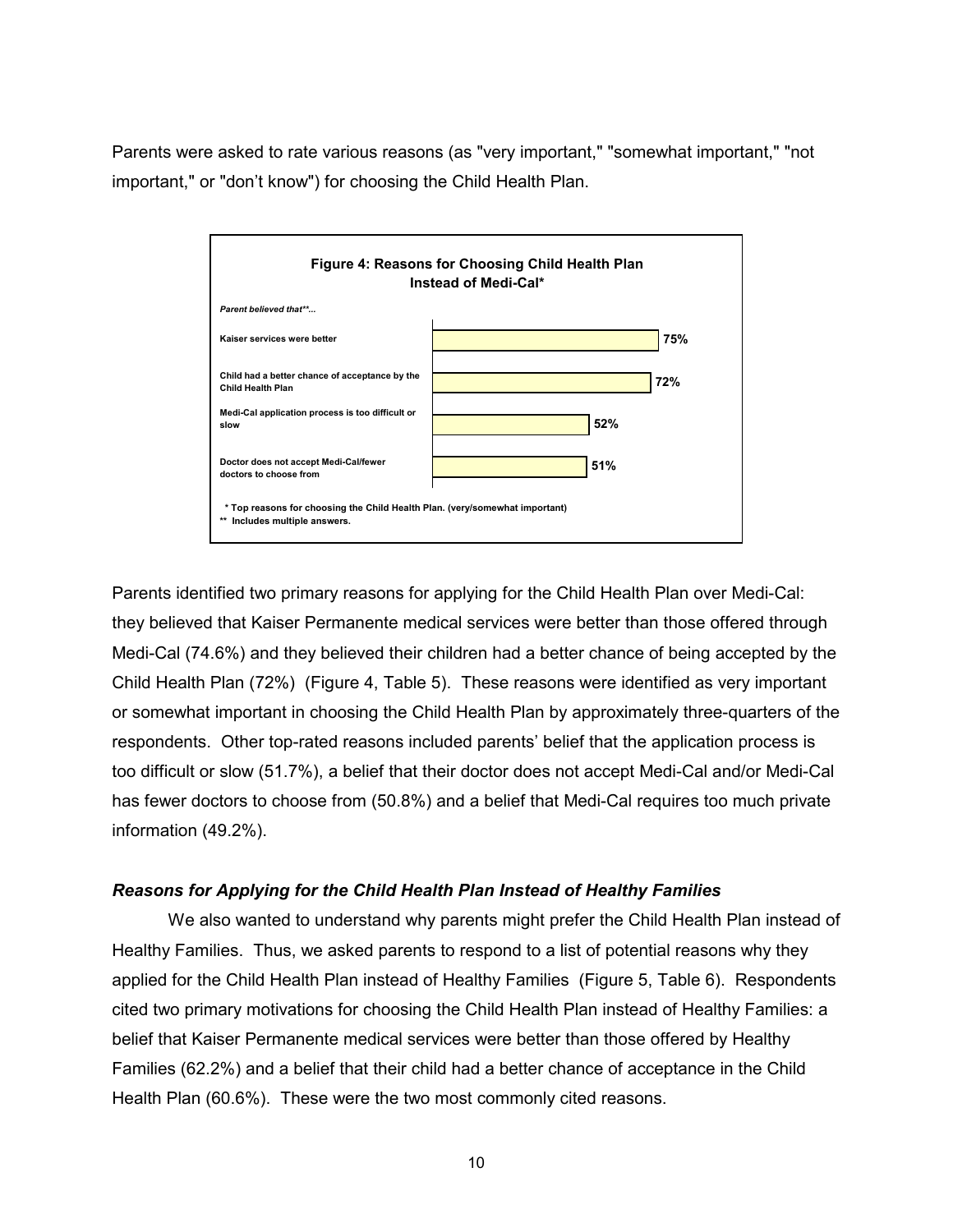

## *Perceptions of the Medi-Cal and Healthy Families Programs*

 Respondents were asked to rate the Medi-Cal and Healthy Families programs as "very good," "good," "bad," "very bad," or "don't know enough to say." A high proportion of respondents indicated that they didn't know enough about the programs to say, particularly with respect to Healthy Families (Figure 6, Table 7). Although 41.5% indicated that they believed that Healthy Families was a very good or good program, over half (56%) said that they didn't know enough to say. The same pattern held for Medi-Cal, though the proportions were somewhat less skewed. While 45.2% reported that they consider Medi-Cal to be a very good or good program, only 36.8% indicated that they did not know enough to say. No statistical differences were found in perceptions of Medi-Cal and Healthy Families by language spoken.

| Figure 6: Perceptions of Medi-Cal and Healthy Families |                             |              |                                |                                    |  |  |
|--------------------------------------------------------|-----------------------------|--------------|--------------------------------|------------------------------------|--|--|
|                                                        | <b>Very Good</b><br>Program | Good Program | <b>Bad/Very Bad</b><br>Program | Don't Know<br><b>Enough to Say</b> |  |  |
| Medi-Cal                                               | 12%                         | 33%          | 18%                            | 37%                                |  |  |
| <b>Healthy</b><br><b>Families</b>                      | 17%                         | 24%          | 3%                             | 56%                                |  |  |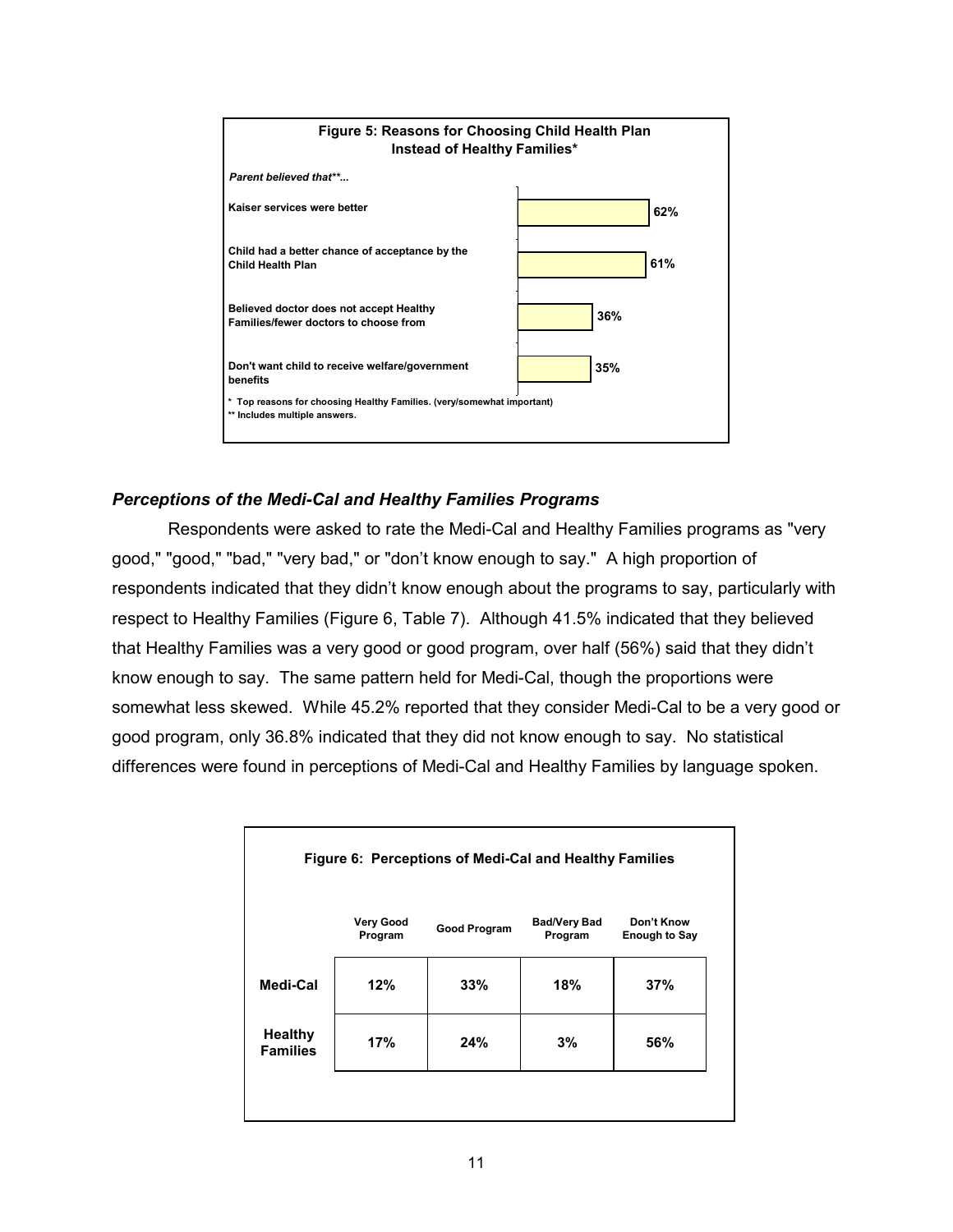#### *Insurance Status at Time of Survey*

 As a means of providing context for understanding the survey results, we asked respondents to provide information about their children's current health insurance status. Particularly, we asked if they could access insurance for their children through the parents' employment, whether the child was currently insured and, if so, by whom. Interestingly, nearly a third said that their child had access to insurance through a parents' employer (though no differentiation was made between access to that insurance at no cost, at partial cost or full cost to the parent). However, English-speaking respondents were twice as likely to report the availability of employment-based insurance than Spanish-speaking respondents. More parents (57%) reported that their child was insured at the time of the survey than those (43%) who indicated that their child was still uninsured (Figure 7).



Again, English-speaking respondents were far more likely to say that their child was currently insured compared to Spanish-speaking respondents (64.5% vs. 33.3%). Of those with insurance, 43% received public insurance (27.6% had Healthy Families and 16% had Medi-Cal), 37% had private insurance, and another 20% had "other."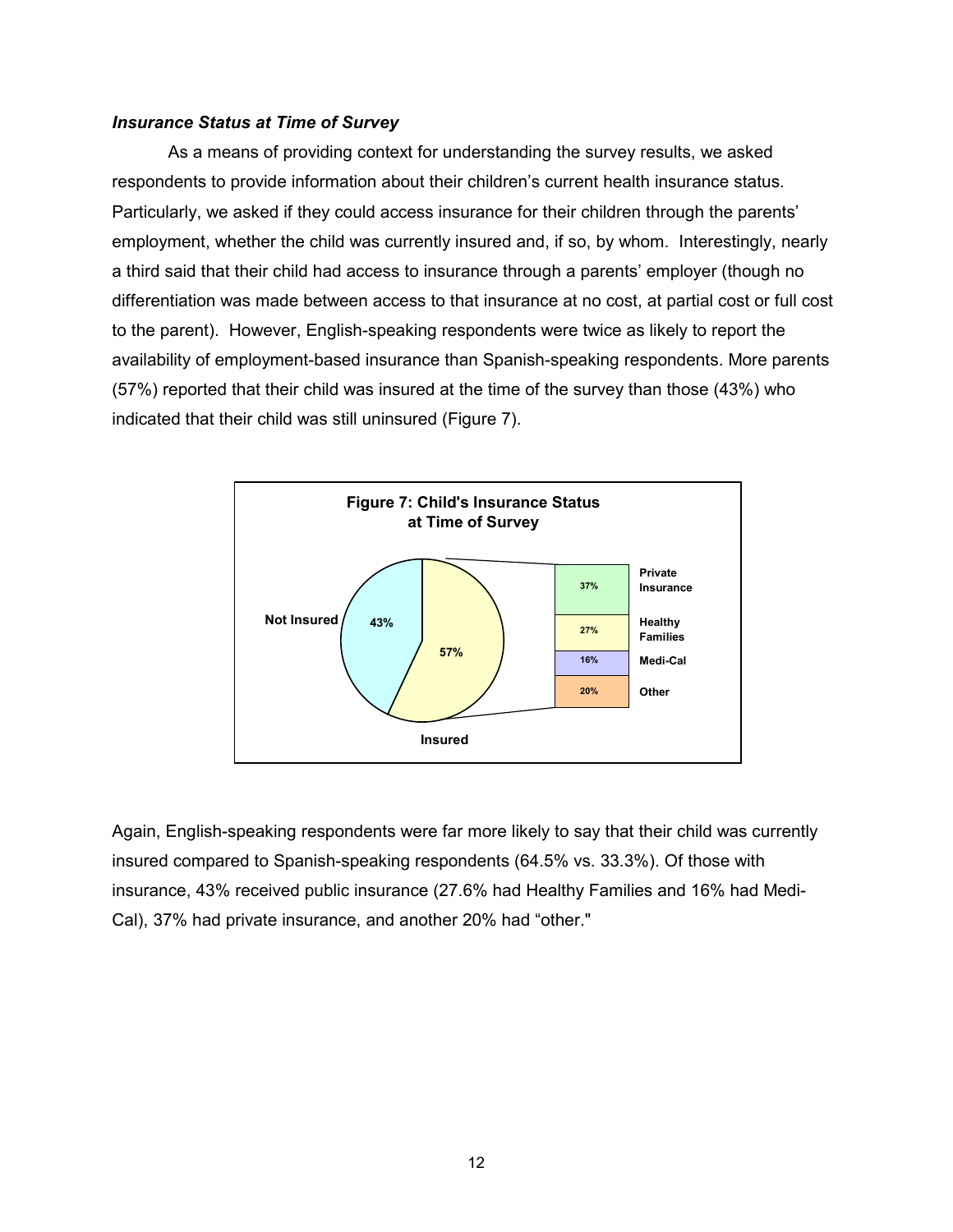#### *Comments about Child Health Plan, Healthy Families and Medi-Cal*

 As a final question, respondents were asked if they had any comments about the Child Health Plan, Healthy Families or Medi-Cal. (A complete list of categorized comments can be found in Appendix B.) One hundred thirty-one respondents (41%) offered comments covering issues related to frustrations with the enrollment process for the Child Health Plan, confusion about eligibility rules governing all three programs, interest in obtaining insurance for their children and various views about Kaiser Permanente, Healthy Families and Medi-Cal (Table 9). The greatest number and proportion of comments (n=32;24.4%) related to respondents' interest in Kaiser Permanente and a desire to get such coverage for themselves or their child. A number of parents said that they specifically wanted Kaiser coverage for their children or themselves. One parent said, "I wish I could put [my son] in a Kaiser health plan. I wouldn't even mind paying for it. I am not very happy with the doctors who are seeing him now [through Medi-Cal.] He used to see the doctors at Kaiser." The second most frequently stated comment related to the respondent's confusion about why their child was denied coverage. "I feel that they made a bad decision in denying health insurance for my kid," one parent said. "I would really like them to inform me as to why the application for health insurance was denied." In some cases, the lack of information was due to language barriers. At least four respondents said that they could not understand the English letter that they received informing them that their child was denied. Similarly, parents said that they found the eligibility requirements unclear. "I don't know why [Kaiser Permanente] didn't explain the eligibility standards better," one respondent commented.

 Essentially equivalent numbers of respondents stated that they thought the income eligibility requirements for the Child Health Plan are too restricted and said that the income requirements are unclear. One respondent said "Kaiser Permanente has a good program going on; but they should reconsider the criteria they have set on household family income, since it is geared on helping low income families." Another parent said, "We applied for Kaiser Permanente but we were denied due to low income. We applied for Healthy Families, but we were denied due to high income. Where do we fit? We have an uninsured child with no insurance. I felt misled. First we qualify and then we don't. Where do we get insurance?"

Several respondents also expressed confusion about which of the several children's health insurance programs their children might be eligible for. Many parents said that they were anxious to get health insurance for their children, but didn't know how to get it. One parent said "I would like to know how I can obtain health insurance for my children. I don't want to go without health insurance. It is so difficult." A number of parents reported that their child was

 $13$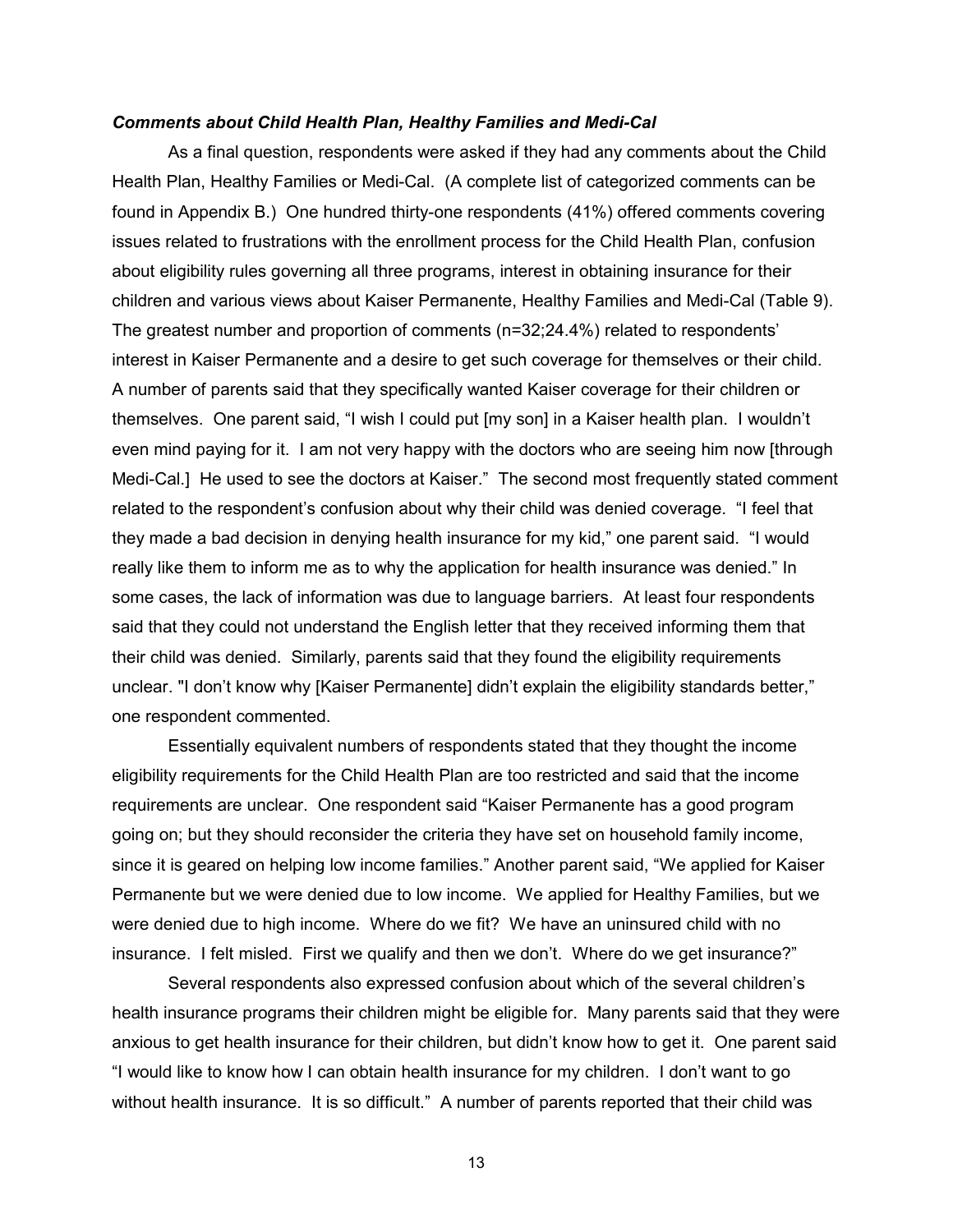currently enrolled in Healthy Families or that they wanted to enroll their child in the program because they thought it was a good program. Some of the other comments related to problems with the enrollment process, disappointment with being denied coverage, and their child being denied Healthy Families coverage.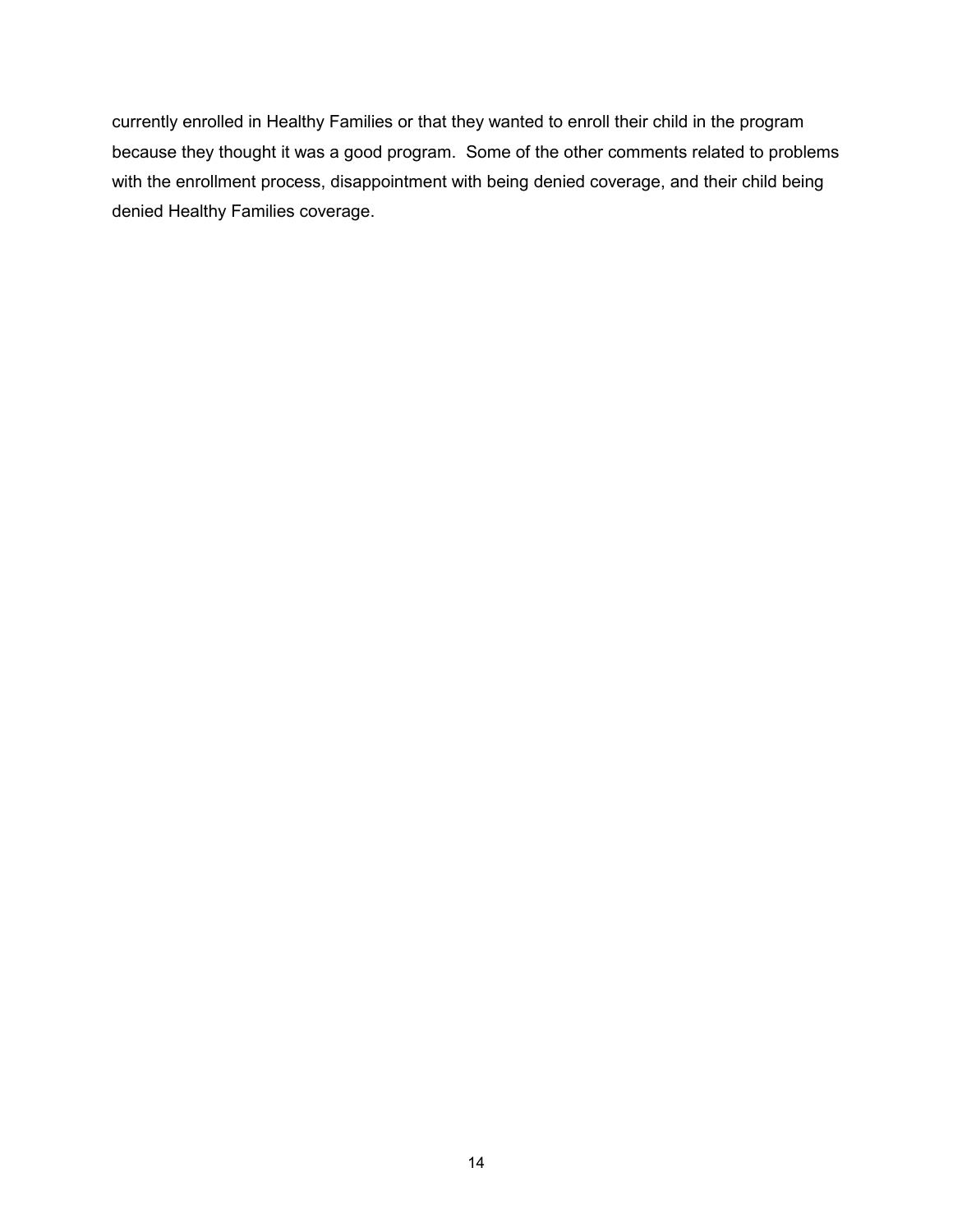#### **SUMMARY**

In 1997, Kaiser Permanente inaugurated the Child Health Plan, a program designed to offer subsidized Kaiser membership to uninsured children in California with incomes between 200% and 250% of the federal poverty level.<sup>2</sup> During the first year of the program, enrollment levels were low. This was due, in part, to the large number of children denied coverage because their family incomes were too low, and hence, the children were potentially eligible for Healthy Families or Medi-Cal. The purpose of this study was to determine why parents elected to apply for the Child Health Plan when their child was likely eligible for another, lower cost program. In addition, we sought to learn about parents' experiences with the Child Health Plan enrollment process and views about the application and informational materials and to assess their views about the Child Health Plan, Healthy Families and Medi-Cal. Our study has several notable findings as outlined below.

# • *Parents were confused about the eligibility criteria for the Child Health Plan, as well as for Healthy Families and Medi-Cal.*

Parents were clearly confused about the eligibility criteria for the Child Health Plan as well as Healthy Families and Medi-Cal. This finding is supported by the high degree to which respondents reported that they understood the eligibility requirements for the Child Health Plan, including the income criteria, and believed that their child met these, even though they did not. Relatively large proportions of respondents also believed that their children were simultaneously eligible for Healthy Families and/or Medi-Cal. While the reasons for this confusion were not specifically explored in this study, previous studies have found that the complex maze of multiple programs in states like California, with different eligibility requirements, application processes and benefit packages, contributes to, if not directly causes, such confusion among parents (Gardner S, 1989; Harvey B, 1991; Halfon et al.,1995*).*

 2 Income eligibility requirements for the Child Health Plan were raised in early 2000 to cover children with incomes between 250% to 300% of the federal poverty level in response to the changes in eligibility for Healthy Families.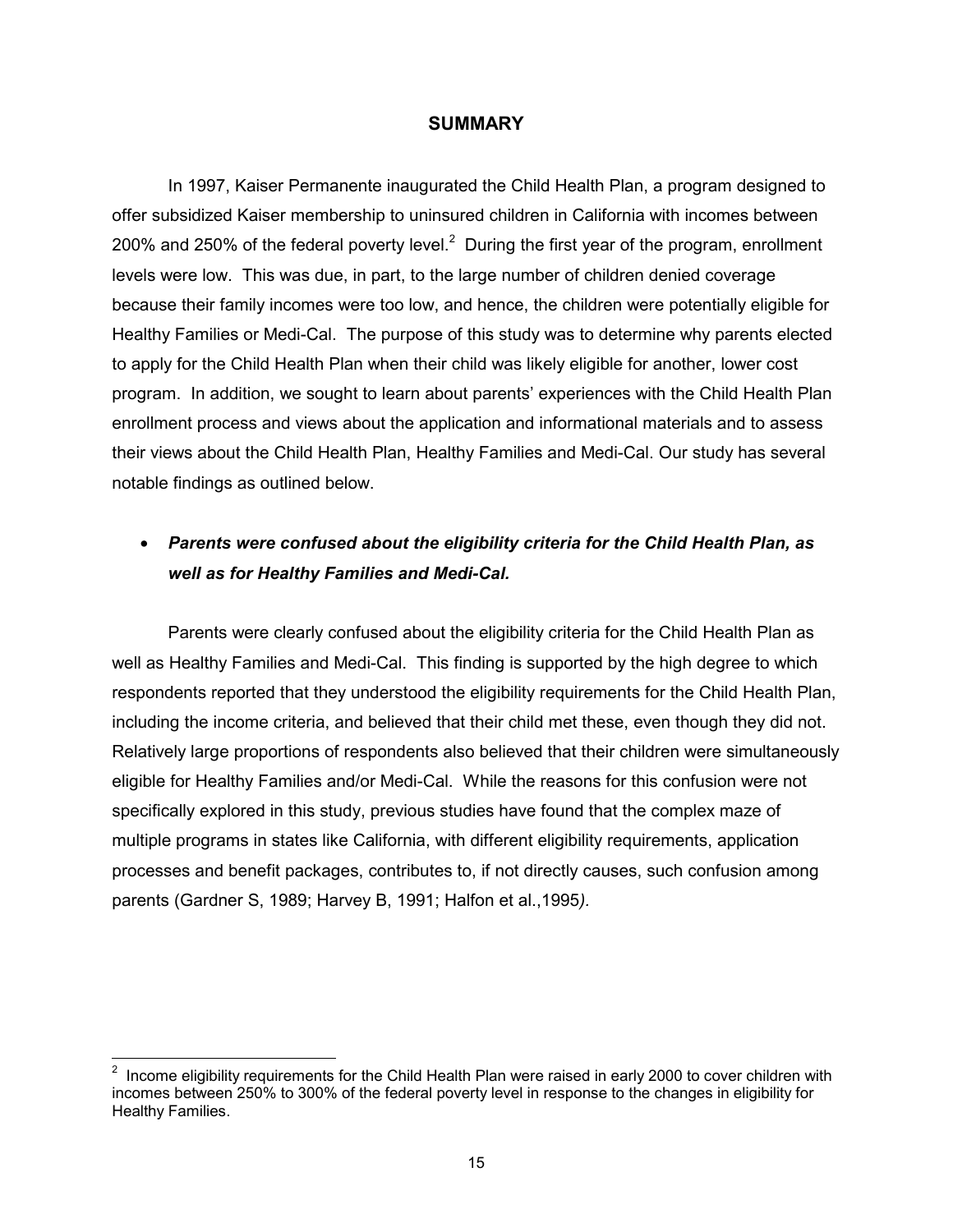## • *The top two reasons cited for choosing Child Health Plan: Kaiser Permanente services are better and a better chance of program acceptance.*

Parents in this study elected to apply for the Child Health Plan over Healthy Families and Medi-Cal primarily because they believed that Kaiser Permanente medical services were better, and they thought they had a better chance of being accepted by the program. Nearly 75% of respondents cited better services as a "very important" or "important" reason for choosing the Child Health Plan over Medi-Cal and about 62% indicated this as the reason for choosing the Child Health Plan over Healthy Families. Seventy-two percent of parents believed that their child had a better chance of being accepted by Medi-Cal, and 61% reported better chances of acceptance by the Child Health Plan.

The large proportion of respondents citing better Kaiser Permanente services suggests that they are confused about the role and operations of Medi-Cal and Healthy Families. Parents appear to view Medi-Cal and Healthy Families as public programs which provide public health care*.* They appear to not understand that children enrolled in these programs can generally select private plans, such as Kaiser Permanente, and that Healthy Families and Medi-Cal managed care are simply payers which serve to facilitate enrollment in health plans. This study suggests that parents tend to perceive only the public component of this equation. This view may be a remnant of earlier days of fee-for-service Medi-Cal, when the number and selection of providers available to beneficiaries was severely restricted.

Despite responses indicating that Kaiser Permanente services are better, parents tended to rate Medi-Cal and Healthy Families fairly high. When asked about how they would rate Medi-Cal and Healthy Families, a high proportion of respondents indicated that they didn't know enough about the programs to say. However, among those who did have an opinion, the majority rated the programs as "very good" or "good" (though respondents were more likely to rate Healthy Families highly than Medi-Cal).

# • *A high proportion of children obtained insurance subsequent to applying for the Child Health Plan.*

 As a means of providing context for understanding the survey results, we asked respondents to provide information about their children's current health insurance status. Forty percent of the respondents indicated that they had subsequently applied for Healthy Families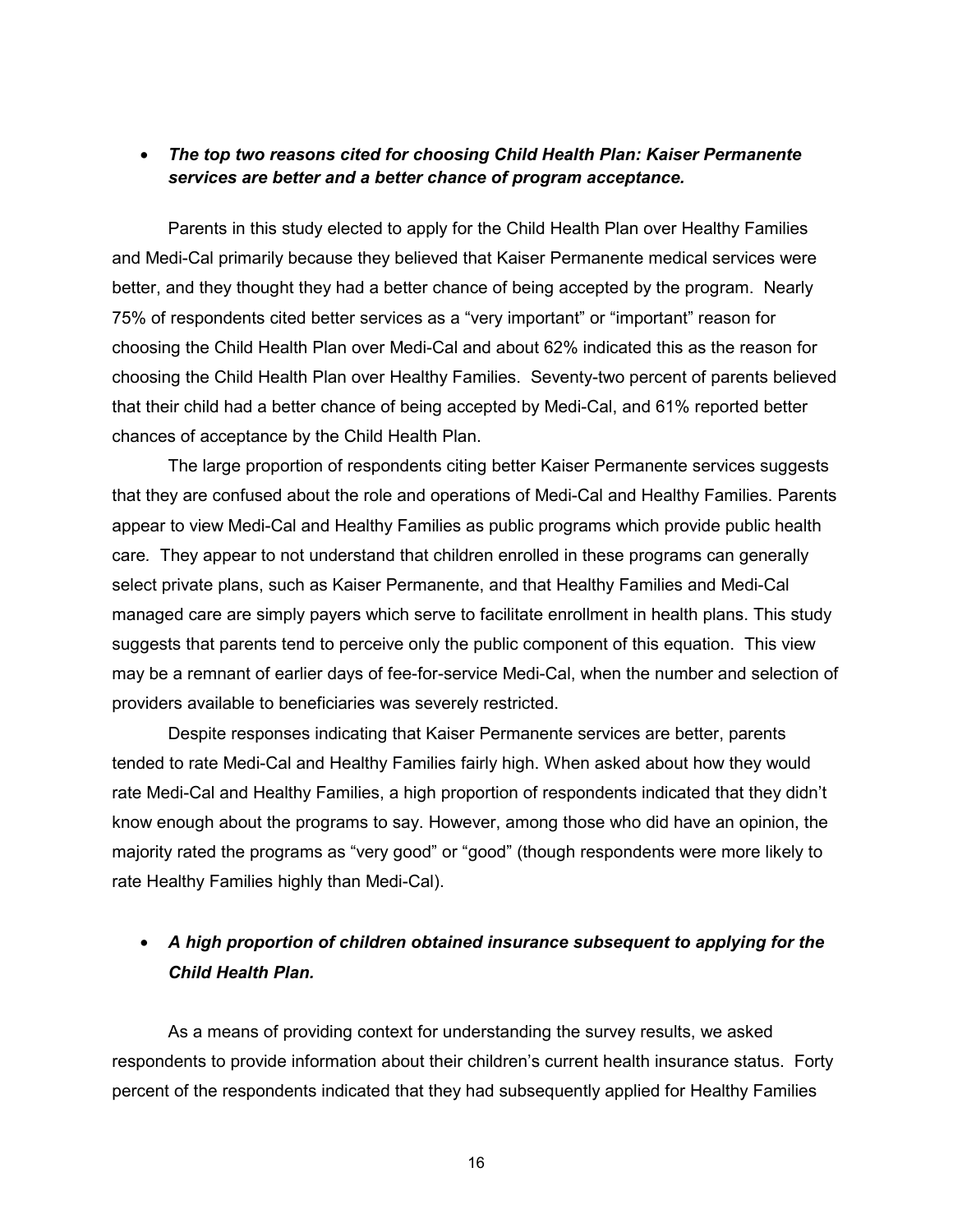and 27.4% had applied for Medi-Cal. Surprisingly, nearly 60% of the respondents reported that their child was insured at the time of the survey. Of those with insurance, children were most likely to have private insurance (37.6%). Another 27.6% were enrolled in Healthy Families, 16% had Medi-Cal and 20% in "other." Given the relatively low incomes of these families, it is unexpected to find so many children to have obtained private insurance.

#### • *Parents learned about the Child Health Plan primarily through informal sources.*

Finally, the parents in this study learned about the Child Health Plan primarily through family members or friends, the media, a medical professional, clinic or hospital, or another, unspecified source. Only a small proportion of respondents learned about the program through their child's school. The relatively high proportion of respondents who indicated that they learned about the program through the media is surprising, since there was very little advertising through newspapers, billboards, television and radio. It may be that parents confused the Child Health Plan with Healthy Families and Medi-Cal, which received substantial media coverage.

#### **SUGGESTIONS FOR PROGRAM IMPROVEMENT**

Although the original focus of this study was the Child Health Plan, the findings have implications for Healthy Families and Medi-Cal as well. To be sure, these findings offer suggested direction for the Child Health Plan, particularly with respect to addressing the confusion over the program's eligibility requirements and purpose as described below. However, our findings tend to relate more to Healthy Families and Medi-Cal which, for various reasons, parents elected to bypass in favor of the Child Health Plan. Hence, the recommendations encompass these programs as well.

Results from this study suggest that parents are confused about the various eligibility rules and enrollment processes that govern the various programs. These findings are consistent with other research that has shown that eligibility criteria and enrollment procedures are difficult to understand (Kaiser Commission on Medicaid and the Uninsured, 2000; Kaiser Family Foundation, 1989; Ellwood M, 1999; Schwalberg et al.,1999). Our findings suggest that the Child Health Plan, Healthy Families and Medi-Cal could better inform parents about eligibility rules as well as how to initiate the enrollment process. To address this problem, we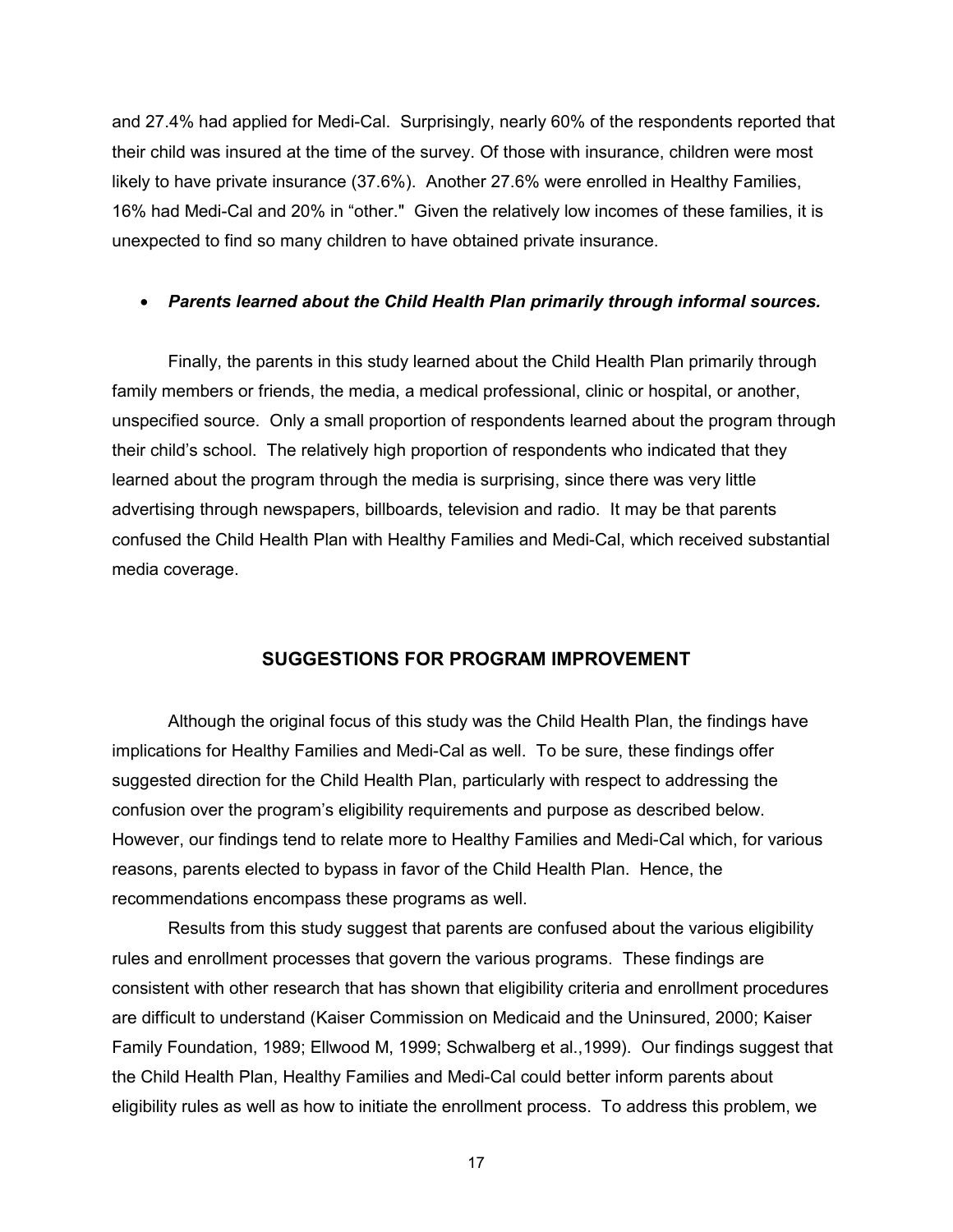offer three suggestions, each with different levels of complexity and difficulty. We have organized these recommendations in terms of the ease of implementation with the easiest steps listed first.

#### *1. More effectively communicate eligibility criteria for the Child Health Plan.*

The Child Health Plan could seek to communicate more clearly the program's eligibility criteria to the public. At a minimum, this could include an information campaign with clear messages about eligibility rules that uses more formal methods of reaching out than the informal avenues cited by respondents in this study, such as friends and family, and medical professionals. While informal avenues of communication are essential as the findings here demonstrate, the opportunities for misinformation conveyed through informal means are greater. Outreach plans could also include closer coordination with Healthy Families and Medi-Cal. Since this study was fielded, efforts have been made by the Child Health Plan and state officials to coordinate outreach efforts among Medi-Cal, Healthy Families and the Child Health Plan, which may improve communication with consumers. However, coordination should be carefully planned and executed so as to improve the public's understanding and knowledge about programs. The state agencies responsible for Healthy Families and Medi-Cal have implemented a uniform outreach and enrollment effort through a joint application form and a media campaign covering both programs. Ironically, these well-intentioned efforts may have contributed to the confusion by blurring the distinctions between the programs and unintentionally conveying an impression that parents have a choice among the various programs. Parents need understandable messages about the eligibility criteria and other important distinctions between the programs. It is also clear from this study that parents need to be informed that Healthy Families and Medi-Cal, for the most part, are not health plans, but rather financial mechanisms for enrolling children in health plans and that children can generally be enrolled in either public or private plans, including Kaiser Permanente.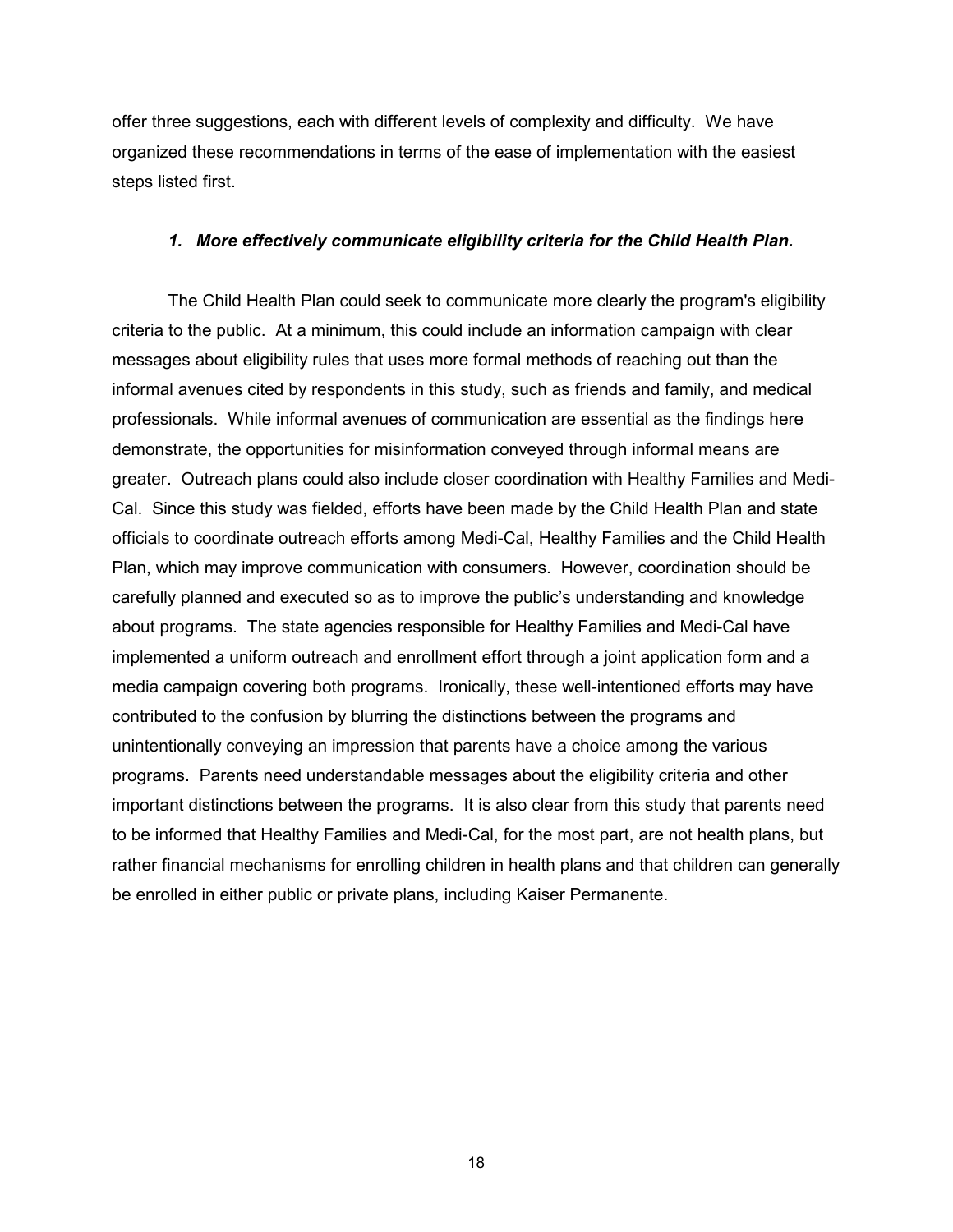#### *2. Simplify the eligibility rules and enrollment process for all programs.*

As important as clear communication is, there is a limit to which this can resolve the confusion that parents experience in understanding eligibility rules and enrollment processes. Given the multitude of children's programs that currently exist and the complexity of eligibility rules governing them, it is difficult to convey genuinely clear information about the programs. Consequently, it may be unreasonable to expect that parents can discern which program's eligibility is a match for their child. As this and other studies demonstrate, families face other real and perceived enrollment barriers to Medi-Cal and Healthy Families – as well as the Child Health Plan – such as burdensome applications and requirements for extensive documentation. Thus, additional steps may be needed to assist parents to navigate the current maze of children's health insurance programs to enroll their children. As others have suggested, the programs could:

- Make income eligibility rules consistent for children of all ages across Medi-Cal, Healthy Families and the Child Health Plan so that a family only has to apply for one program for all their children, regardless of age;
- Fully uncouple Medi-Cal from the welfare system to remove the multiple eligibility criteria that evolved from the historical link to welfare and to ensure that applications are assessed by health departments;
- Adopt "presumptive eligibility" for Medi-Cal and Healthy Families whereby children would be presumed eligible, based on a statement of family income and other fundamental information, for the period of time during which the application is being processed.

#### *3. Integrate children's health insurance programs.*

One solution to problems of children's access to health programs would be the elimination of the complex array of fragmented programs and various eligibility criteria. Many have proposed that California integrate these various programs (see, for example, Kronick et al.,1999; Dorn S, 1999; Hughes D, 1992). However, categorical programs continue to flourish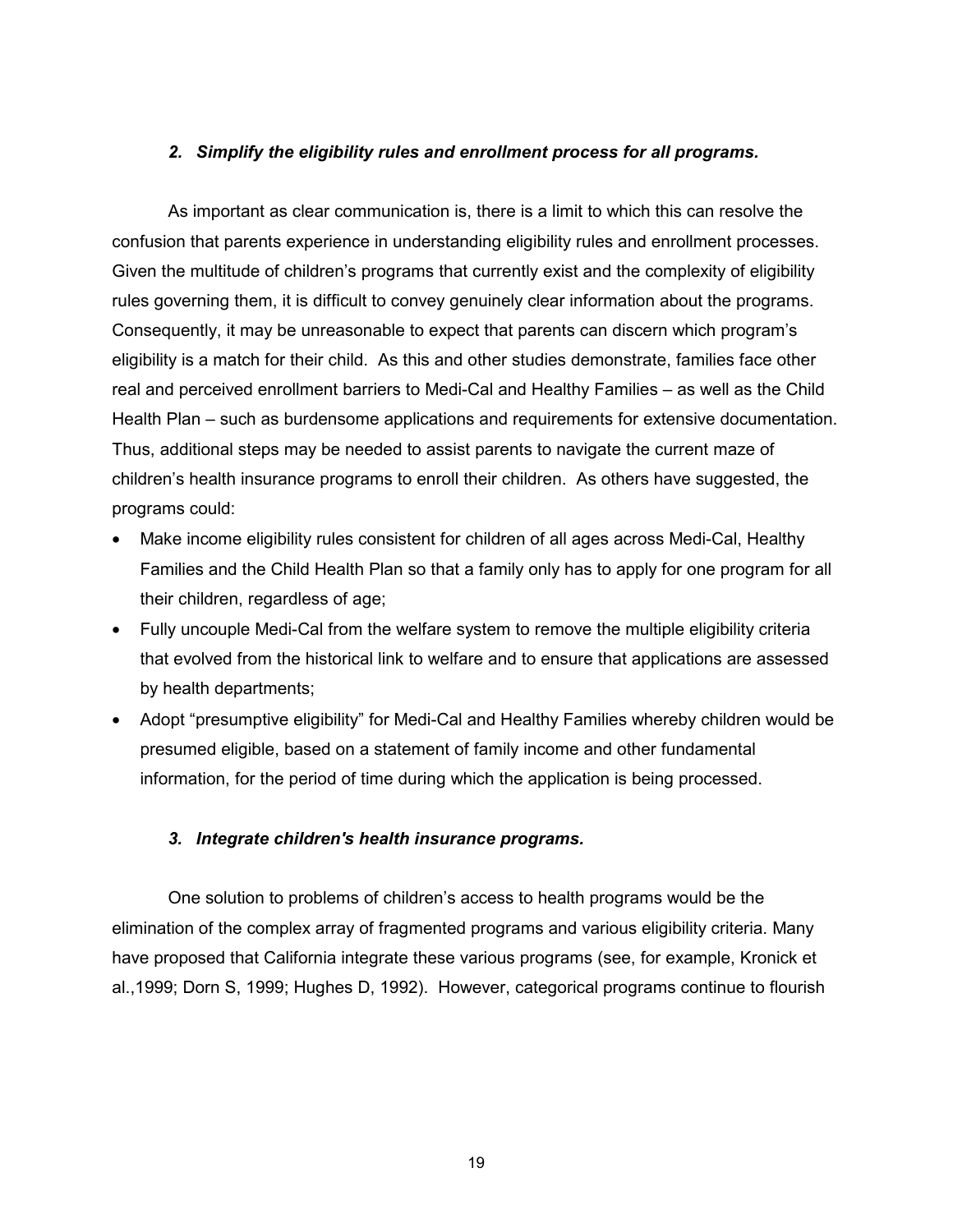with at least five major state-operated children's health programs in California $^3$  and two major private sector children's programs (Kaiser Permanente's Child Health Plan and CaliforniaKids). While California used its SCHIP funds to create a stand-alone program independent of Medi-Cal, it could consider combining these two programs. A single program would greatly reduce the current confusion among consumers. In addition, the state could take steps to integrate the other children's health programs into a single, simplified and seamless system. The most straightforward method of integration would be through the use of technology to meld the various programs into a unified administrative and eligibility system that is unnoticeable to the consumer.

#### **CONCLUSION**

The creation of the Child Health Plan, along with Healthy Families and the recent Medi-Cal expansions, provides an opportunity to help low income children obtain health insurance and needed health care. However, it is clear that the availability of health insurance, even highly subsidized or free coverage, is not sufficient. Parents have experienced considerable confusion about the programs, particularly with respect to eligibility criteria, causing some children to not enroll. In order to help parents take advantage of the opportunities to cover their children, all programs, whether public or private, could aggressively simplify their eligibility criteria and enrollment processes as well as effectively communicate with the public about benefits. While it may not be feasible to completely redesign the current system or achieve needed improvements through an administrative overlay that is invisible to consumers, relieving parents of the burden of navigating overly complex eligibility rules and confusing enrollment processes would go far in ensuring that California's children obtain needed health care coverage.

 $\overline{a}$ 

 $3$  Access for Infants and Mothers/AIM, Healthy Families, Medi-Cal, Child Health and Disability Prevention/CHDP, California Children's Services/CCS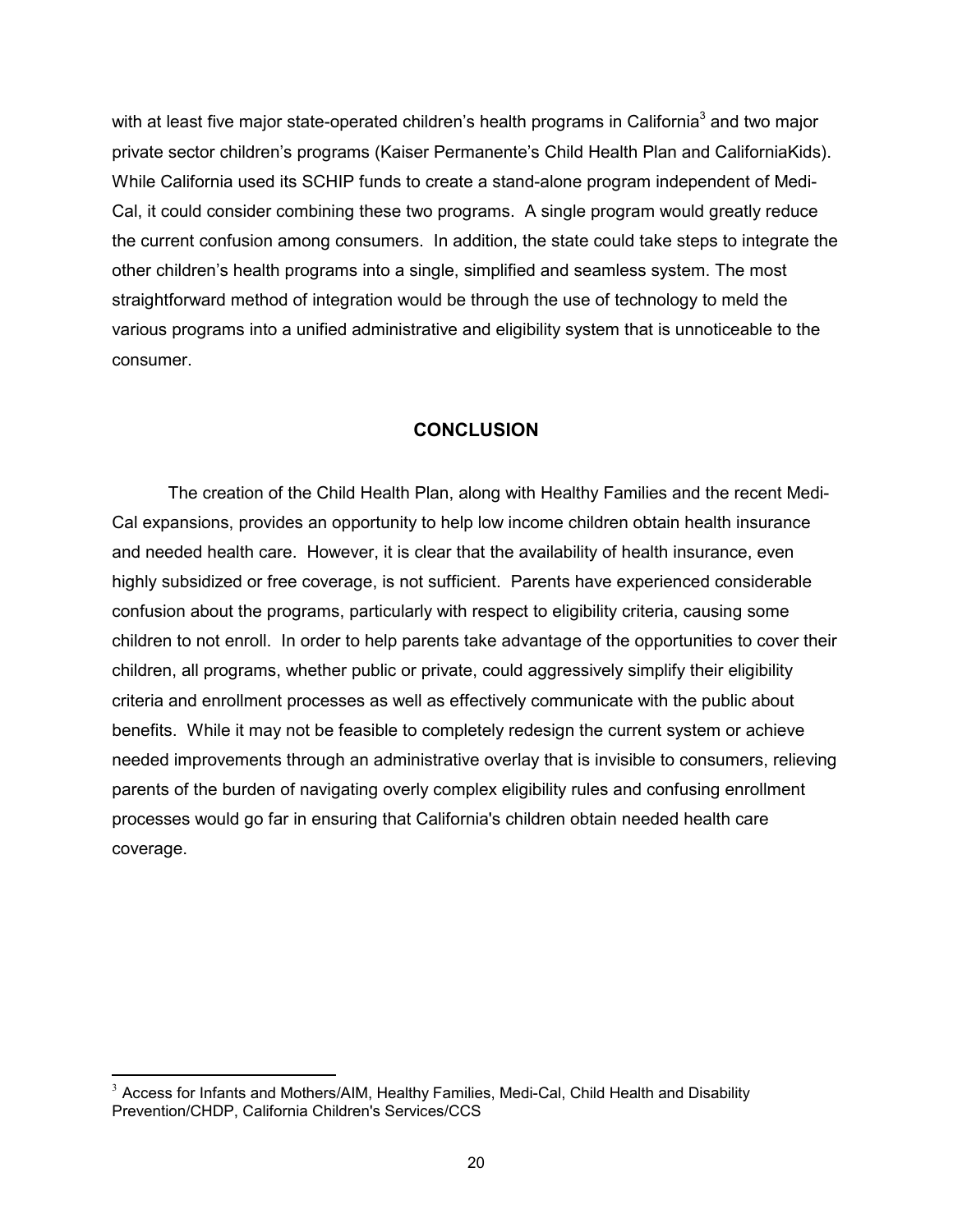## **REFERENCES**

DiLiorio FC. *SAS Applications Programming*. Belmont, CA: Duxbury Press, 1991.

Dorn S. *Red-tape epidemic: health coverage for working families at risk*. San Francisco, CA: Health Consumer Alliance, April 26, 1999.

Ellwood M. *The Medicaid eligibility maze: coverage expands, but enrollment problems persist: findings from a five state study*. Cambridge, MA: Mathematica Policy Research, Inc., September 1999.

Feld P, Matlock C, Sandman DR. *Insuring the children of New York City's low income families.*  Global Strategy Group, Inc.; 1998.

Gardner S. *Failure by fragmentation*. San Francisco, CA: California Tomorrow, Fall, 1989.

Guendelman S, Wyn R, and Tsai Y*. Access to health care for California children of the working poor*. Berkeley, CA: California Policy Research Center, University of California, 1999.

Hafner-Eaton C. Patterns of hospital and physician utilization among the uninsured. *Journal of Health Care for the Poor and Underserved* 1994; 5(4):297-315.

Halfon N, Inkelas M, and Wood D. Nonfinancial barriers to care for children and youth*. Annual Review of Public Health*. 1995:16:447-472.

Harvey B. Toward a national child health policy. *JAMA* 1990;264(2):252-253.

Holl JL, Szilagyi PG, Rodewald LE, Byrd RS, and Weitsman ML. Profile of uninsured children in the United States. *Archives of Pediatrics and Adolescent Medicine.* 1995;149:398-406.

Horner D, Lazarus W, and Morrow B. *Express lane eligibility: how to enroll large groups of uninsured children in Medicaid and CHIP*. Santa Monica, CA: The Children's Partnership, December 1999.

Hughes D. *Delivering the future: recommendations for the AB 99 Steering Committee regarding health care for women, children, and adolescents in California*. Sacramento, CA: California Department of Health Services, 1992.

Kaiser Commission on Medicaid and the Uninsured. Prepared by Perry M, Kannel S, Valdez R, and Chang C. *Medicaid and children: overcoming barriers to enrollment: findings from a national survey*. Washington, DC: Kaiser Commission on Medicaid and the Uninsured, January 2000.

Kaiser Family Foundation. Prepared by Perry M, Stark E, and Valdez R. *Barriers to Medi-Cal enrollment and ideas for improving enrollment: findings from eight focus groups in California with parents of potentially eligible children*. Menlo Park, CA: The Kaiser Family Foundation, September 1998.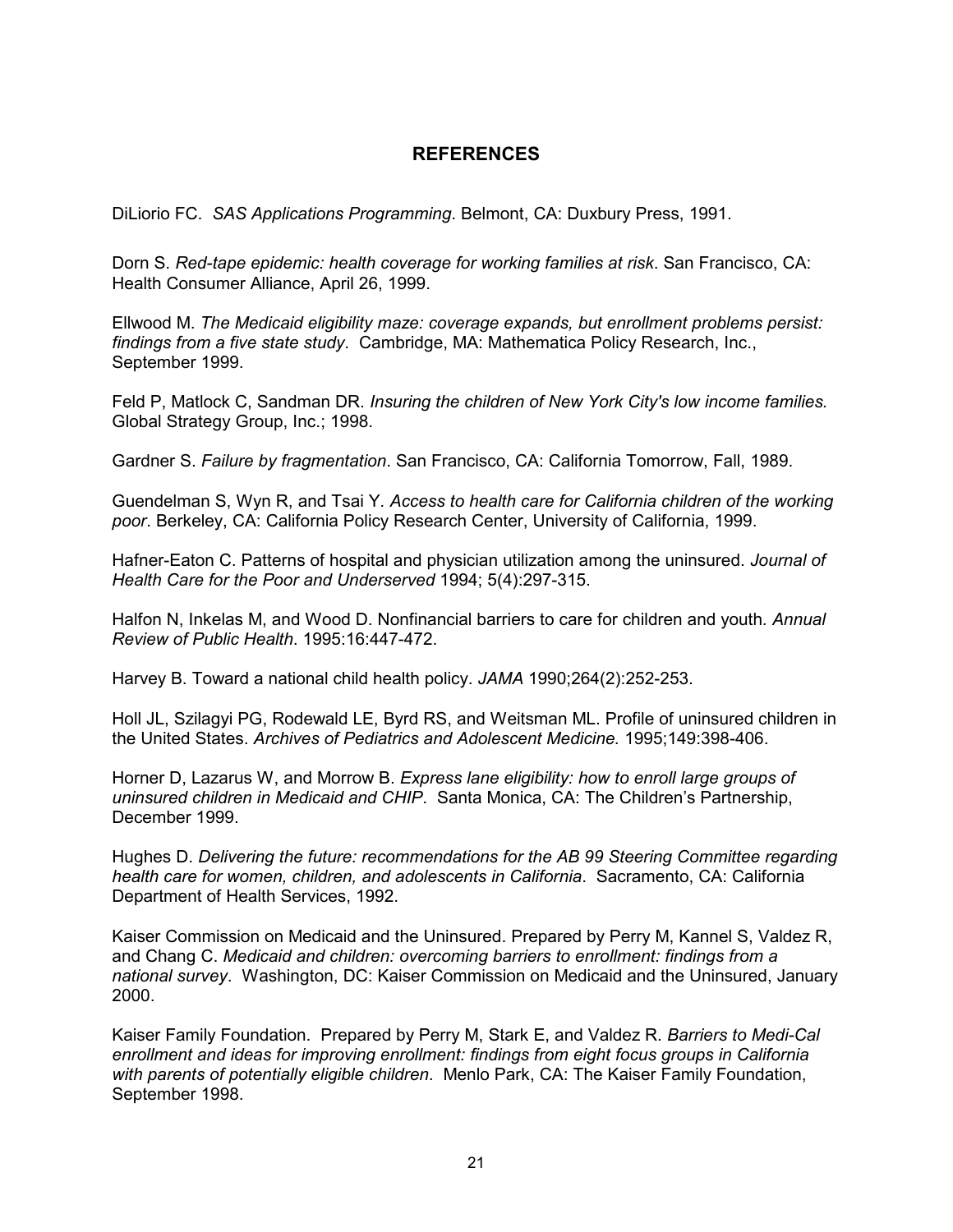Kogan MD, Alexander GR, Tietelbaum MA, Jack BW, Kotelchuck M, and Pappas G. The effects of gaps in health insurance on continuity of a regular source of care among preschoolaged children in the United States. *Journal of the American Medical Association.* 1995; 274:1429-1435

Kronick R, Gilmer T, Wulsin L, Villarejo D, and Brown ER*. Expansion of health care to the working poor*. Berkeley, CA: California Policy Research Center, University of California, 1999.

Newacheck PW, Stoddard JJ, Hughes DC, and Pearl M. Health insurance and access to primary care for children. *New England Journal of Medicine*. 1998; 338(8):513-519.

SAS Institute, Inc. *SAS User's Guide to Statistics*, Version 5 Edition. Cary, NC: SAS Institute, Inc., 1985.

Satter D and Brown E. *Focus group research on Californians between 200% and 275% of the Federal Poverty Level.* Los Angeles, CA: UCLA Center for Health Policy Research, 1999.

Schauffler HH, Brown ER. *The state of health insurance in California, 1999*. Berkeley, CA: Regents of the University of California; 2000

Scholsberg C. *Beyond outreach and informing: getting serious about covering uninsured children in immigrant families*. Policy and Practice. 1998; December 1998.

Sincich T. *Statistics by Example*. Santa Clara, CA: Dellen Publishing Company, 1982.

Stoddard JJ, St Peter RF, and Newacheck PW. Health insurance status and ambulatory care for children. *New England Journal of Medicine*. 1994;330:1421-1425.

U.S. General Accounting Office*. Demographics of nonenrolled children suggest state outreach strategies.* GAO/HEHS-98-93, March 1998.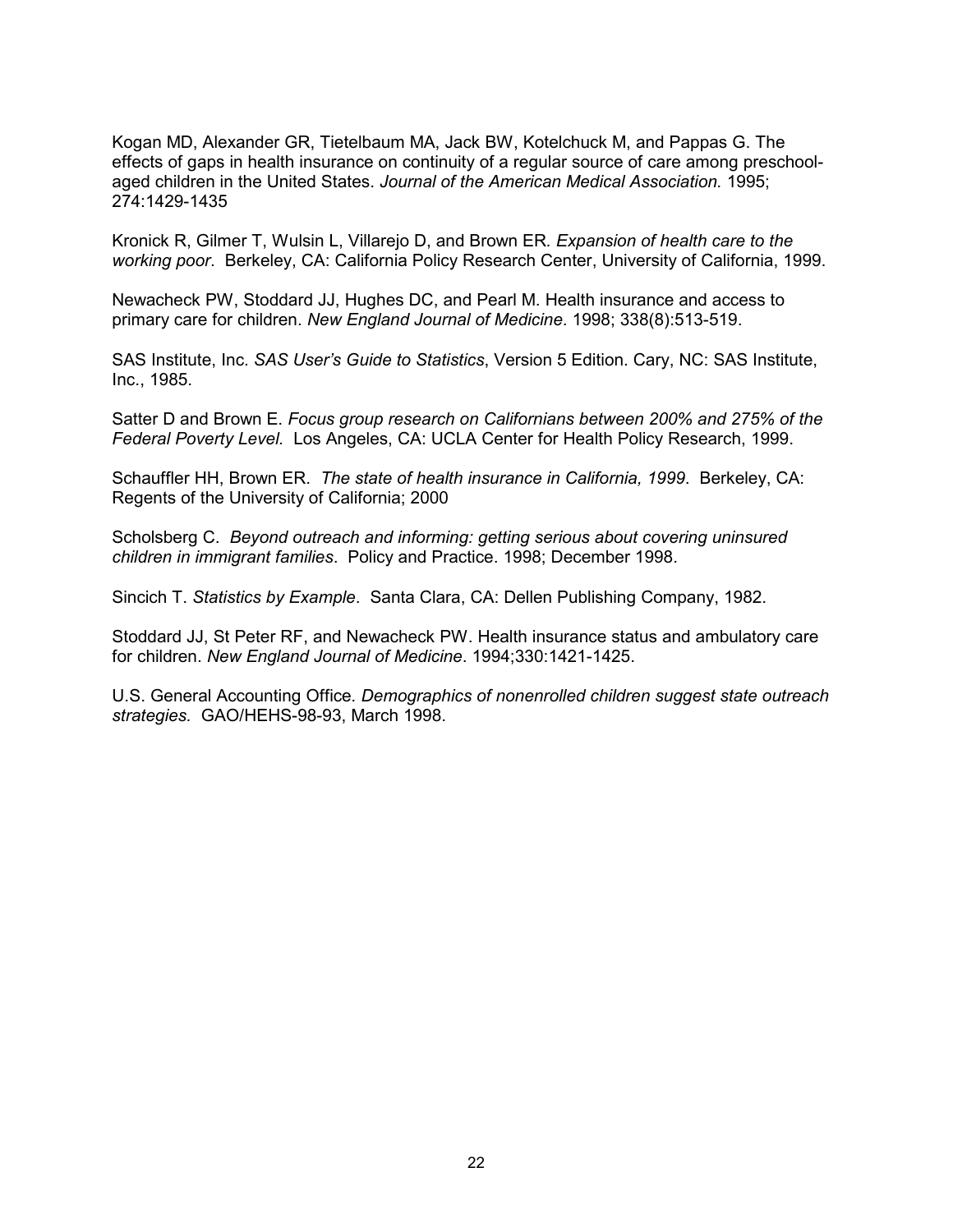# **TABLES: SURVEY DATA**

#### **TABLE 1: Demographic and Health Characteristics of Survey Population**

#### **Percent Distribution of Selected Characteristics**

|                                           |     | <b>ALL CHILDREN</b> | <b>ENGLISH*</b> |         | <b>SPANISH*</b> |         |
|-------------------------------------------|-----|---------------------|-----------------|---------|-----------------|---------|
|                                           | n   | percent             | n               | percent | n               | percent |
| Age (n=313)                               |     |                     |                 |         |                 |         |
| < 5 years old                             | 99  | 31.6                | 78              | 32.5    | 21              | 28.8    |
| 5-10 years                                | 95  | 30.4                | 72              | 30.0    | 23              | 31.5    |
| 11-19 years                               | 119 | 38.0                | 90              | 37.5    | 29              | 39.7    |
| Child's Sex (n=315)                       |     |                     |                 |         |                 |         |
| Male                                      | 171 | 54.3                | 133             | 55.0    | 38              | 52.0    |
| Female                                    | 144 | 45.7                | 109             | 45.0    | 35              | 48.0    |
| Race/Ethnicity (n=314)                    |     |                     |                 |         |                 |         |
| Hispanic                                  | 183 | 58.3                | 109             | 45.4    | 74              | 100.0   |
| White, non-Hispanic                       | 63  | 20.1                | 63              | 26.3    | $\pmb{0}$       | 0.0     |
| African American, non-Hispanic            | 36  | 11.5                | 36              | 15.0    | 0               | 0.0     |
| Other, non-Hispanic                       | 31  | 10.1                | 31              | 13.3    | 0               | 0.0     |
| Less than high school (n=315)             | 62  | 19.7                | 23              | 9.5     | 39              | 52.7    |
| High school                               | 109 | 34.6                | 84              | 34.9    | 25              | 33.8    |
| <b>Technical school</b>                   | 17  | 5.4                 | 15              | 6.2     | $\mathbf 2$     | 2.7     |
| Some college                              | 76  | 24.1                | 71              | 29.5    | 5               | 6.8     |
| College graduate                          | 51  | 16.2                | 48              | 19.9    | 3               | 4.0     |
| Parent Employment Status (n=315)          |     |                     |                 |         |                 |         |
| Two employed parents                      | 88  | 28.0                | 66              | 27.4    | 22              | 29.7    |
| One employed parent                       | 191 | 60.6                | 142             | 58.9    | 49              | 66.2    |
| No employed parent                        | 36  | 11.4                | 33              | 13.7    | $\mathsf 3$     | 4.1     |
| People in Household (n=315)               |     |                     |                 |         |                 |         |
| $\overline{2}$                            | 32  | 10.2                | 29              | 12.0    | 3               | 4.1     |
| 3                                         | 108 | 34.3                | 90              | 37.3    | 18              | 24.3    |
| 4                                         | 89  | 28.2                | 61              | 25.4    | 28              | 37.8    |
| $5+$                                      | 86  | 27.3                | 61              | 25.3    | 25              | 33.8    |
| Perceived Health Status of Child (n =316) |     |                     |                 |         |                 |         |
| Excellent or good                         | 290 | 91.8                | 231             | 95.5    | 59              | 79.7    |
| Fair or poor                              | 26  | 8.2                 | 11              | 4.5     | 15              | 20.3    |

\*Language in which the survey was conducted.

Figures in bold are statistically significant at <.05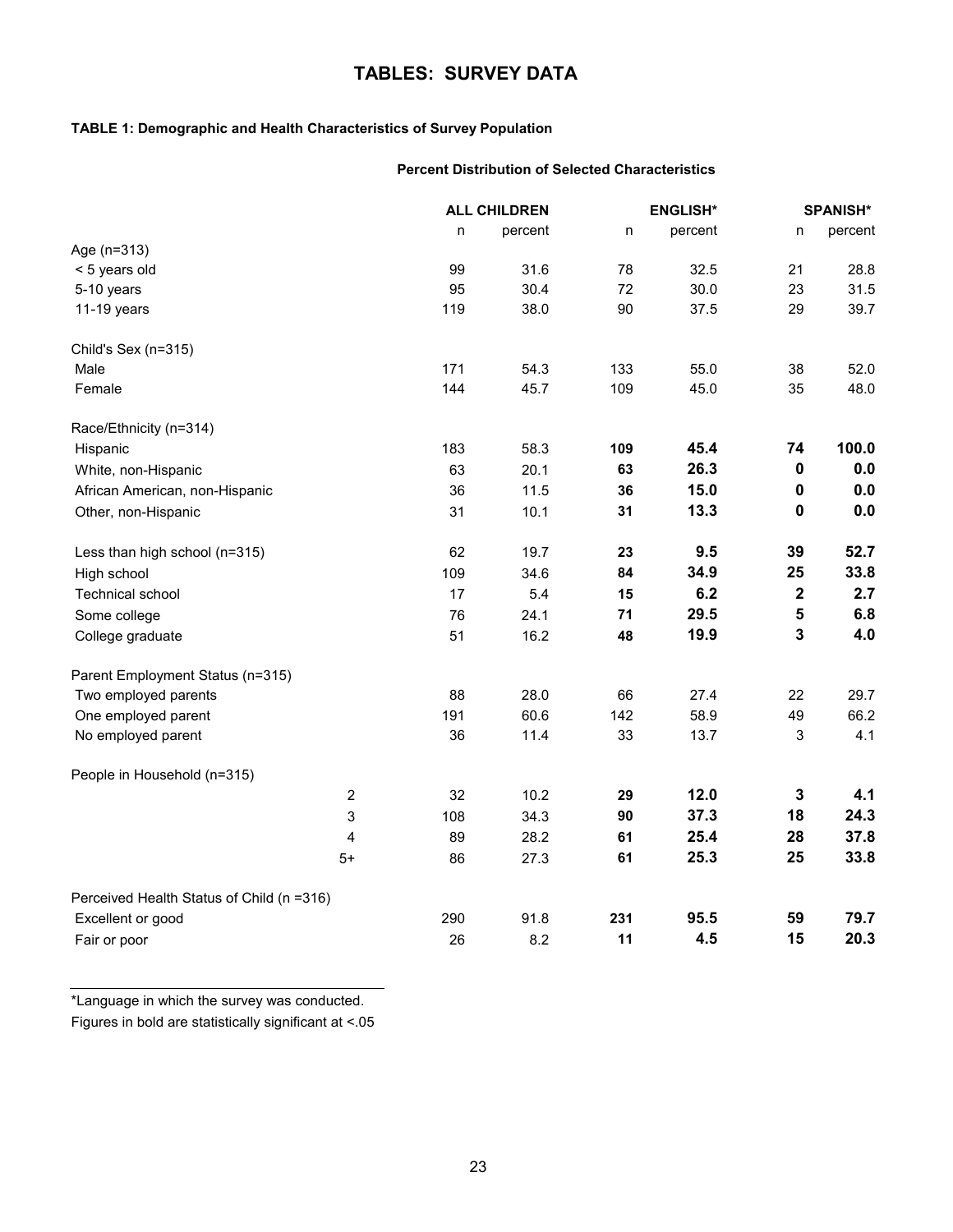#### **TABLE 2: Child Health Plan Outreach and Enrollment**

|                                                  | <b>ALL CHILDREN</b> |         | <b>ENGLISH*</b> |                       | <b>SPANISH*</b> |                       |
|--------------------------------------------------|---------------------|---------|-----------------|-----------------------|-----------------|-----------------------|
|                                                  | n                   | percent | n               | percent               | n               | percent               |
| $n = 317$                                        |                     |         |                 |                       |                 |                       |
| How parent learned about the Child Health Plan** |                     |         |                 |                       |                 |                       |
| Family member/friend                             | 74                  | 23.3    | 59              | 24.4                  | 15              | 20.0                  |
| Newspaper, radio, TV, billboard                  | 70                  | 22.1    | 54              | 22.3                  | 16              | 21.3                  |
| Medical professional, clinic or hospital         | 68                  | 21.5    | 58              | 24.0                  | 10              | 13.3                  |
| Child's school                                   | 25                  | 7.9     | 18              | 7.4                   | $\lambda$       | Λ                     |
| Other                                            | 81                  | 25.6    | 56              | 23.1                  | 25              | 33.3                  |
| Don't know                                       | 14                  | 4.4     | ٨               | Λ                     | $\wedge$        | $\boldsymbol{\wedge}$ |
| Where parent obtained application form**         |                     |         |                 |                       |                 |                       |
| In mail after request by 800 number              | 225                 | 71.0    | 178             | 73.6                  | 47              | 62.7                  |
| Kaiser Permanente medical center                 | 44                  | 13.9    | 30              | 12.4                  | 14              | 18.7                  |
| Child's school                                   | 21                  | 6.6     | 15              | 6.2                   | Λ               | Λ                     |
| Other                                            | 21                  | 6.6     | 15              | 6.2                   | Λ               | Λ                     |
| Don't know                                       | 10                  | 3.2     | ۸               | $\boldsymbol{\wedge}$ | ۸               | $\boldsymbol{\wedge}$ |

\* Language in which the survey was conducted

\*\* Some respondents gave more than one answer

^ Figures not shown due to small cell size

Figures in bold are statistically significant at <.05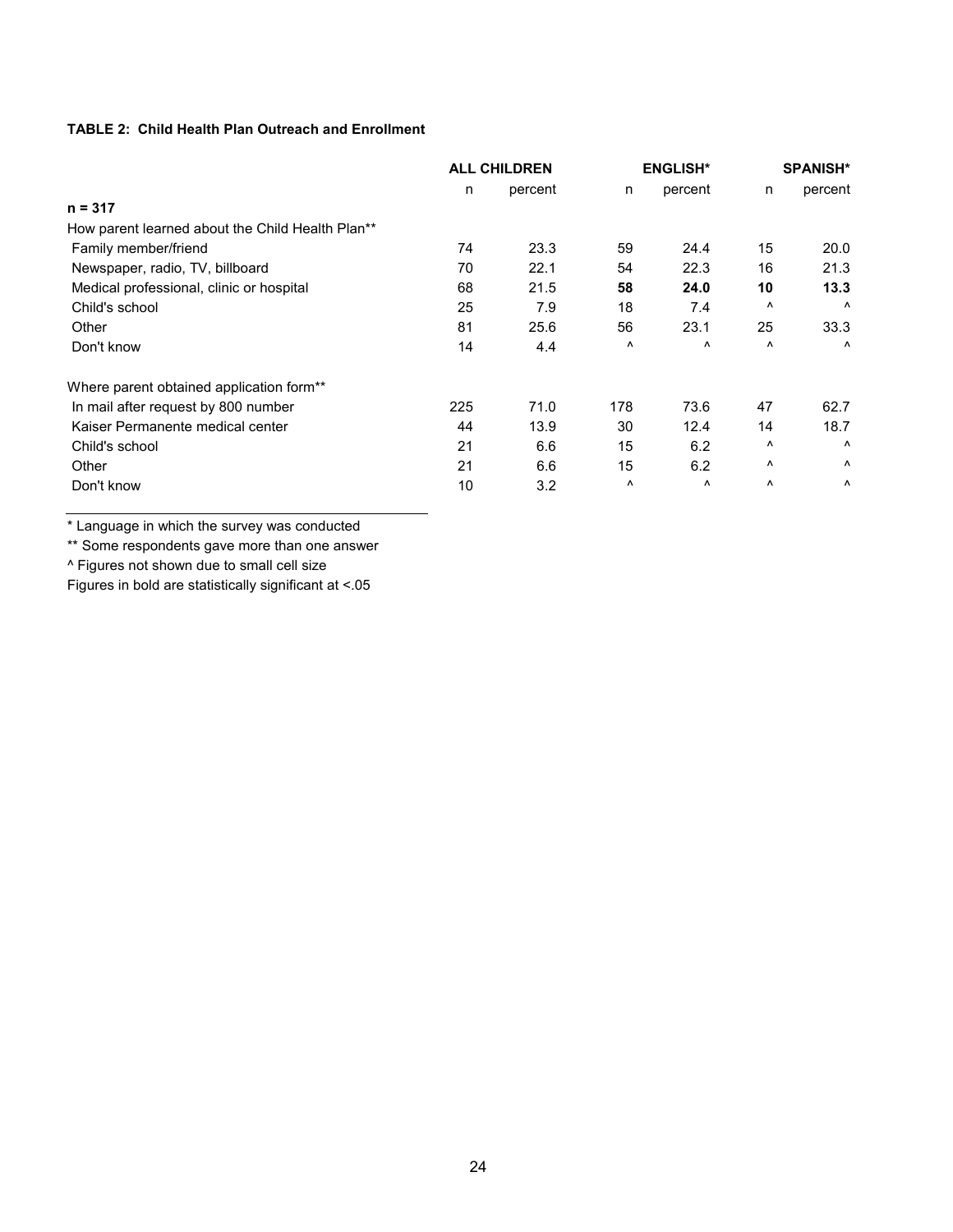## **TABLE 3: Understanding Eligibility Requirements**

|                                                                                                                      | <b>ALL CHILDREN</b> |         | <b>ENGLISH*</b> |         |    | <b>SPANISH*</b> |
|----------------------------------------------------------------------------------------------------------------------|---------------------|---------|-----------------|---------|----|-----------------|
|                                                                                                                      | n                   | percent | n               | percent | n  | percent         |
| $n = 317$<br><b>Child Health Plan</b>                                                                                |                     |         |                 |         |    |                 |
| Parents believed<br>They understood eligibility requirements for the Child<br>Health Plan at the time of application | 293                 | 92.4    | 223             | 92.2    | 70 | 93.3            |
| They understood income eligibility for the Child Health Plan                                                         | 250                 | 78.9    | 196             | 81.0    | 54 | 72.0            |
| Their child was eligible for the Child Health Plan                                                                   | 228                 | 71.9    | 178             | 73.6    | 50 | 66.7            |
| <b>Healthy Families and Medi-Cal</b>                                                                                 |                     |         |                 |         |    |                 |
| Parents thought<br>Their child might be eligible for Healthy Families                                                | 159                 | 50.2    | 119             | 49.2    | 40 | 53.3            |
| Their child might be eligible for Medi-Cal                                                                           | 144                 | 45.4    | 107             | 44.2    | 37 | 49.3            |

\*Language in which the survey was conducted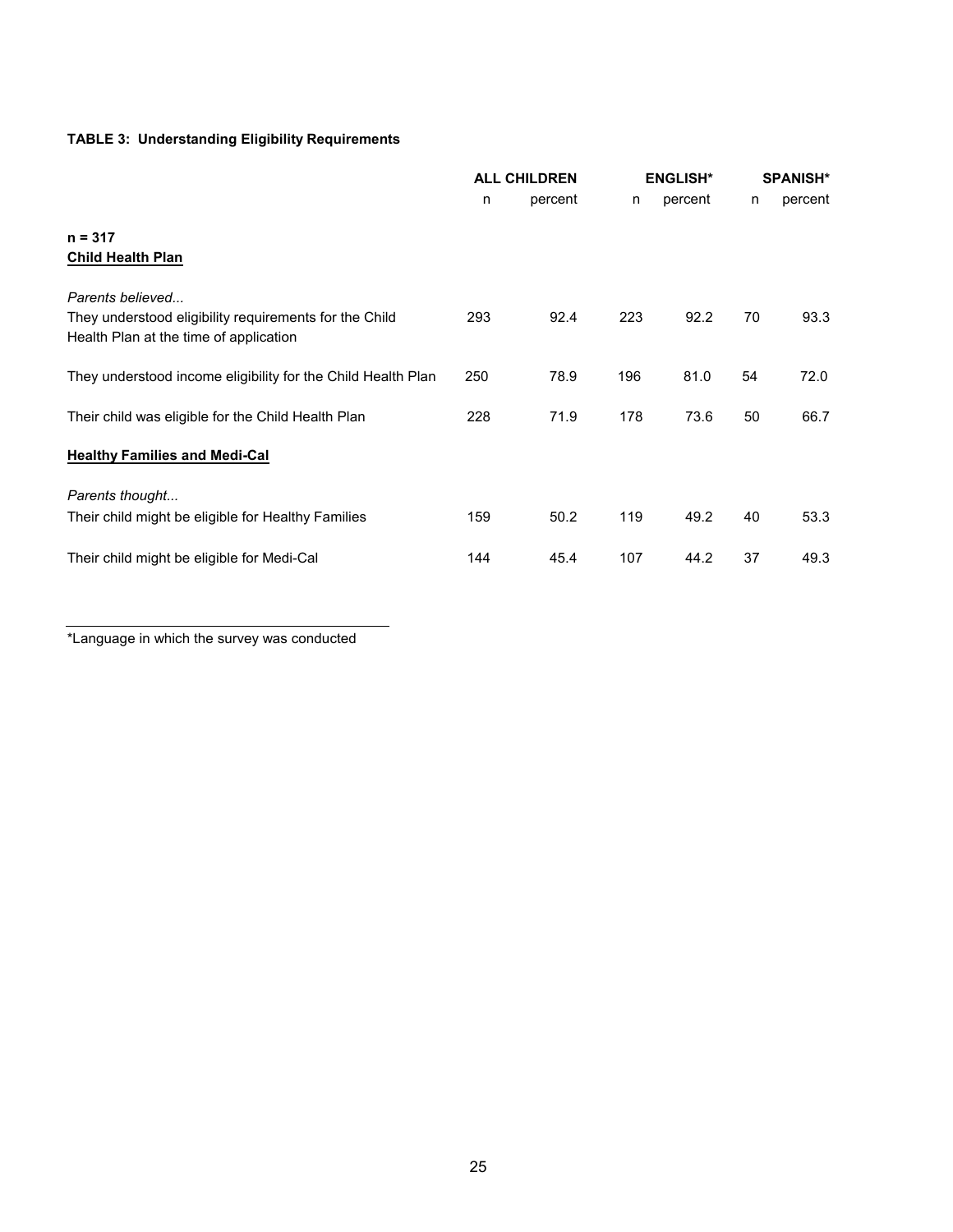## **TABLE 4: Applications to Other Programs**

|                                                                                            | <b>ALL CHILDREN</b> |         | <b>ENGLISH*</b> |                       | <b>SPANISH*</b> |                       |
|--------------------------------------------------------------------------------------------|---------------------|---------|-----------------|-----------------------|-----------------|-----------------------|
|                                                                                            | n                   | percent | n               | percent               | n               | percent               |
| $n = 317$                                                                                  |                     |         |                 |                       |                 |                       |
| Applied for other programs at time of Child Health<br>Plan application                     | 48                  | 15.1    | 32              | 13.2                  | 16              | 21.3                  |
| Other programs applied for at<br>the time of Child Health Plan<br>application** $(n = 48)$ |                     |         |                 |                       |                 |                       |
| Medi-Cal                                                                                   | 15                  | 31.3    | Λ               | $\boldsymbol{\wedge}$ | ۸               | Λ                     |
| <b>Healthy Families</b>                                                                    | 19                  | 39.6    | Λ               | $\boldsymbol{\wedge}$ | $\lambda$       | Λ                     |
| Other                                                                                      | 8                   | 16.7    | Λ               | $\boldsymbol{\wedge}$ | Λ               | $\boldsymbol{\wedge}$ |
| Don't know                                                                                 | 9                   | 18.8    | $\wedge$        | Λ                     | $\lambda$       | $\boldsymbol{\wedge}$ |
| Applied for Healthy Families since Child Health Plan<br>denial                             | 127                 | 40.1    | 93              | 38.4                  | 34              | 45.3                  |
| Applied for Medi-Cal since Child Health Plan denial                                        | 87                  | 27.4    | 67              | 27.7                  | 20              | 26.7                  |

\*Language in which the survey was conducted

\*\* Some respondents gave more than one answer

^ Figures not shown due to small cell size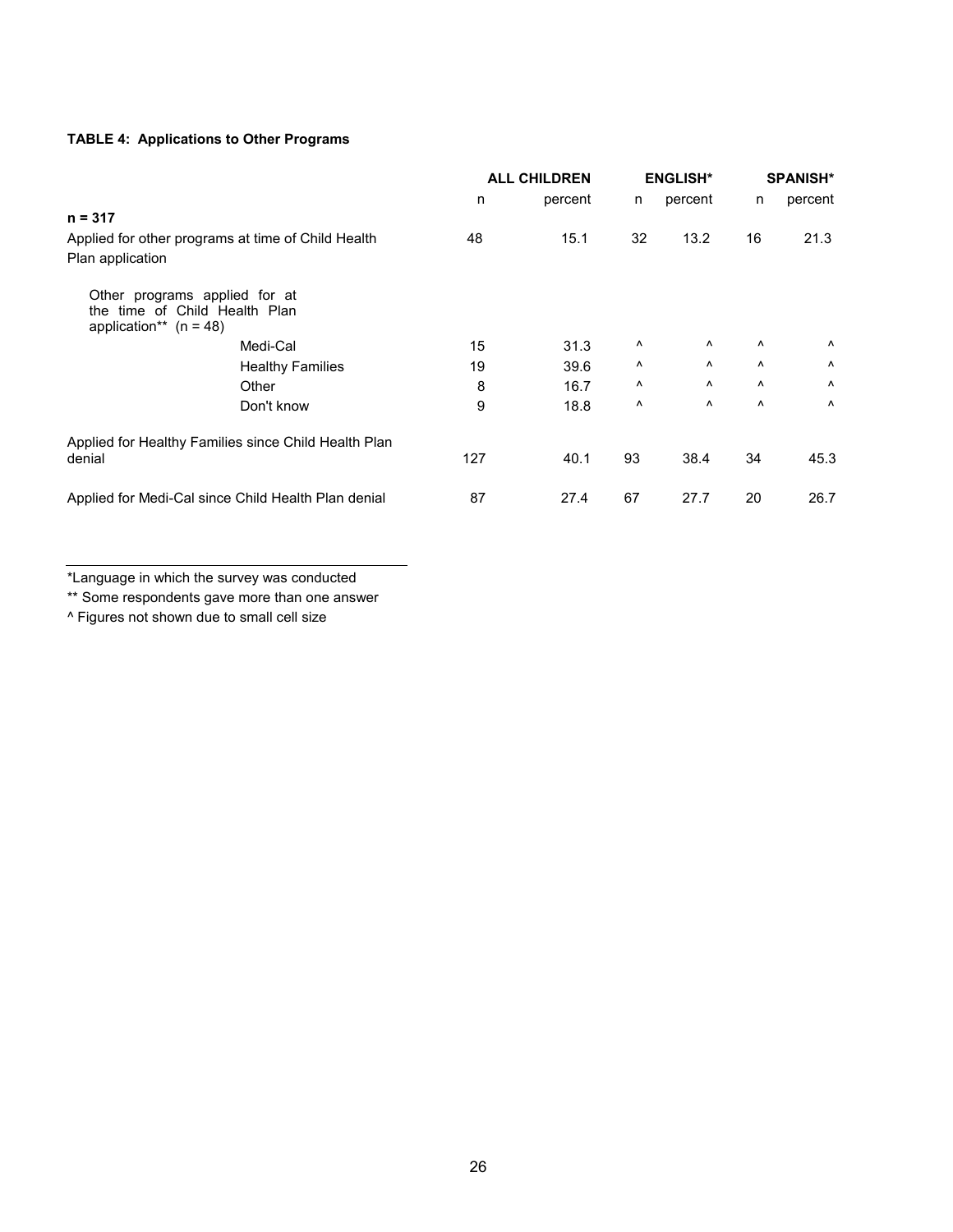## **TABLE 5: Reasons for Applying for the Child Health Plan Instead of Medi-Cal\***

|                                                                                  |    | <b>ALL CHILDREN</b> |
|----------------------------------------------------------------------------------|----|---------------------|
|                                                                                  | n  | percent             |
| $n = 118$                                                                        |    |                     |
| Believed Kaiser medical services were better                                     |    |                     |
| Very/Somewhat Important                                                          | 88 | 74.6                |
| Believed child had a better chance of acceptance by the Child Health Plan        |    |                     |
| Very/Somewhat Important                                                          | 85 | 72.0                |
| Believed Medi-Cal application process is too difficult or slow                   |    |                     |
| Very/Somewhat Important                                                          | 61 | 51.7                |
| Believed doctor does not accept Medi-Cal / fewer doctors to choose from          |    |                     |
| Very/Somewhat Important                                                          | 60 | 50.9                |
| Believed Medi-Cal requires too much private information                          |    |                     |
| Very/Somewhat Important                                                          | 58 | 49.2                |
| Don't want child to receive Medi-Cal or other government benefits                |    |                     |
| Very/Somewhat Important                                                          | 45 | 38.1                |
| Had bad experience with Medi-Cal in the past                                     |    |                     |
| Very/Somewhat Important                                                          | 31 | 26.3                |
| Child previously denied Medi-Cal coverage                                        |    |                     |
|                                                                                  | 30 | 25.4                |
| Believed Medi-Cal application forms are not available in Spanish** (n = 30)      |    |                     |
| Very/Somewhat Important                                                          | 18 | 60.0                |
| Fear of having to pay benefits back because of immigration status** ( $n = 30$ ) |    |                     |
| Very/Somewhat Important                                                          | 18 | 60.0                |

\* Some respondents gave more than one answer

\*\* Asked only of Spanish-speaking respondents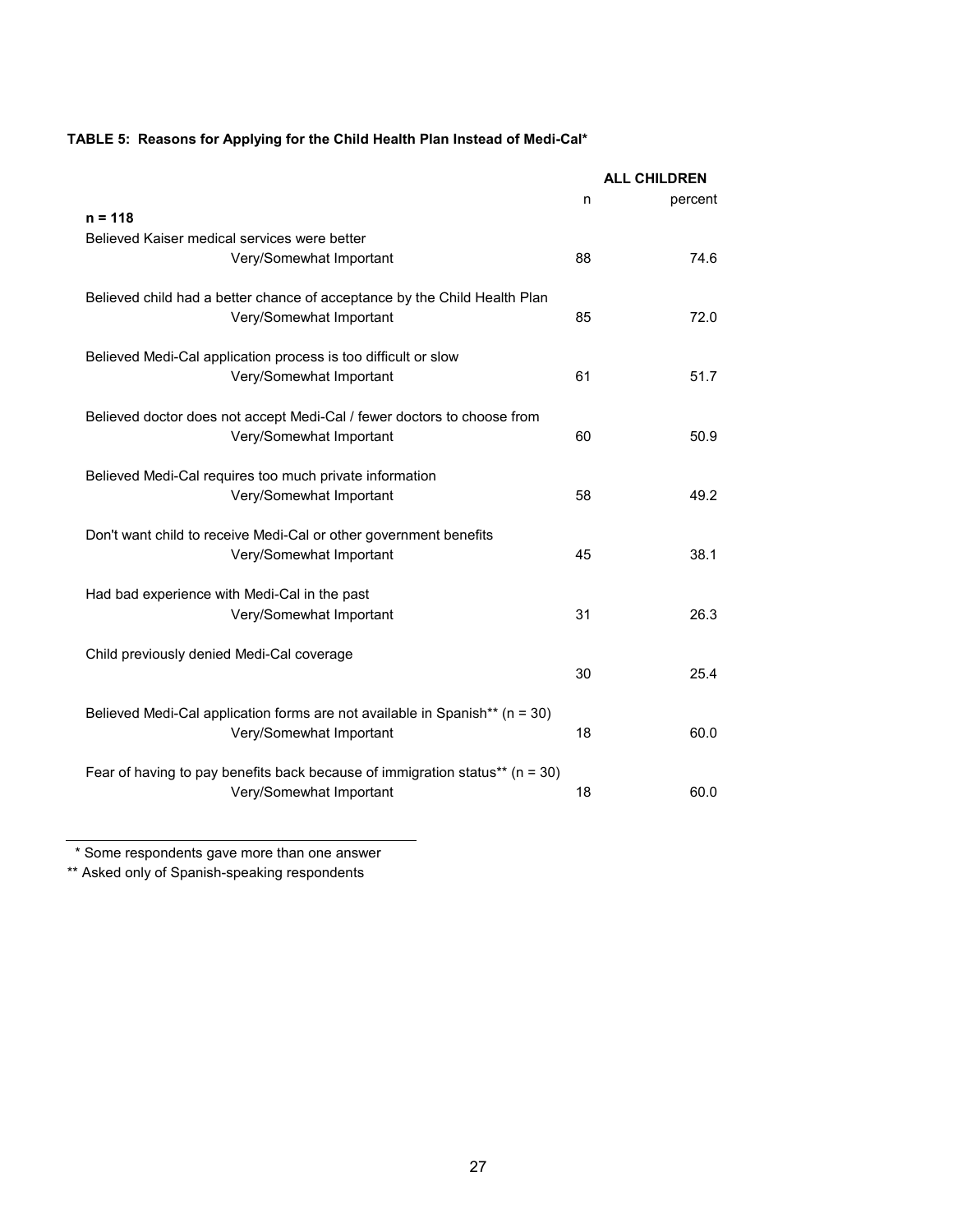## **TABLE 6: Reasons for Applying for the Child Health Plan Instead of Healthy Families\***

|                                                                                                             |    | <b>ALL CHILDREN</b> |
|-------------------------------------------------------------------------------------------------------------|----|---------------------|
|                                                                                                             | n  | percent             |
| $n = 127$                                                                                                   |    |                     |
| Believed Kaiser medical services were better                                                                |    |                     |
| Very/Somewhat Important                                                                                     | 79 | 62.2                |
| Believed child had a better chance of acceptance by the Child Health Plan                                   |    |                     |
| Very/Somewhat Important                                                                                     | 77 | 60.6                |
|                                                                                                             |    |                     |
| Believed doctor does not accept Healthy Families /                                                          |    |                     |
| fewer doctors to choose from                                                                                |    |                     |
| Very/Somewhat Important                                                                                     | 45 | 35.4                |
| Don't want child to receive welfare/government benefits                                                     |    |                     |
| Very/Somewhat Important                                                                                     | 44 | 34.6                |
|                                                                                                             |    |                     |
| Believed Healthy Families application process is too difficult or slow                                      |    |                     |
| Very/Somewhat Important                                                                                     | 43 | 34.1                |
|                                                                                                             |    |                     |
| Believed Healthy Families has higher out-of-pocket expense                                                  |    |                     |
| Very/Somewhat Important                                                                                     | 41 | 32.3                |
| Child previously denied Healthy Families coverage                                                           |    |                     |
| Very/Somewhat Important                                                                                     | 37 | 29.1                |
|                                                                                                             |    |                     |
| Believed Healthy Families requires too much private information                                             |    |                     |
| Very/Somewhat Important                                                                                     | 32 | 25.2                |
| Had bad experience with Healthy Families in the past                                                        |    |                     |
| Very/Somewhat Important                                                                                     | 16 | 12.6                |
|                                                                                                             |    |                     |
| Healthy Families application forms are not available in Spanish** (n = 30)                                  |    |                     |
| Very/Somewhat Important                                                                                     | 6  | 20.0                |
|                                                                                                             |    |                     |
| Fear of having to pay back benefits because of immigration status** ( $n = 30$ )<br>Very/Somewhat Important | 10 | 33.3                |
|                                                                                                             |    |                     |

\* Some respondents gave more than one answer

\*\* Asked only of Spanish-speaking respondents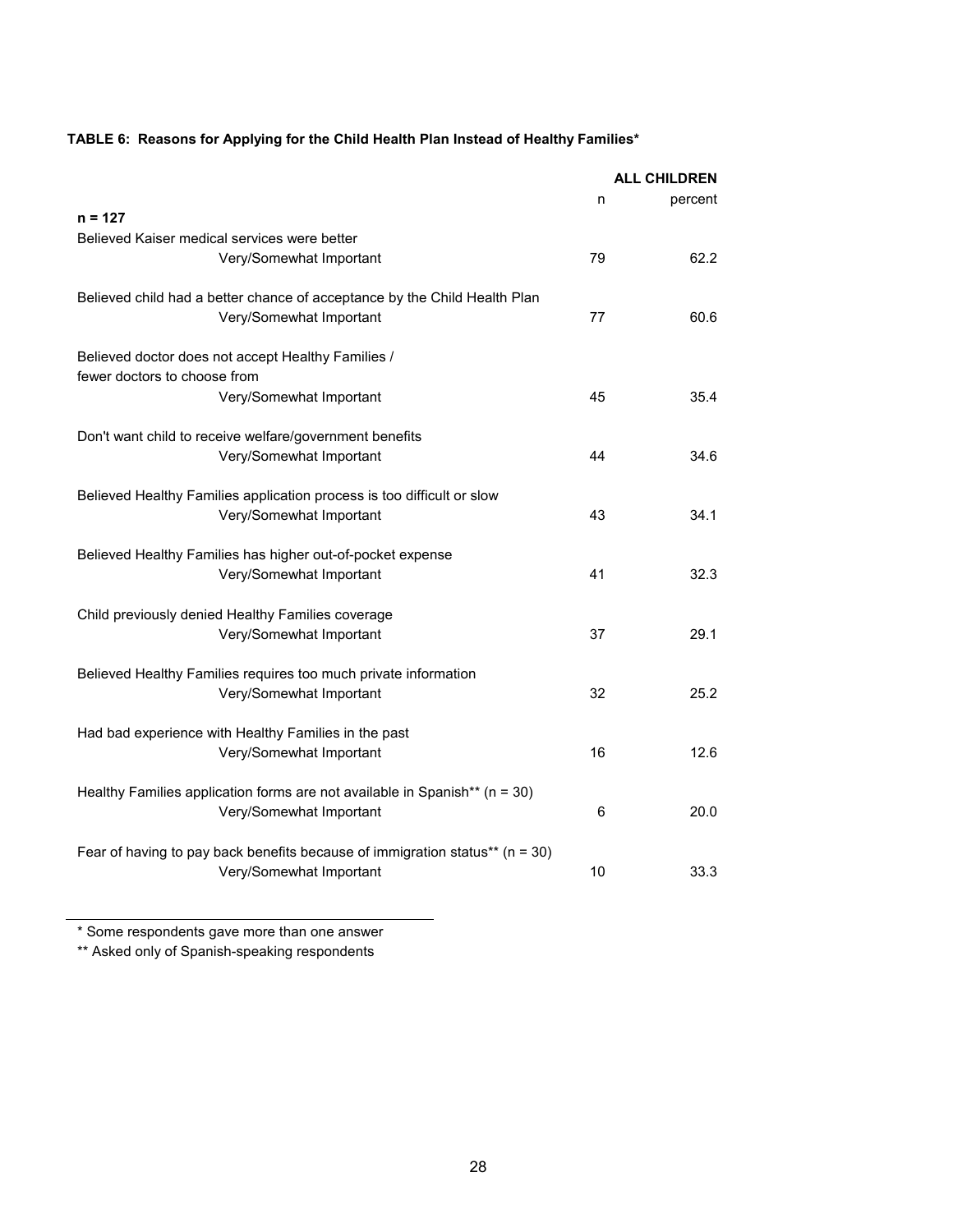## **TABLE 7: Perceptions of Medi-Cal and Healthy Families Programs**

|                                            | <b>ALL CHILDREN</b> |         | <b>ENGLISH*</b> |           | <b>SPANISH*</b> |         |
|--------------------------------------------|---------------------|---------|-----------------|-----------|-----------------|---------|
|                                            | n                   | percent | n               | percent   | n               | percent |
| $n = 316$                                  |                     |         |                 |           |                 |         |
| Perception of the Healthy Families Program |                     |         |                 |           |                 |         |
| Very good program                          | 54                  | 17.1    | 43              | 17.8      | 11.0            | 14.7    |
| Good program                               | 77                  | 24.4    | 59              | 24.5      | 18              | 24.0    |
| Bad/very bad program                       | $\lambda$           | Λ       | $\lambda$       | $\lambda$ | $\wedge$        | Λ       |
| Don't know enough to say                   | 177                 | 56.0    | 132             | 54.8      | 45              | 60.0    |
| Perception of the Medi-Cal Program         |                     |         |                 |           |                 |         |
| Very good program                          | 38                  | 12.0    | 26              | 10.8      | 12              | 16.0    |
| Good program                               | 105                 | 33.2    | 86              | 35.7      | 19              | 25.3    |
| Bad/very bad program                       | 57                  | 18.0    | 48              | 19.9      | ٨               | Λ       |
| Don't know enough to say                   | 116                 | 36.8    | 81              | 33.6      | 35              | 46.7    |

\* Language in which the survey was conducted

^ Figures not shown due to small cell size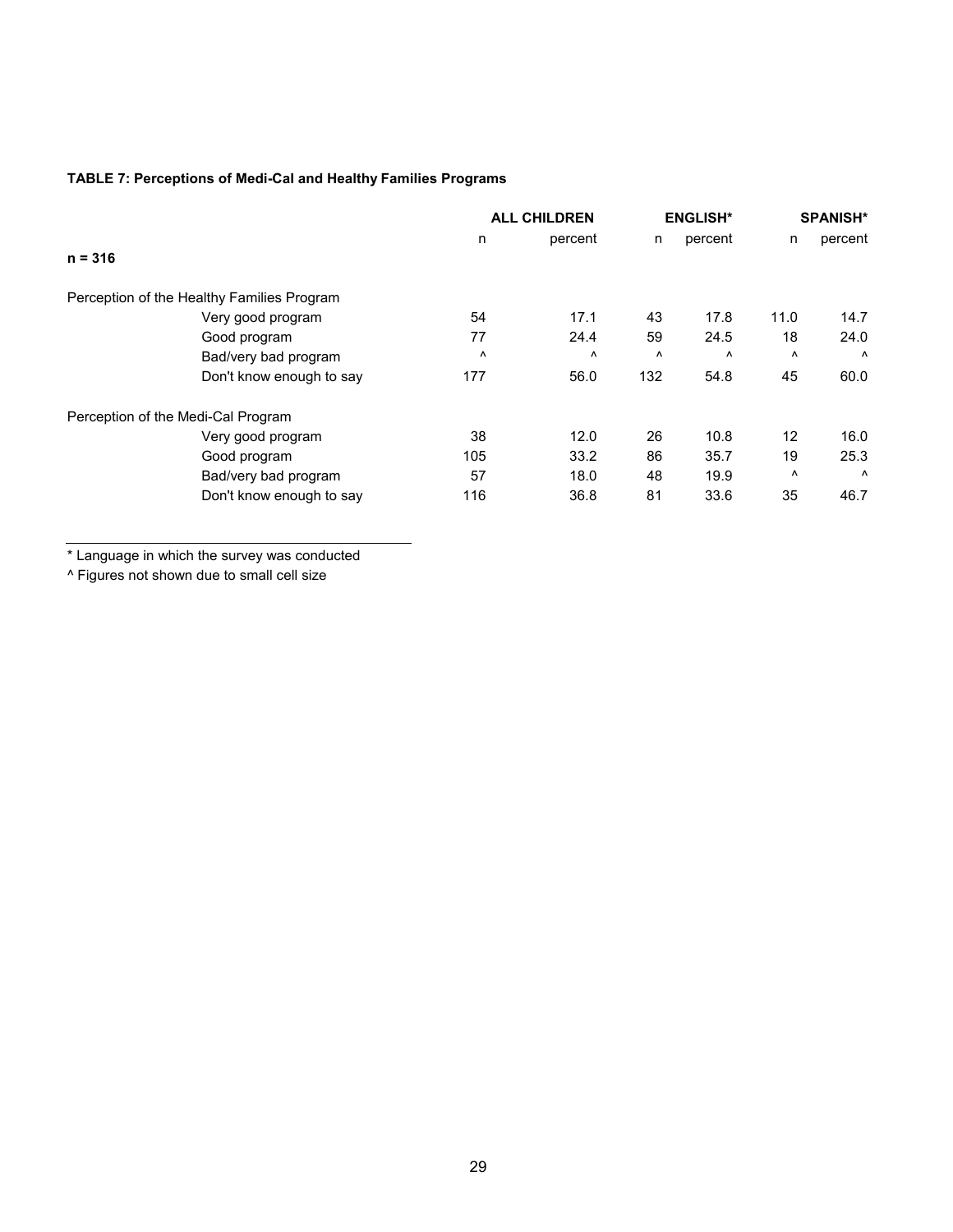## **TABLE 8: Insurance Status at Time of Survey**

|                                                     |                         | <b>ALL CHILDREN</b> |         | <b>ENGLISH*</b> |                       |                       | <b>SPANISH*</b> |
|-----------------------------------------------------|-------------------------|---------------------|---------|-----------------|-----------------------|-----------------------|-----------------|
|                                                     |                         | n.                  | percent | n               | percent               |                       | n percent       |
| n = 317                                             |                         |                     |         |                 |                       |                       |                 |
| Child could get insurance through parents' employer |                         | 102                 | 32.2    | 88              | 36.4                  | 14                    | 18.7            |
| Child currently has insurance                       |                         | 181                 | 57.1    | 156             | 64.5                  | 25                    | 33.3            |
| Type of Insurance** $\land$ (n = 181)               |                         |                     |         |                 |                       |                       |                 |
|                                                     | Private                 |                     |         |                 |                       |                       |                 |
|                                                     | insurance***            | 68                  | 37.6    | ٨               | $\boldsymbol{\wedge}$ | $\Lambda$             | Λ               |
|                                                     | Medi-Cal                | 29                  | 16.0    | Λ               | $\boldsymbol{\wedge}$ | $\Lambda$             | $\Lambda$       |
|                                                     | <b>Healthy Families</b> | 50                  | 27.6    | Λ               | ۸                     | $\Lambda$             | $\Lambda$       |
|                                                     | Other                   | 36                  | 20.0    | ۸               | ۸                     | $\boldsymbol{\wedge}$ | $\Lambda$       |
|                                                     |                         |                     |         |                 |                       |                       |                 |

\*Language in which the survey was conducted

\*\* Some respondents gave more than one answer

\*\*\* Through parent's employer, union or purchased directly from insurance company

^ Figures not shown due to small cell size

Figures in bold are statistically significant at <.05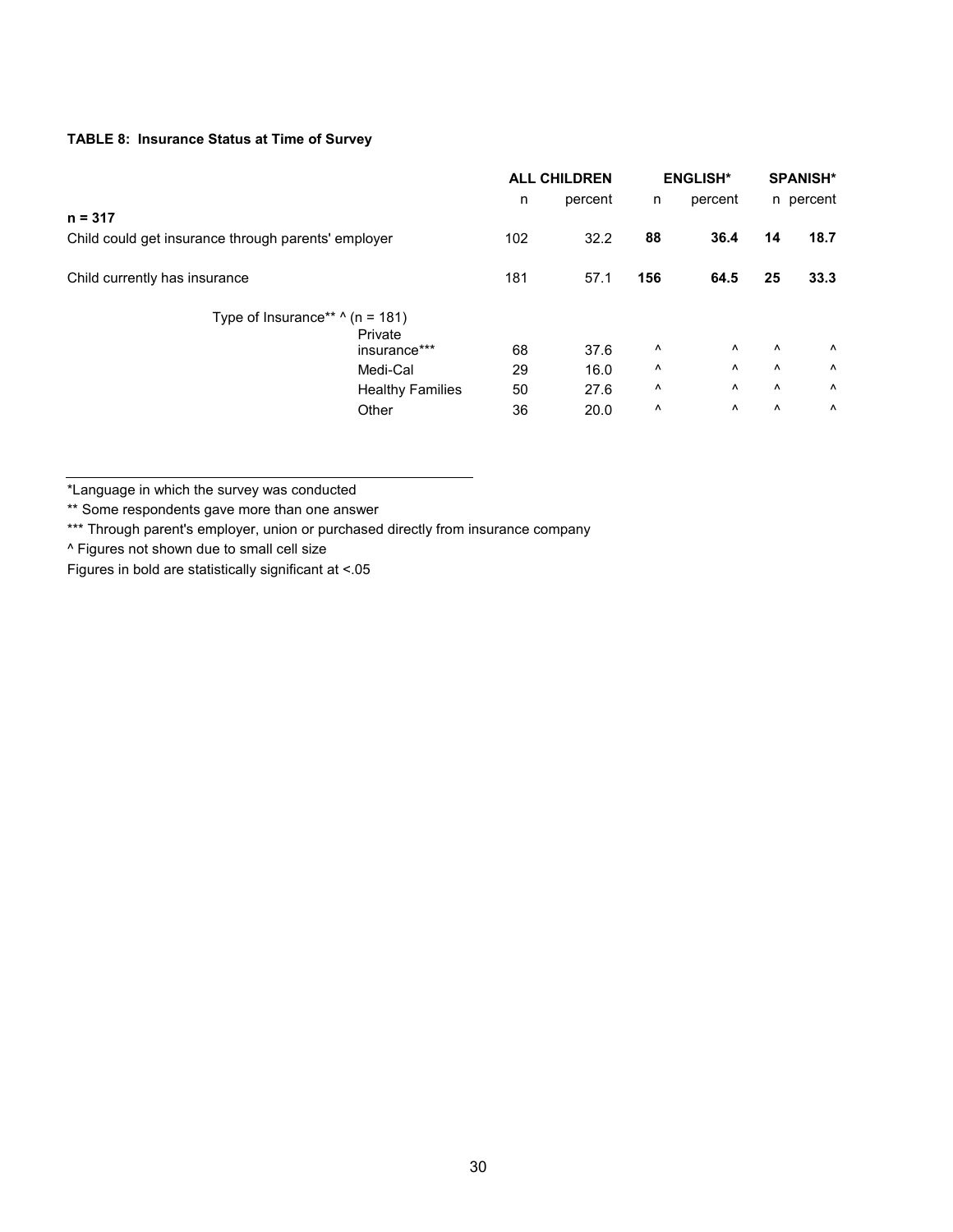|                                                                                                                                                    | <b>ALL CHILDREN</b> |         |
|----------------------------------------------------------------------------------------------------------------------------------------------------|---------------------|---------|
|                                                                                                                                                    | $n^{**}$            | percent |
| $n = 131$                                                                                                                                          |                     |         |
| I like Kaiser Permanente                                                                                                                           | 32                  | 24.4    |
| I want Kaiser coverage for my child                                                                                                                | 17                  | 12.9    |
| Other positive comments                                                                                                                            | 8                   | 6.1     |
| I have Kaiser coverage and I am happy with it                                                                                                      | 6                   | 4.6     |
| I want Kaiser coverage for adults                                                                                                                  | 1                   | 0.8     |
| I don't understand why my child was denied coverage                                                                                                | 16                  | 12.2    |
|                                                                                                                                                    |                     |         |
| I need more/better information about how to obtain insurance for my child                                                                          | 15                  | 11.5    |
| The Child Health Plan income eligibility requirements are unclear                                                                                  | 14                  | 10.7    |
| The income eligibility requirements for the Child Health Plan are too low/ complaints<br>and suggestions to change income eligibility requirements | 13                  | 9.9     |
| My child is now in Healthy Families/ I like Healthy Families                                                                                       | 12                  | 9.2     |
| Insurance is important/ I want any insurance coverage for my child                                                                                 | 11                  | 8.4     |
| Miscellaneous                                                                                                                                      | 11                  | 8.4     |

## **TABLE 9: Comments about the Kaiser Permanente Child Health Plan, Healthy Families and Medi-Cal\***

\* Some responses were placed in multiple categories as noted in Appendix B

\*\* Additional categories are in Appendix B, therefore the sum of n's in the table do not add up to 131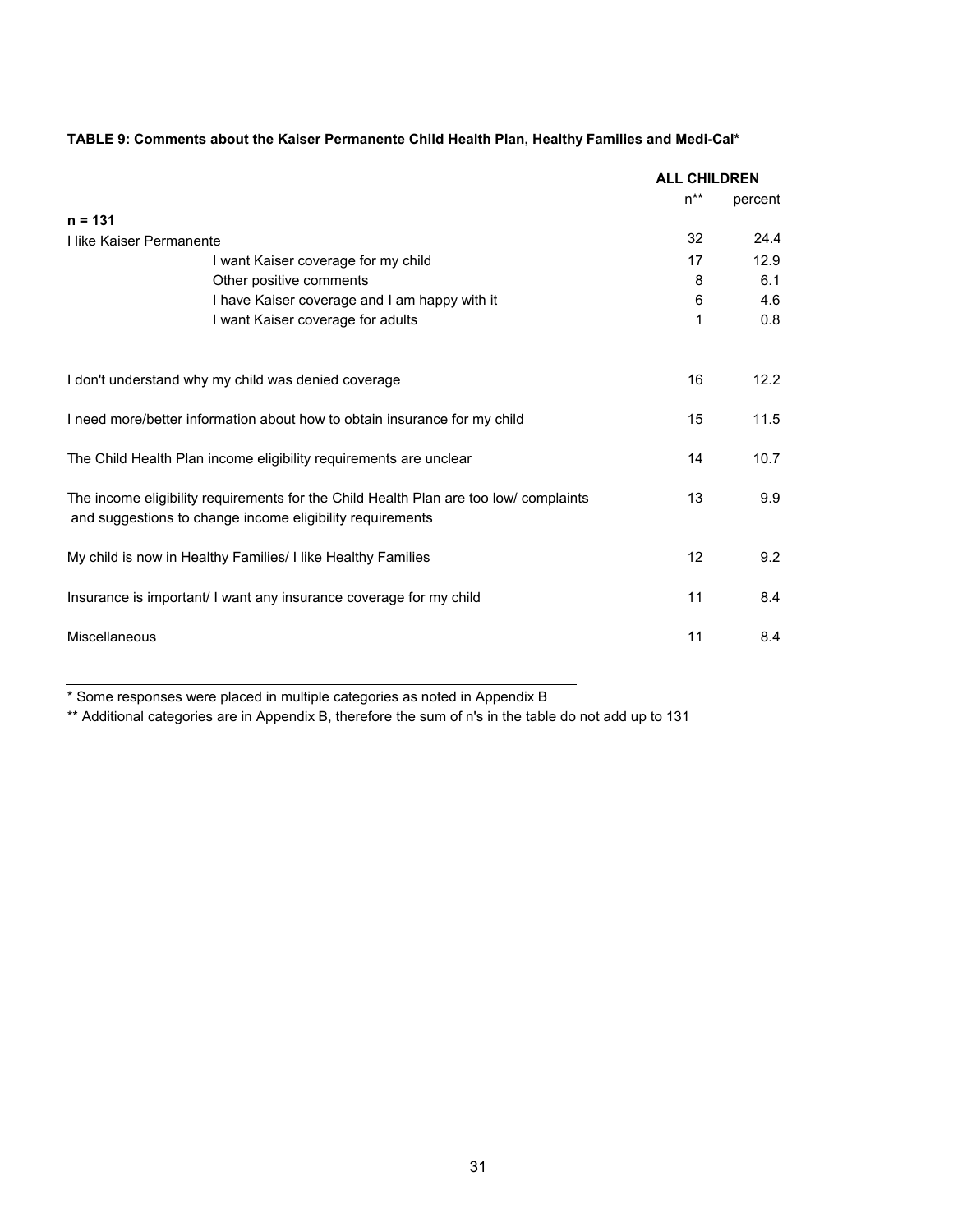# **APPENDIX A SAMPLE DISPOSITION**

| <b>NAMES PULLED</b>         |                             | 759 |  |
|-----------------------------|-----------------------------|-----|--|
| <b>REMOVED FROM SAMPLE*</b> |                             | 12  |  |
| <b>FINAL SAMPLE</b>         |                             | 747 |  |
| Non contacts                |                             |     |  |
|                             | <b>Bad addresses</b>        | 14  |  |
|                             | No answer/busy              | 80  |  |
|                             | Non-residential/non-working | 175 |  |
|                             | Broke off call              | 23  |  |
|                             | Language/health problems    | 16  |  |
|                             | Answering machines          | 49  |  |
| <b>Refusals</b>             |                             |     |  |
|                             | On phone                    | 12  |  |
|                             | Via postcard                | 61  |  |
| <b>COMPLETED INTERVIEWS</b> |                             | 317 |  |

\* 9 children were duplicate or multiple children in the same family;

3 children lived in households where no adult was available to participate in the survey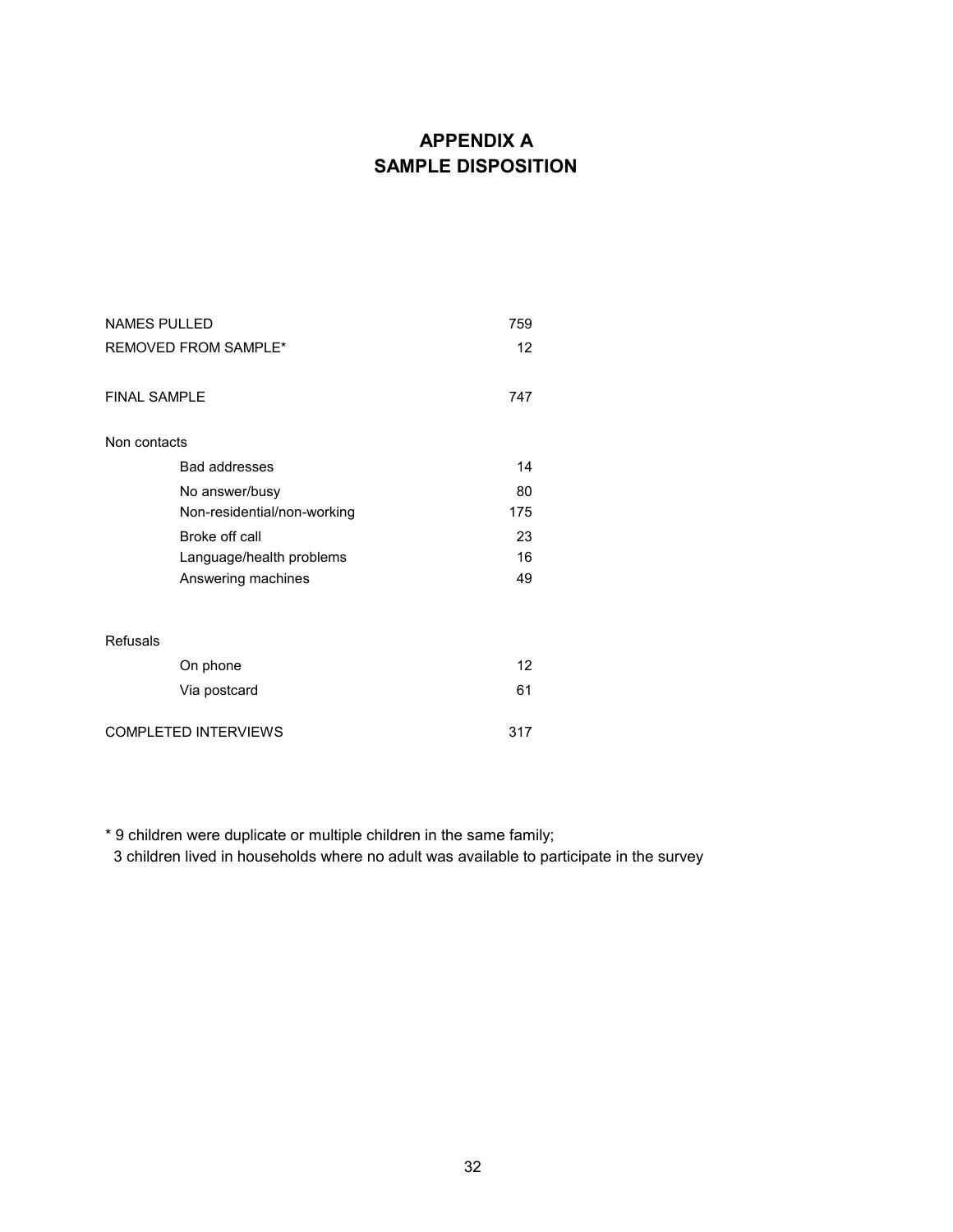## **APPENDIX B**

## **ADDITIONAL COMMENTS FROM SURVEY RESPONDENTS**

At the close of the telephone interview, survey respondents were asked "Do you have any comments about Kaiser Permanente Child Health Plan, Healthy Families or Medi-Cal that you would like to share?" Their comments are presented below.

#### **I like Kaiser Permanente**

#### **A. I want Kaiser coverage for my child**

- I was pleased with the payments of \$76 per month. My son was a member before, but they could not find his number in the computer from the past. I was very disappointed and contacted the membership department. I got a letter of denial. Since I had been a member in the past, I knew Kaiser is a good hospital and has good insurance. I wanted my son to be a member. I am just very disappointed.
- I spoke to someone from Kaiser twice, with no results. My daughter cannot go 3 months without health care. I can't understand why she was denied. They offered lower premiums for low-income families, but she was denied. I want her to be with Kaiser. They are a good hospital.\*
- In the future, can we apply for this program for my son? I like this program, since I used to have medical insurance with Kaiser. I much prefer this program over Healthy Families or Medi-Cal.
- I wish I could put him in a Kaiser health plan. I wouldn't even mind paying for it. I am not very happy with the doctors who are seeing him now (through Medi-Cal). He used to see the doctors at Kaiser.
- I am not familiar with the Healthy Families program. Medi-Cal is okay. It will do for now but I would like to have Kaiser as our health plan. I wish they would loosen the qualifications for those who apply for it. I would like my niece to receive this insurance also. One more thing, I would also like to have some feedback as to the results of this interview in writing.
- I wanted Kaiser Permanente Child Health Plan for my daughter, but I have no problem ending up with Healthy Families. I find it to be a very good program and very reasonable.\*
- I like to have the Kaiser plan for my children.
- Yes. I wish they would reconsider (My child)'s application for health insurance. I do believe Kaiser's health plan for children is one of the best in the market today.
- Kaiser is a good program. Unfortunately, they denied my application for my son. The sad part about the program is that it is supposed to help low-income families, but the requirements are tied up in so much red tape.\*
- I would've have liked to have stayed with Kaiser, but we were under the category for 200 dollars. Well, I wish (My child) could've kept the physician she was born with.
- I would like to have Kaiser because I like their coverage. I used to have Kaiser, and I think it is an excellent insurance.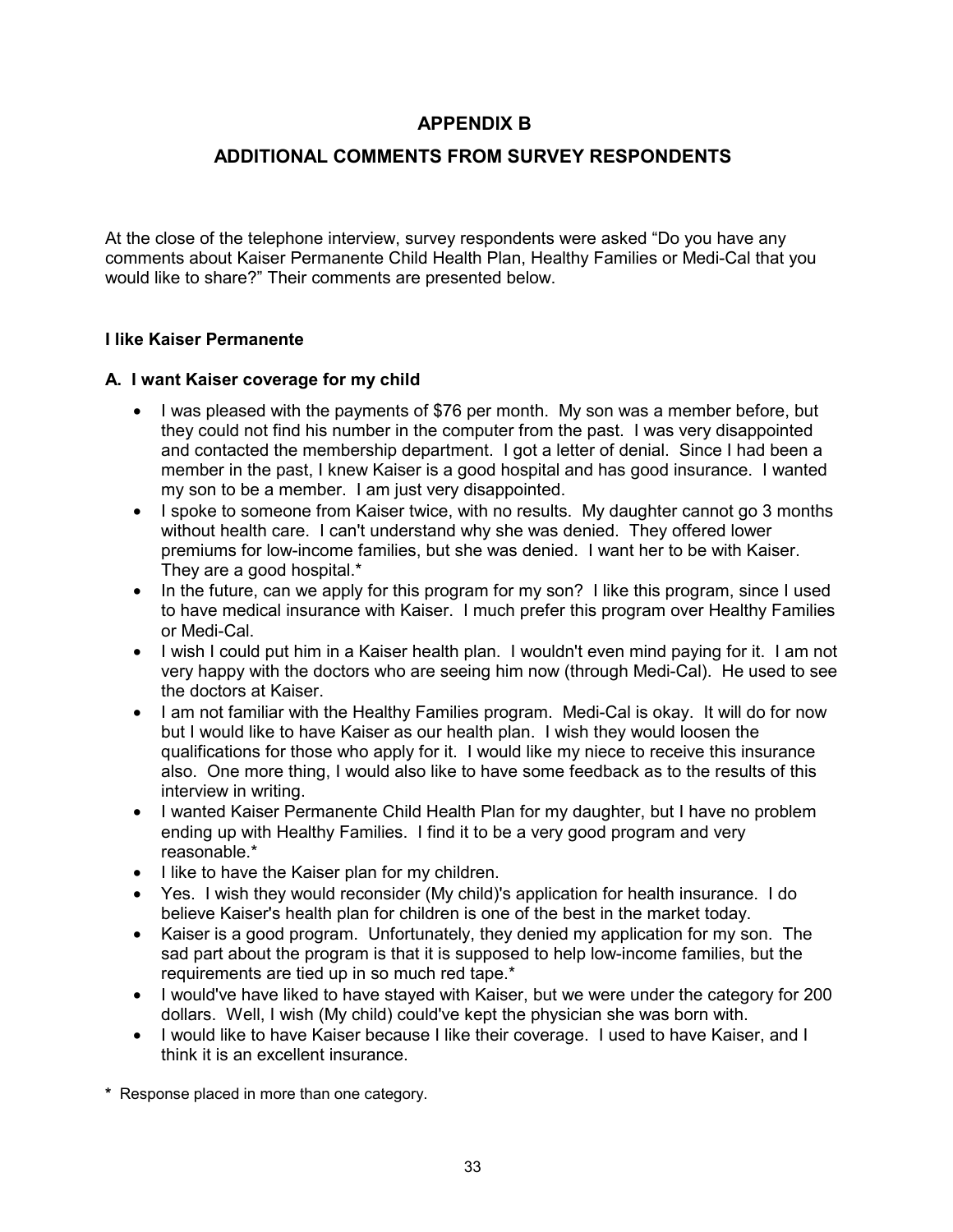- I didn't get the \$10 voucher for Rite-Aid. Anyway, I'm really happy with the service that I get from Kaiser. I hope my children can get the coverage.\*
- I am happy with the Kaiser Permanente program. I wonder if there is any way I could get back into that program for my son. He just turned 19, and we want him to be in a Kaiser program.
- I would really like to get Kaiser child health insurance or Healthy Families for my kids. I do hope they would reconsider my application, since it is a much better program than Medi-Cal<sup>\*</sup>
- I felt really bad. I wanted my kids to be on Kaiser, but my income didn't help me to qualify for the coverage.
- My daughter was denied by Kaiser for the health insurance. I do hope they will reconsider the case of my daughter.
- Yes. Kaiser Permanente should really lighten up on the program, for it is geared to helping low-income families, like my family. When I applied, (My child) was in the best of health. She still is today, but it would have been nice if we would have had Kaiser Permanente Child Health Plan as our health plan for (My child).\*

## **B. Other positive comments**

- I'm glad Kaiser has the Cares for Kids program because a lot of people need it.
- I have a good very impression of Kaiser, but later I wasn't able to afford it.
- Kaiser is a good insurance and I have no problems with them.
- Kaiser Permanente Child Health Plan is a very good program.
- Kaiser Permanente Child Health Plan is a very good program, and I am disappointed that my daughter was denied coverage.
- Kaiser Permanente has a good program going on; but they should reconsider the criteria they have set on household family income, since it is geared on helping lower-income families.
- Healthy Families and Kaiser's Child Health Plan are really excellent programs. They help families who are self-employed. Otherwise, it would have been difficult to secure health insurance for their kids.
- Yes. I cannot wait to have my coverage with Kaiser to kick in. It is a lot better than having Medi-Cal.\*

## **Have Kaiser and happy with it**

- I'm very happy with Kaiser. I've had that program for over twenty years, and I hope they don't change their quality of service.
- The Kaiser Permanente Child Health Plan is a very good program, especially for families who cannot afford to pay the full amount. Plus, the service offered at Kaiser is excellent.
- Kaiser has a magnificent program, and the doctors' medical responsibilities are well covered.
- I am very happy with Kaiser Permanente's doctors for (My child).
- Kaiser has been very good to us. Both of my children were born under their coverage. Their service is great.
- I am happy with Kaiser Permanente Child Health Plan. I have had it for my son for the past two months. I am very pleased to have the insurance coverage for my son.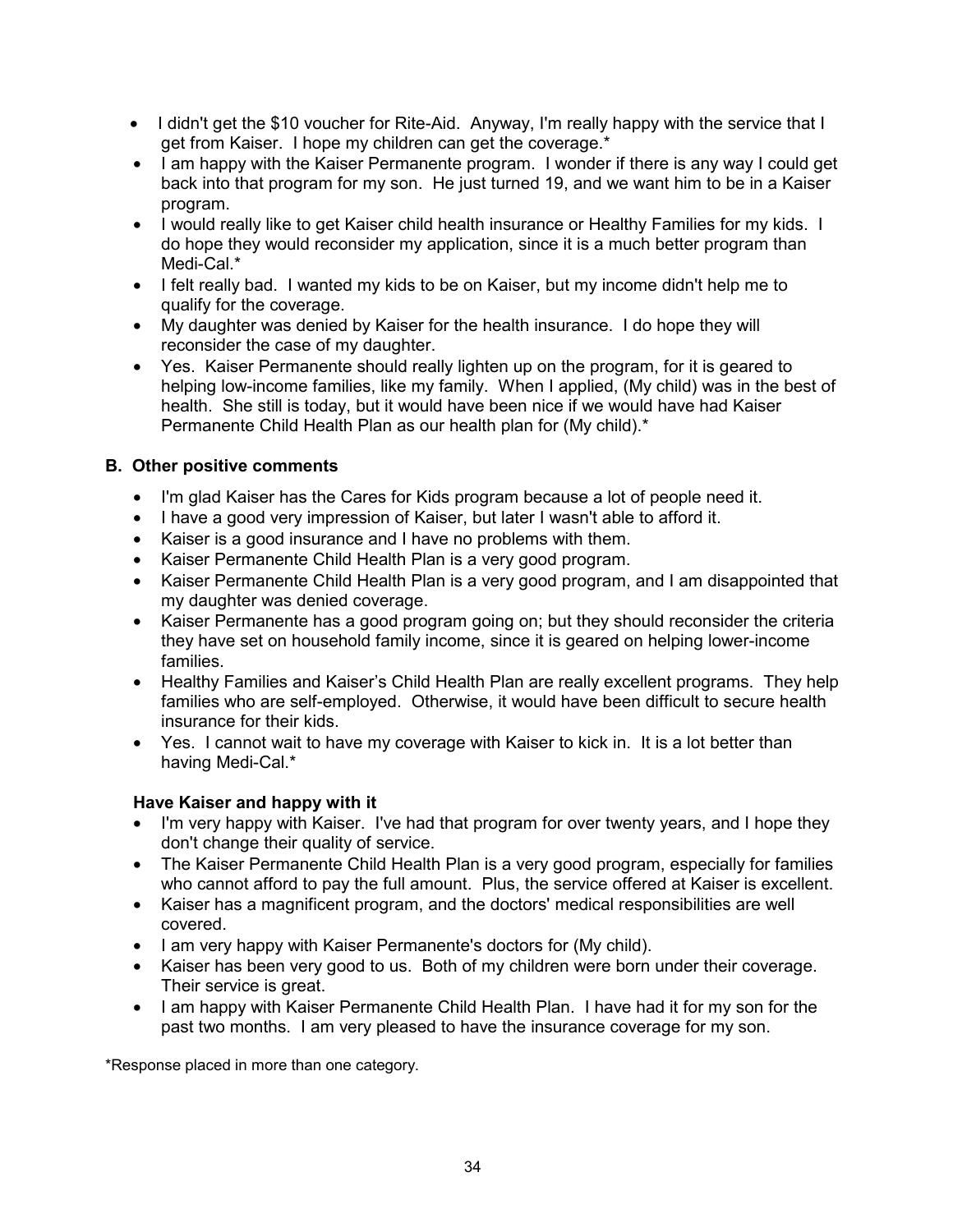## **C. I want Kaiser for adults**

• I applied for Healthy Families, but they gave us Kaiser. I would like to insure my wife with Kaiser, also.\*

#### **D. I don't understand why my child was denied coverage by the Kaiser Permanente Child Health Plan**

- Their rates are going up substantially. After applying twice and being turned down both times, I was never told why. I am living on social security only. I would like to be contacted and shown how to qualify for a hospital plan for my daughter.
- I want to know why (My child) is not qualified for the program. They are not answering my question. They keep giving me different applications to fill out, but so far he is not qualified. No one is answering that question.
- I spoke to someone from Kaiser twice, with no results. My daughter cannot go 3 months without health care. I can't understand why she was denied. They offered lower premiums for low-income families, but she was denied. I want her to be with Kaiser. They are a good hospital.\*
- Could they please inform me in writing as to why I didn't meet the qualifications for this insurance program? I am so confused. However, we need to be notified in Spanish. I won't understand the correspondence well if we are notified in English. It has to be written in Spanish.
- I would like to know why they turned down my application for health insurance for my daughter. Now I am stuck with a health insurance program with my employer that I believe I am paying way too much for.
- I don't understand why we were denied by Kaiser. They responded to us in a letter in English, which I found very difficult to comprehend. I hope they will notify us in Spanish in the future.
- I want to know why I only received a response on one of my kids, when I applied for two kids.
- I would like to know why they turned down my application for health insurance with Cares for Kids of Kaiser Permanente. They did not explain or say anything about the denial or rejection for health insurance.
- I don't understand why I am not eligible. If I apply with Healthy Families, I am told that I would gain money throughout the years. If I apply at Kaiser, I am told I would gain very little.
- I feel that they made a bad decision in denying health insurance for my kid. I would really like them to inform me as to why the application for health insurance was denied.
- I haven't used any services from Cares for Kids for Kaiser, Healthy Families or Medi-Cal. I received a letter that I wasn't eligible, but they never gave me any specific reasons.
- I want more information why (My child) was not qualified. I also want more information about Healthy Families and Medi-Cal.\*
- Although my son was denied by Healthy Families for an existing problem, I do not see why my daughter would also be denied health insurance.<sup>\*</sup>
- I need to get insurance for my two kids. One will be a teenager soon. I was denied coverage; because they said our annual income was too high, which is not so.\*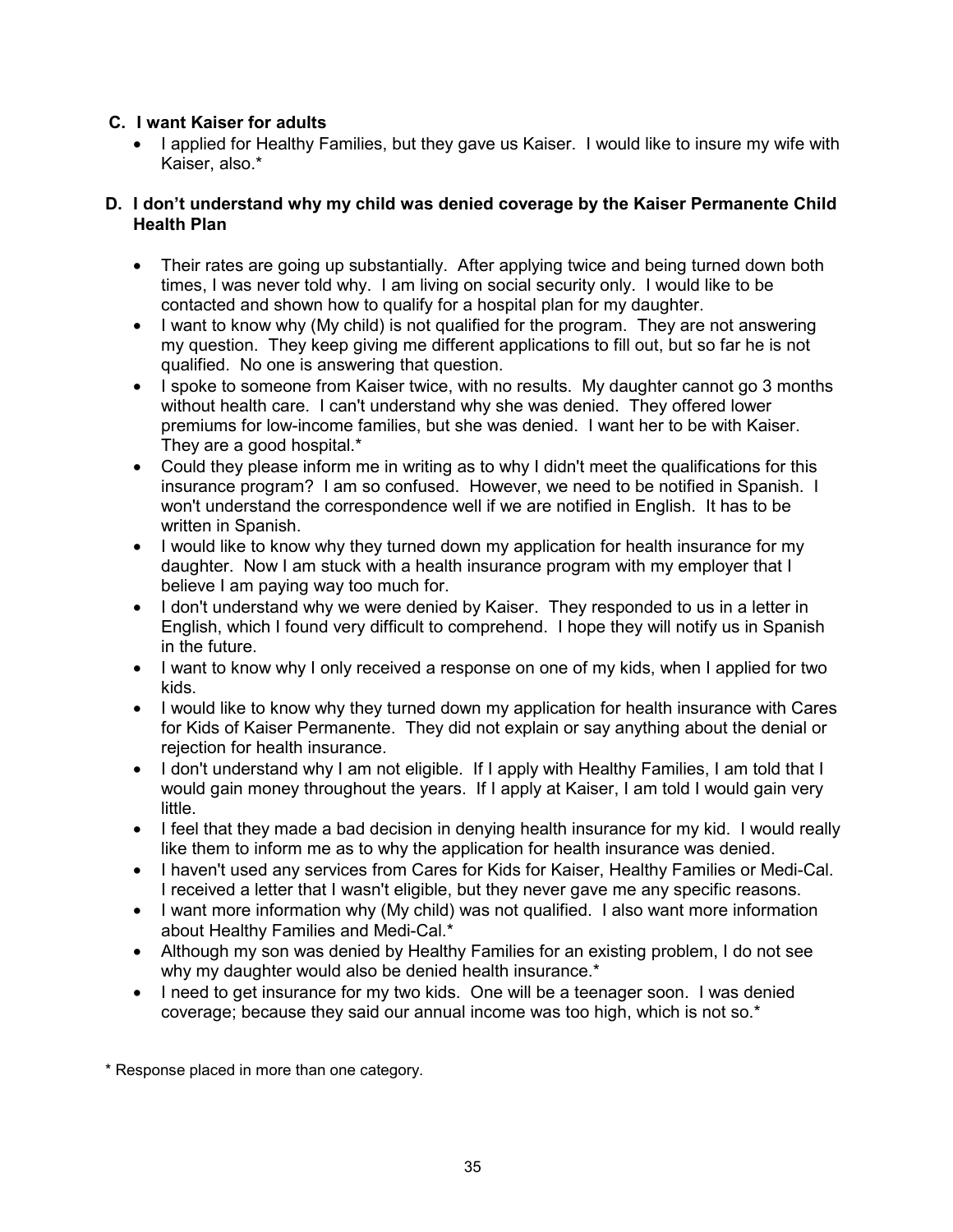#### **E. I don't understand why my child was denied coverage by the Kaiser Permanente Child Health Plan**

- Their rates are going up substantially. After applying twice and being turned down both times, I was never told why. I am living on social security only. I would like to be contacted and shown how to qualify for a hospital plan for my daughter.
- I want to know why (My child) is not qualified for the program. They are not answering my question. They keep giving me different applications to fill out, but so far he is not qualified. No one is answering that question.
- I spoke to someone from Kaiser twice, with no results. My daughter cannot go 3 months without health care. I can't understand why she was denied. They offered lower premiums for low-income families, but she was denied. I want her to be with Kaiser. They are a good hospital.\*
- Could they please inform me in writing as to why I didn't meet the qualifications for this insurance program? I am so confused. However, we need to be notified in Spanish. I won't understand the correspondence well if we are notified in English. It has to be written in Spanish.
- I would like to know why they turned down my application for health insurance for my daughter. Now I am stuck with a health insurance program with my employer that I believe I am paying way too much for.
- I don't understand why we were denied by Kaiser. They responded to us in a letter in English, which I found very difficult to comprehend. I hope they will notify us in Spanish in the future.
- I want to know why I only received a response on one of my kids, when I applied for two kids.
- I would like to know why they turned down my application for health insurance with Cares for Kids of Kaiser Permanente. They did not explain or say anything about the denial or rejection for health insurance.
- I don't understand why I am not eligible. If I apply with Healthy Families, I am told that I would gain money throughout the years. If I apply at Kaiser, I am told I would gain very little.
- I feel that they made a bad decision in denying health insurance for my kid. I would really like them to inform me as to why the application for health insurance was denied.
- I haven't used any services from Cares for Kids for Kaiser, Healthy Families or Medi-Cal. I received a letter that I wasn't eligible, but they never gave me any specific reasons.
- I want more information why (My child) was not qualified. I also want more information about Healthy Families and Medi-Cal.\*
- Although my son was denied by Healthy Families for an existing problem, I do not see why my daughter would also be denied health insurance.<sup>\*</sup>
- I need to get insurance for my two kids. One will be a teenager soon. I was denied coverage; because they said our annual income was too high, which is not so.\*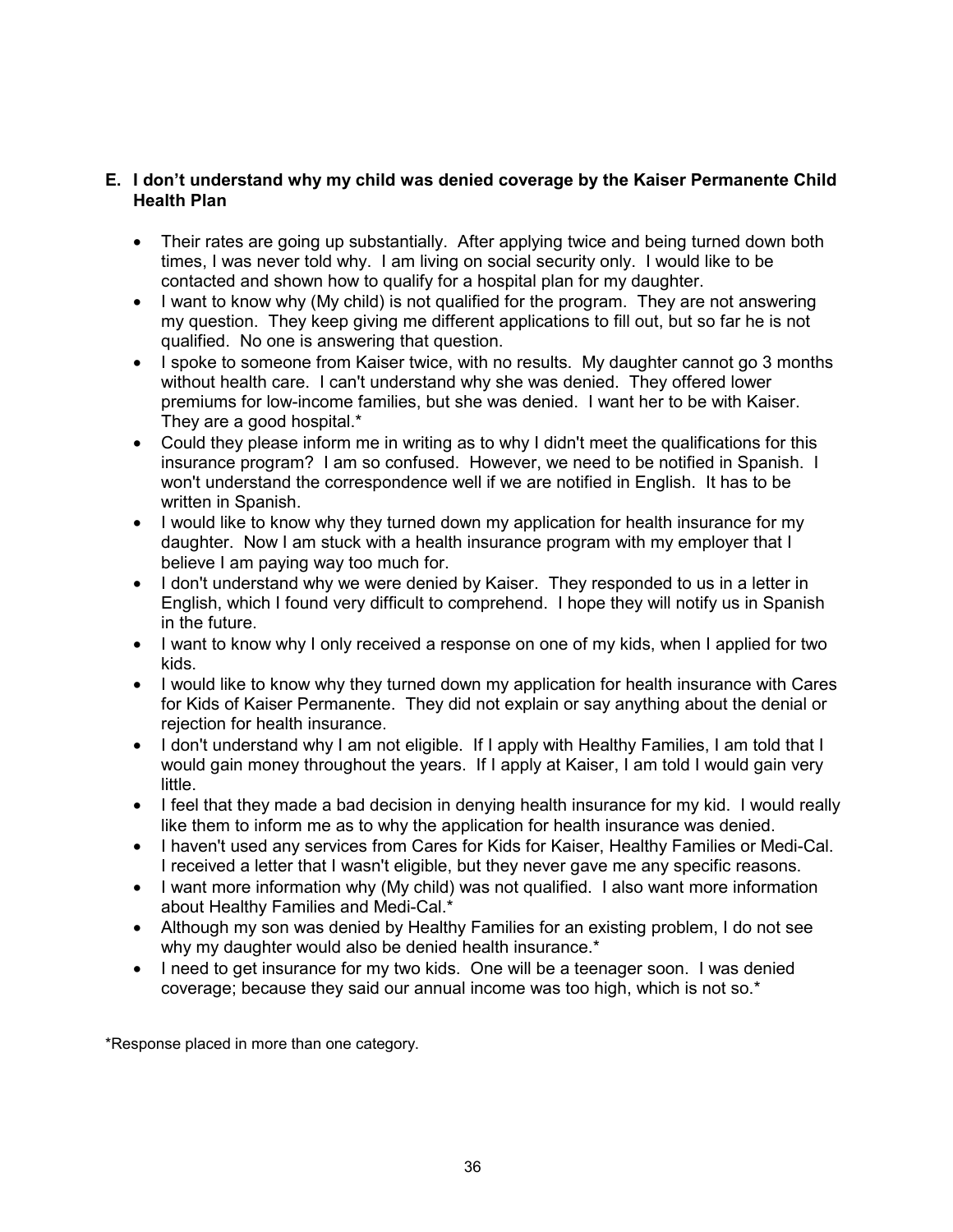- I would like to know how and why they came to the conclusion that we refused medical attention for my son, when he actually did have his eye surgery. I just wished they did a proper investigation before they came to the conclusion they did. I have already sent in the proper paper stating that (My child) did have the eye surgery. Hopefully, I'll get the insurance for (My child).
- Yes. Kaiser Permanente should really lighten up on the program, for it is geared to helping low-income families, like my family. When I applied, (My child) was in the best of health. She still is today, but it would have been nice if we would have had Kaiser Permanente Child Health Plan as our health plan for (My child).\*

## **F. I need more/better information about how to obtain insurance for my child**

- I've never even heard of the other programs they offer. I think they should tell the public more about the other programs they might be considered eligible for.
- I would like to get a better understanding as to whether (My child) is qualified or not.
- In the future, can we apply for this program for my son? I like this program, since I used to have medical insurance with Kaiser. I much prefer this program over Healthy Families or Medi-Cal.\*
- I would like to know how I can obtain health insurance for my children. I don't want to go without health insurance. It is so difficult.\*
- I am not very aware of programs available to us. The public in general doesn't know what programs they can avail of. We are so uniformed. We need insurance.\*
- I don't know what to do as to how to get some medical insurance for my family. It is so confusing. I have medical insurance, but it is for catastrophic emergencies only. How do I apply for the others? What are the qualifications? Can they send the letters in Spanish?
- I have not received the ten dollar voucher for Rite-Aid that was promised to me. Also I would like to get information on how to get health insurance for my other son.<sup>\*</sup>
- I think that we will qualify for the California Kids program. You didn't mention it. We would like to know more about that program.
- We applied for Kaiser Permanente, but we were denied due to low income. We applied for Healthy Families, but we were denied due to high income. Where do we fit? We have an uninsured child with no insurance. I felt mislead. First we qualify, then we don't. Where do we get insurance?\*
- I hope to get my son any medical insurance. He isn't well. How do I get Medi-Cal?\*
- I want more information why (My child) was not qualified. I also want more information about Healthy Families and Medi-Cal.\*
- Yes. I would like to get more details on the health insurance.
- I was not informed of Healthy Families before, and it was nice to know about it from you.
- I want to know if my 6 month old baby can qualify for health care. Where and how do I go about it?
- I would like to know what health insurance is available for my kid.

## **G. The income eligibility requirements are unclear**

• I applied for my three children with Kaiser, but they turned down all three children. They said my income was too low. I don't understand why.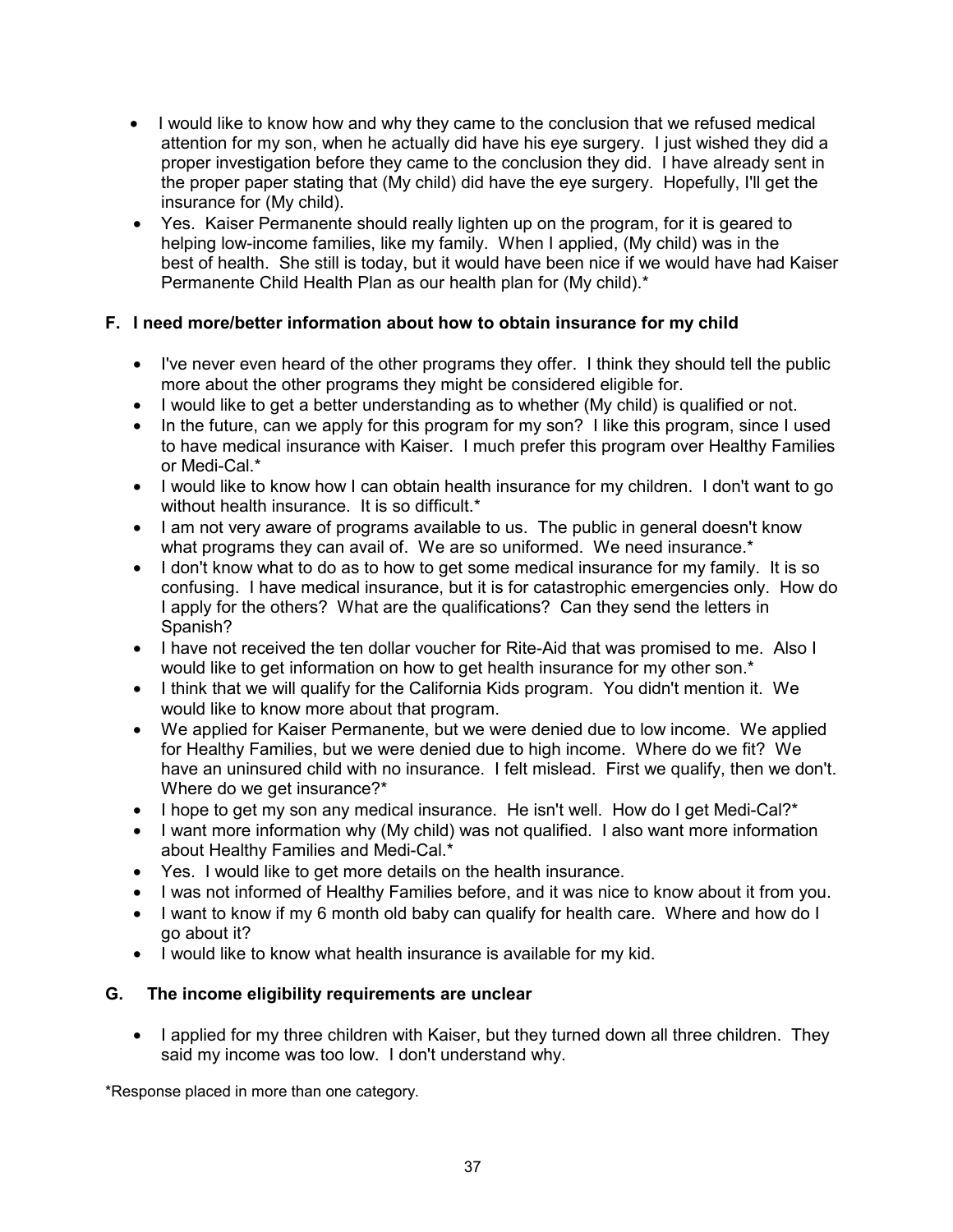- How do they go about putting people in the program? My income is low.
- It stinks that I didn't qualify because of my income, which is so small. Why is that?
- I would like to understand the income requirements. How do we make too much money? To my knowledge, we do meet the requirements.
- I just do not understand why my income is too much for Kaiser and yet I make too much for Medi-Cal.
- I'm confused about the income guideline. At the time when I applied, I met the income that was required to be eligible for the program. I still got denied.
- I don't know what to do. I make too much for Medi-Cal, but not enough for Kaiser Permanente. I just wish there would be some type of help for me.
- They should explain more about the requirements, because they said that I had to make over \$22,000 and less than \$27,000 a year. That is my household income, so I don't see why (My child) was not eligible.
- I don't know why they didn't explain the eligibility standards better.
- We applied for Kaiser Permanente, but we were denied due to low income. We applied for Healthy Families, but we were denied due to high income. Where do we fit? We have an uninsured child with no insurance. I felt mislead. First we qualify, then we don't. Where do we get insurance?\*
- I am being bounced around by Healthy Families and Kaiser Permanente Child Health Plan. I am in a situation wherein the family income is between the limits of both programs. It is very frustrating not having insurance for my daughter.\*
- It makes me mad that I was right in the middle of the income bracket. My kids met all the requirements, and I still was denied the coverage. I have a medical condition, and I pay my own insurance with Kaiser; but I really need help for these kids. Healthy Families said I was \$200 dollars too rich; and, therefore, I have no way to get my kids covered. I really do wish these insurance companies would make up their minds.\*
- I am under the impression that the Kaiser Permanente Child Health Plan is for lowincome families, where the income requirement is \$27,000 annually. I do hope they will reconsider my application for Healthy Families.\*
- I was denied coverage by Healthy Families. They say my income is too much, but I am not a rich man. I think what I earn a year is just right to support my family. We do need to have health coverage for the kids.\*

## **H. The income eligibility requirements are too low/ complaints & suggestions to change income eligibility requirements**

- I don't think it is fair to have to qualify financially when I was paying up to that point.
- I wish they would change their income requirement. I think they should base it on income for the prior year that you paid taxes and not on the current monthly income from the month before.
- As far as Kaiser, I think they should not be based on household incomes. What I found out is that if a person has a very low income, they are not eligible for the Kids Health Plan. If those people have very low incomes, that is one of the reasons they are asking for help.
- According to the denial that I received, they told me that I would have to make between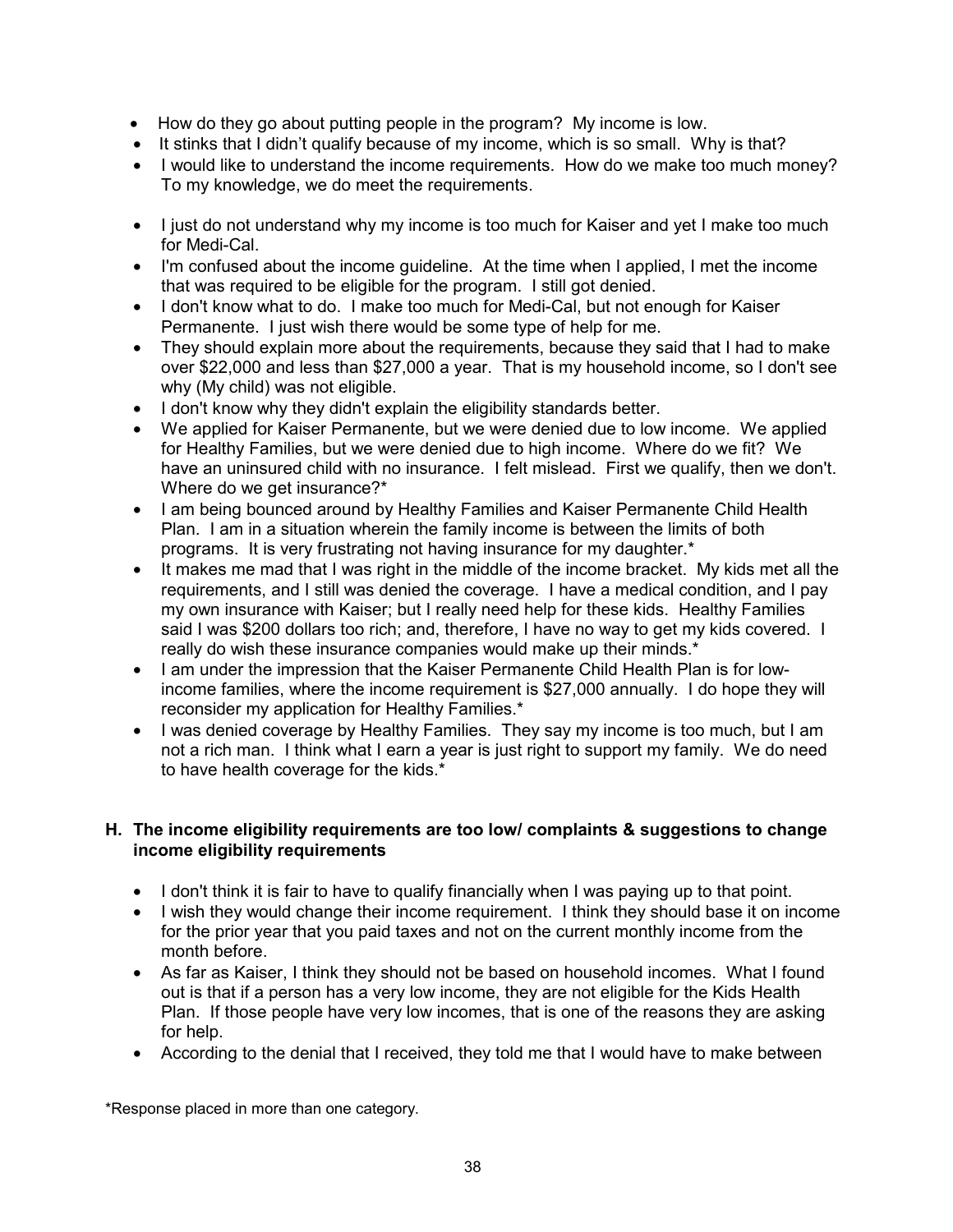\$33,000 and \$50,000 a year. Well, if you're considered eligible by those standards, then those people selected aren't people who can't afford to pay, but people who can afford this and a lot of other things as well.

- They should not make you ineligible when you are making less than \$32,000. I think it is not fair that you have to make more than \$30,000 to be able to receive help for insurance.
- I feel that Kaiser Permanente Child Health Plan was very unfair in turning us down. If I had the income they required me to have, I would not need the health insurance they offered. The program is supposed to help low-income families, or is it?
- Kaiser is a good program. Unfortunately, they denied my application for my son. The sad part about the program is that it is supposed to help low-income families, but the requirements are tied up in so much red tape.\*
- I wish they could be more accessible. I think they should lower the income bracket, because what I make for the year is less than what they need to be eligible.
- I consider it unfair, the way we weren't eligible for the insurance due to the income requirements.
- When I signed up for the insurance coverage for my four kids, I was really very disappointed with the system for denying the health insurance my kids needed. Kaiser health insurance is geared to helping low-income families? I think not.
- Yes. The Kaiser representative I had contact with was very rude and impolite. Also, the Kaiser program is geared to helping low-income families to secure health insurance for the children. But is it? My income was too high for me to be eligible for Medi-Cal, yet it was supposedly too low for Kaiser health insurance.\*
- Yes. I would like them to reconsider the requirements they have in place in order to make it easier for families with low-income to obtain insurance for the family.
- I would like to get insurance for (My child). She'll be a year old soon. The program is supposed to help low-income families secure health insurance. Why are the requirements so strict?\*

## **I. My child is now in Healthy Families/I like Healthy Families**

- Healthy Families offers a very good program. I'm happy with them.
- I have (My child) insured with Healthy Families, and I am happy with the program.
- The Healthy Families was a blessing for me, for I really was getting frustrated that I would not be able to get health insurance for my son.
- Healthy Families has a good program.
- When we were approved for Kaiser in December 1998, I took (My child) to the doctor. Then my income dropped last January, so I had to drop the insurance. However, the bill they sent me didn't cover the services last December while she was still covered. Why was that? But it's okay now. I have Healthy Families, and I take her to Kaiser.\*
- I am just happy that (My child) has Healthy Families insurance.
- I am so glad to have Healthy Families as my insurance. It has been a blessing to have for my family. The care we receive is simply exemplary.
- I am very pleased to have Healthy Families. It is an excellent program. Also they did not discriminate as to the previous medical conditions of an applicant.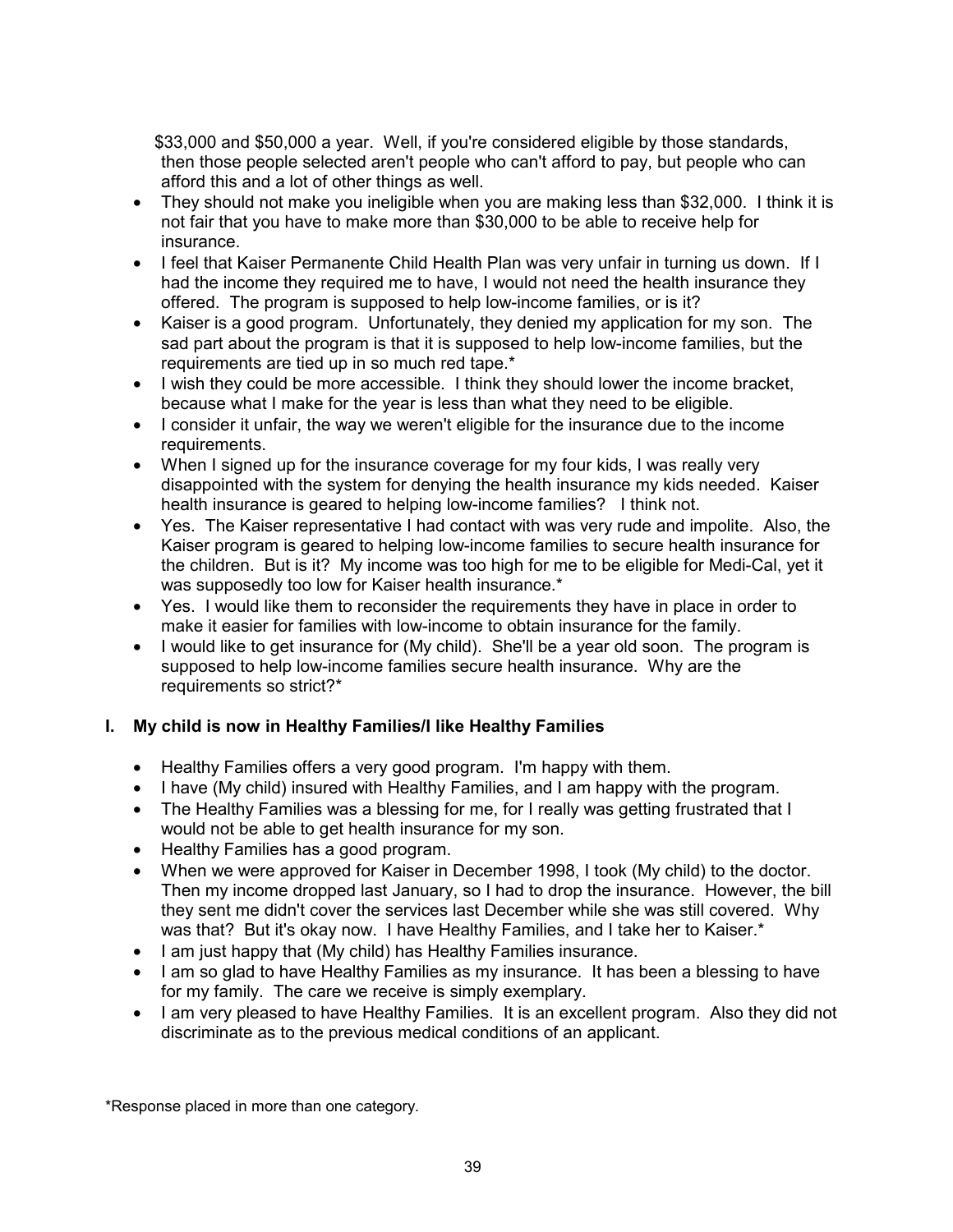- Healthy Families is an excellent program. I just wished we had been approved on this program six months ago, for we really do need to have the security it affords.
- I have Healthy Families for (My child), and I am pleased to have it for her.
- I am happy that (My child) has Healthy Families as his health insurance coverage. I'll be using it for the first time next week when I take him to see the dentist.
- Healthy Families is a good program to have. For families like myself with low incomes, it helps us a great deal.

## **J. Insurance is important/I want any insurance coverage for my child**

- I spoke to someone from Kaiser twice, with no results. My daughter cannot go 3 months without health care. I can't understand why she was denied. They offered lower premiums for low-income families, but she was denied. I want her to be with Kaiser. They are a good hospital.\*
- I wanted Kaiser Permanente Child Health Plan for my daughter; but I have no problem ending up with Healthy Families. I find it to be a very good program and very reasonable.\*
- I would like to know how I can obtain health insurance for my children. I don't want to go without health insurance. It is so difficult.\*
- I am not very aware of programs available to us. The public in general doesn't know what programs they can avail of. We are so uniformed. We need insurance.<sup>\*</sup>
- I hope to get my son any medical insurance. He isn't well. How do I get Medi-Cal?\*
- Yes. It would be nice to have Healthy Families health insurance for my son. It would take a big burden off my shoulders knowing I have Healthy Families insurance.
- I am being bounced around by Healthy Families and Kaiser Permanente Child Health Plan. I am in a situation wherein the family income is between the limits of both programs. It is very frustrating not having insurance for my daughter.\*
- It makes me mad that I was right in the middle of the income bracket. My kids met all the requirements, and I still was denied the coverage. I have a medical condition, and I pay my own insurance with Kaiser; but I really need help for these kids. Healthy Families said I was \$200 dollars too rich; and, therefore, I have no way to get my kids covered. I really do wish these insurance companies would make up their minds.\*
- I was denied coverage by Healthy Families. They say my income is too much, but I am not a rich man. I think what I earn a year is just right to support my family. We do need to have health coverage for the kids.\*
- I would like to get insurance for (My child). She'll be a year old soon. The program is supposed to help low-income families secure health insurance. Why are the requirements so strict?\*
- I need to get insurance for my two kids. One will be a teenager soon. I was denied coverage; because they said our annual income was too high, which is not so.\*

#### **K. Miscellaneous**

• For the Healthy Families plan, I filled out all the paperwork and sent in a checkup. They claimed they never received it.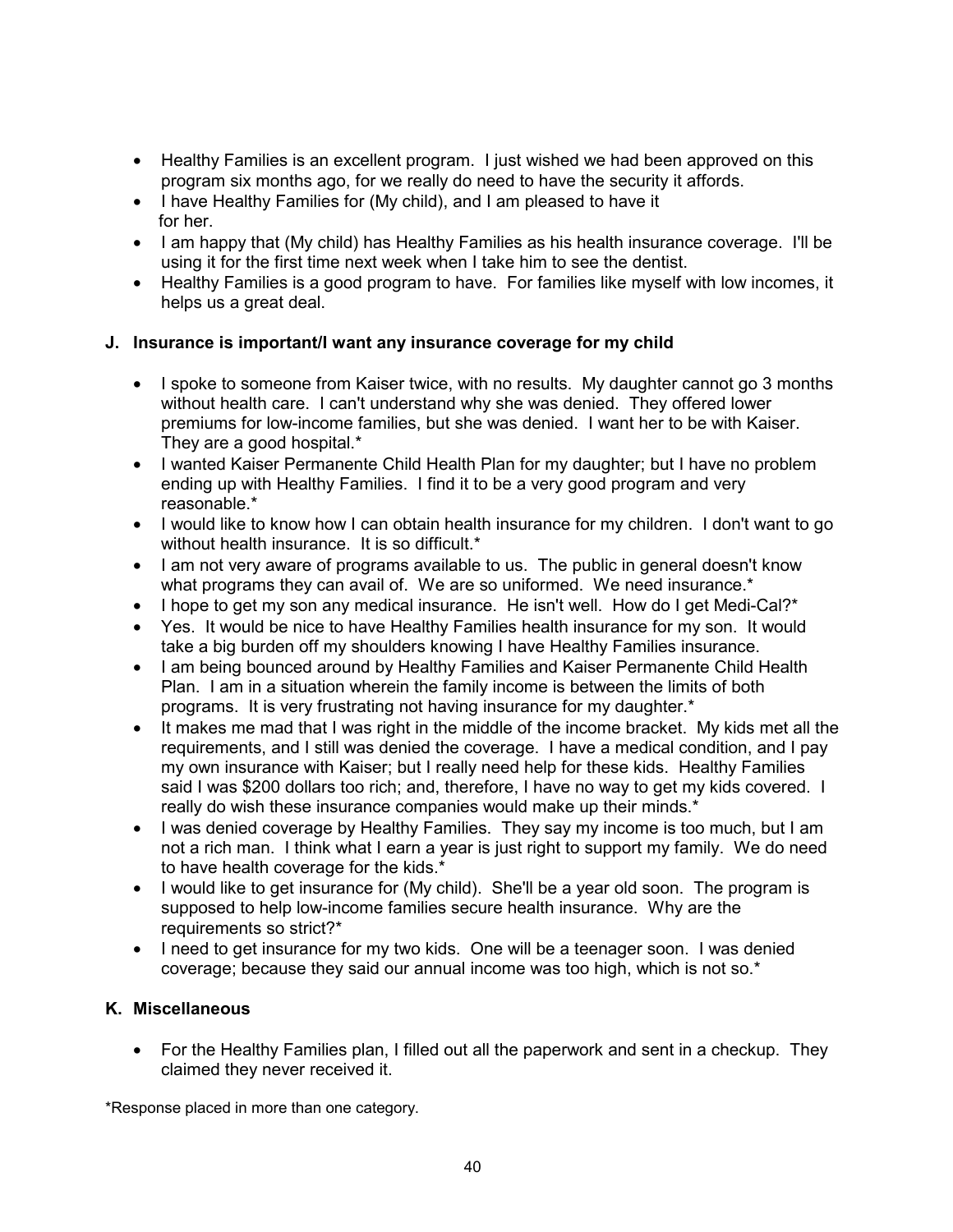- I was not told that (My child) wasn't eligible due to income requirements. As a result, I lost coverage for 10 to 11 months, because I was not notified at all. I had to call and found out too late. They should be more conscientious about these things.
- I have gotten mail informing about Healthy Families, but I have not received any application forms as yet.
- Yes. The Kaiser representative I had contact with was very rude and impolite. Also, the Kaiser program is geared to helping low-income families to secure health insurance for the children. But is it? My income was too high for me to be eligible for Medi-Cal, yet it was supposedly too low for Kaiser health insurance.\*
- I was given a ten-dollar voucher to do the survey by your company. When I tried to redeem the voucher at Rite-Aid, the people at Rite-Aid turned the voucher down, saying that it was not valid.
- I have not received the ten dollar voucher for Rite-Aid that was promised to me. Also I would like to get information on how to get health insurance for my other son.
- I was given a voucher for ten dollars for use at Rite-Aid, but I was told at Rite-Aid the voucher had no value. All I want to know is what is going on with these vouchers?
- I appreciate the gift card for doing the survey. Thank you very much.
- I would like to apply again.

## **L. Problems with Medi-Cal**

- I wish that there were insurance available for low-income families, other than Medi-Cal. Also, it would be a great benefit if insurance were available for the whole family, not just for children.\*
- Medi-Cal is unfair. They penalize people who work or make too much money, even though they still need the coverage.
- I wish I could put him in a Kaiser health plan. I wouldn't even mind paying for it. I am not very happy with the doctors who are seeing him now (through Medi-Cal). He used to see the doctors at Kaiser.\*
- I thought it was unfair that we were denied. I don't want Medi-Cal, perhaps Healthy Kids. I may be able to do that. I believe in paying for my way, so I don't want a handout. I will only go for Medi-Cal if I have no choice.\*
- I would really like to get Kaiser child health insurance or Healthy Families for my kids. I do hope they would reconsider my application, since it is a much better program than Medi-Cal.\*
- Yes. I cannot wait to have my coverage with Kaiser to kick in. It is a lot better than having Medi-Cal.\*
- I wish they would send me a questionnaire. I have lots of suggestions I would like to make, especially to Medi-Cal. I think the government treats the working people bad who, at one point, have to apply for Medi-Cal. We are not applying for anything for free. Eventually that money will come out of our pockets, whether it's in tax money or medical bills. So, if at any point you can send me a questionnaire, I will be more than glad to answer it; because I don't like to keep my mouth shut.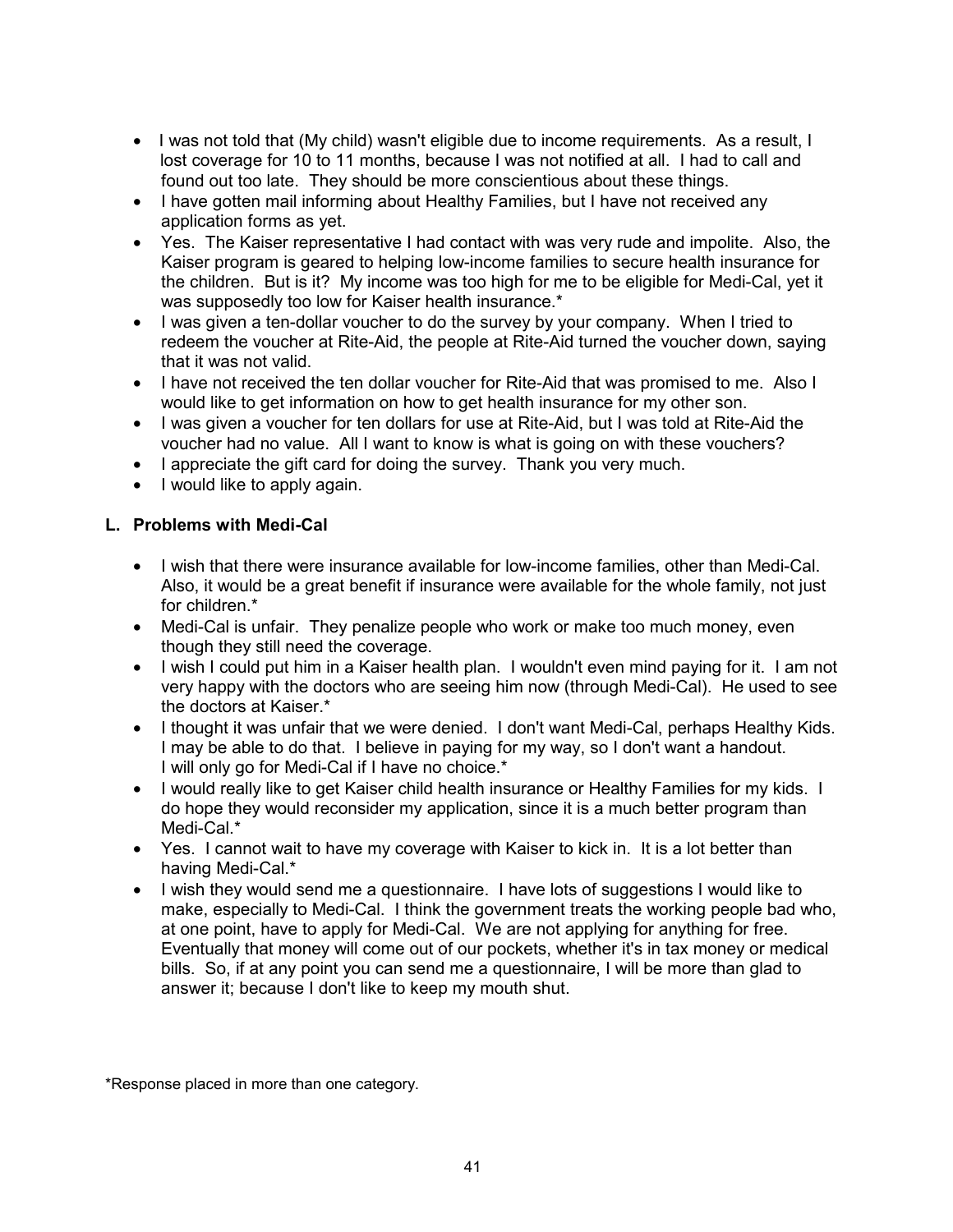## **I like Medi-Cal**

• I heard that Medi-Cal is a good program, but we are not in any programs right now.

## **M. Enrollment process is confusing/ complicated/ or slow**

#### **Program not specified**

- They make it sound too easy to apply to the program; but when you decide to apply, the procedure takes forever. It gets to a point where you don't want to deal with the process any more.
- I have other children, so I'd like to resubmit an application. I didn't understand the application the first time around. It's so confusing. I wish someone helped us out.
- The application procedure is very confusing. I would like them to simplify or clarify it.

## **Healthy Families**

- It took me three months to qualify for Healthy Families. I was pretty upset.
- The whole process was very difficult from start to finish. The first attempt was at the 800 number; they gave me another number. Then my application with Healthy Families was lost, and I had to send another application in. It took several months before I was approved. Nobody I talked to seemed to know anything.

## **N. I was denied Healthy Families coverage for my child**

- The children don't qualify for Healthy Families until the child is a year old. Medi-Cal doesn't cover until you have more than 2,000 dollars monthly out-of-pocket expense. If Kaiser could cover kids in that gray area, it would be great.
- I applied for Healthy Families, but they gave us Kaiser. I would like to insure my wife with Kaiser, also.\*
- We applied for Kaiser Permanente, but we were denied due to low income. We applied for Healthy Families, but we were denied due to high income. Where do we fit? We have an uninsured child with no insurance. I felt mislead. First we qualify, then we don't. Where do we get insurance?\*
- I am under the impression that the Kaiser Permanente Child Health Plan is for lowincome families, where the income requirement is \$27,000 annually. I do hope they will reconsider my application for Healthy Families.\*
- I was denied coverage by Healthy Families. They say my income is too much, but I am not a rich man. I think what I earn a year is just right to support my family. We do need to have health coverage for the kids.\*

#### **O. I'm disappointed with Kaiser because my child was denied coverage**

- I was upset with Kaiser. When I got a divorce, they said I didn't make enough money to qualify for coverage. My kids have been with Kaiser all their lives.
- I don't like Kaiser anymore. I applied for margin and was denied. Then I applied for my mother for personal coverage, and she was denied. I can't believe that they wouldn't give approval, because I was not asking for insurance for free. All I wanted was coverage for my sick mother. These are some of the reasons I dislike Kaiser.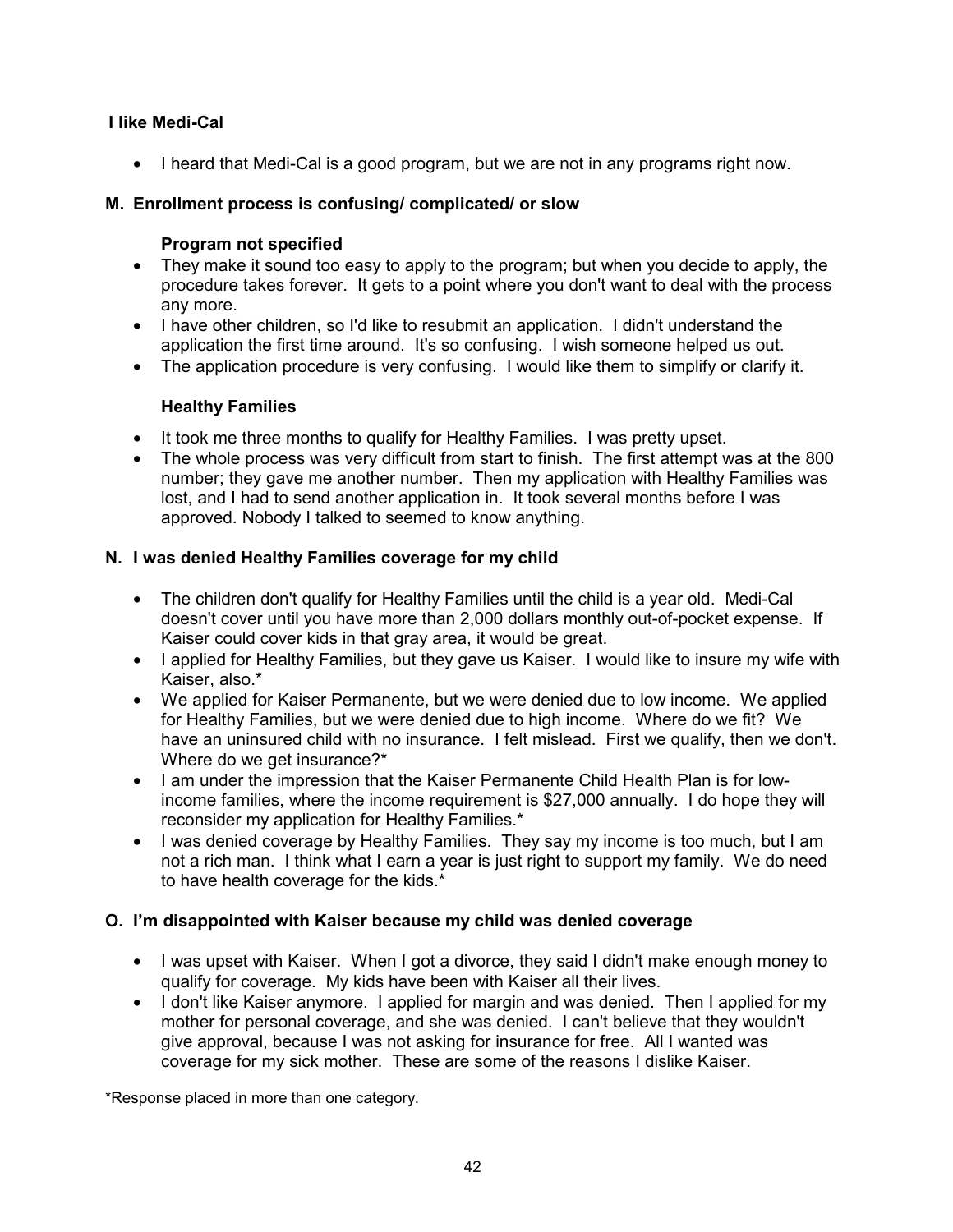- I am very disappointed with Kaiser Permanente in the way they handled my application for health insurance for my son. I may not have the annual income they required, but that is all I can pay. I have Blue Shield insurance for my son, and I can afford to pay \$135 monthly premiums.
- I think Kaiser does not work. They are not here to help anybody; they are only interested in the money they are going to receive. There should be more programs to help families like mine, instead of programs that make it harder for us to get help.
- I do have Kaiser health insurance for my son, but it is through my work. I do believe I am paying way too much for it. Hopefully, I can secure a better program for (My child), such as Healthy Families.

## **P. Everyone deserves health insurance/ It should be easier to obtain**

- I wish that there were insurance available for low-income families, other than Medi-Cal. Also, it would be a great benefit if insurance were available for the whole family, not just for children.\*
- I think it should be easier to get health insurance. Being what this country is, there should be health insurance for everybody and nobody should be denied. I can understand that they would deny welfare, but I don't think they should deny health insurance.
- Give all school-aged kids a chance for medical services.
- It's good that they have Healthy Families program for those who do not qualify for Medi-Cal, but I hope it would be offered also to the adults. I don't have health insurance, and adults also need to seek medical attention.

#### **Q. General complaints about the Kaiser Permanente Child Health Plan**

- I do not feel that I should have been denied. I was willing to pay out of my own pocket.
- If I can pay for it monthly, even just a small amount, we should qualify for it. We shouldn't be excluded from the plan.
- I applied for Kaiser, because I wanted our whole family to be in one program. I am unhappy that we were denied. I think that the questionnaire they asked me to fill out to apply for the program was not fair, because it didn't leave me room to explain. I really believe that we should have been accepted into the program.

#### **R. My child was inappropriately denied by the Child Health Plan due to a pre-existing condition**

- I was upset when (My child) was denied coverage. They looked up her records with my permission and found she had had asthma in the past. (Kaiser doctors were the ones who had diagnosed her.) Then she was denied for a pre-exciting condition. I feel this was a unfair decision on Kaisers' part.
- I think that they were mistaken in their denial. They denied him due to autism, which is not a medical condition, but a learning disorder. I have never charged any medical expense due to autism. They are very ill-informed.
- Although my son was denied by Healthy Families for an existing problem, I do not see why my daughter would also be denied health insurance\*